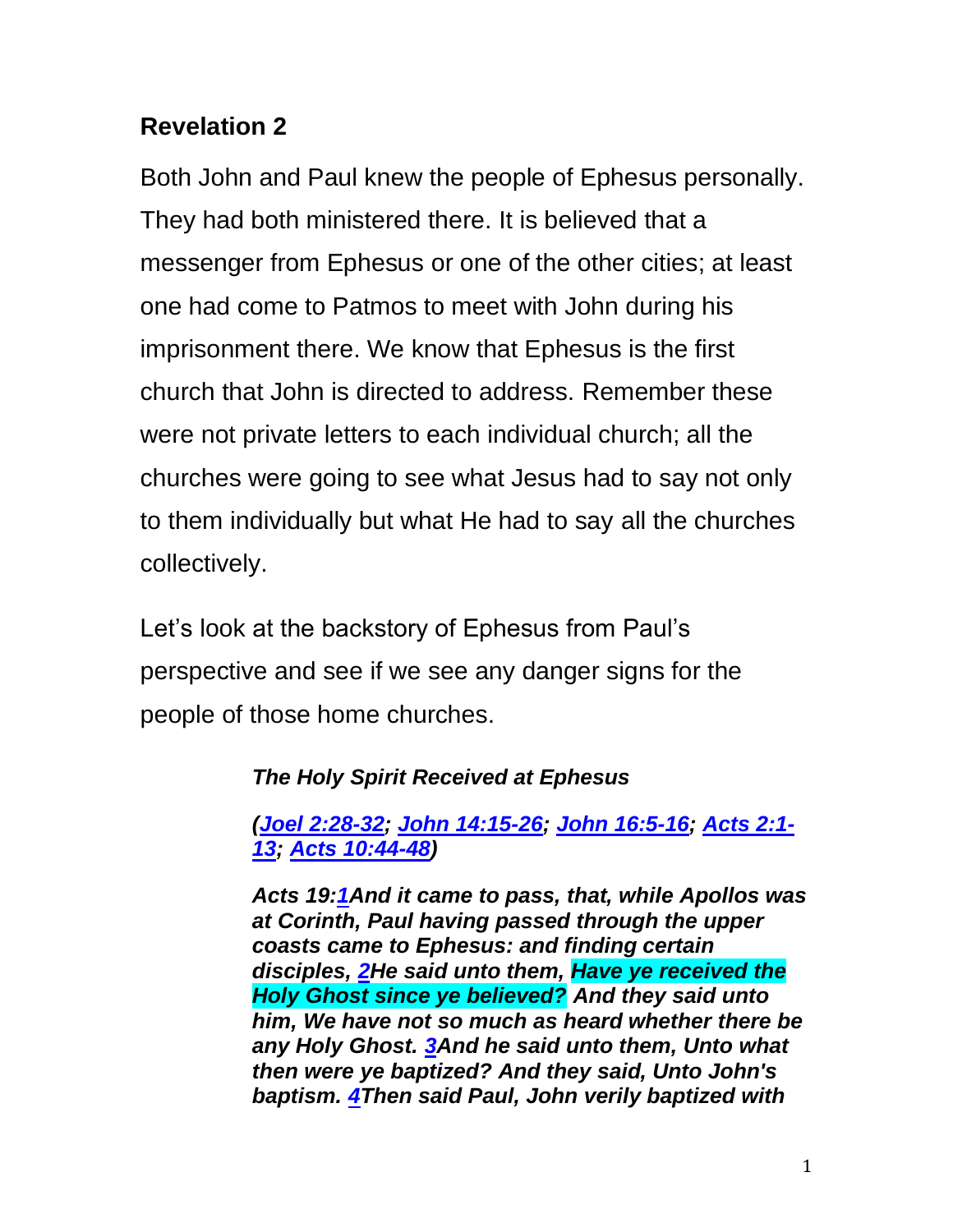*the baptism of repentance, saying unto the people, that they should believe on him which should come after him, that is, on Christ Jesus. [5W](http://biblehub.com/acts/19-5.htm)hen they heard this, they were baptized in the name of the Lord Jesus.*

If you recall when John was baptizing; many people came, and he told them:

### *Matthew 3:2 And saying, repent ye: for the kingdom of heaven is at hand.*

This Baptism did not have a connection at that time with the "death and resurrection" of the Lord Jesus Christ as Jesus had not yet been crucified. So, John was telling people to

### *[6A](http://biblehub.com/acts/19-6.htm)nd when Paul had laid his hands upon them, the Holy Ghost came on them; and they spake with tongues, and prophesied. [7A](http://biblehub.com/acts/19-7.htm)nd all the men were about twelve.*

In the early Church one of the signs of Baptism by the Holy Spirit was the application of one or several gifts: IE, speaking in tong's, meaning in foreign languages previously unknown to the person and prophesying.

I am going to try to explain how I understand this idea of two baptisms. John the Baptist's mission is identified by his moniker "John the BAPTIST". That was not a reference to a religious denomination as it is today it described what John's mission was. He was to prepare a way for the Lord.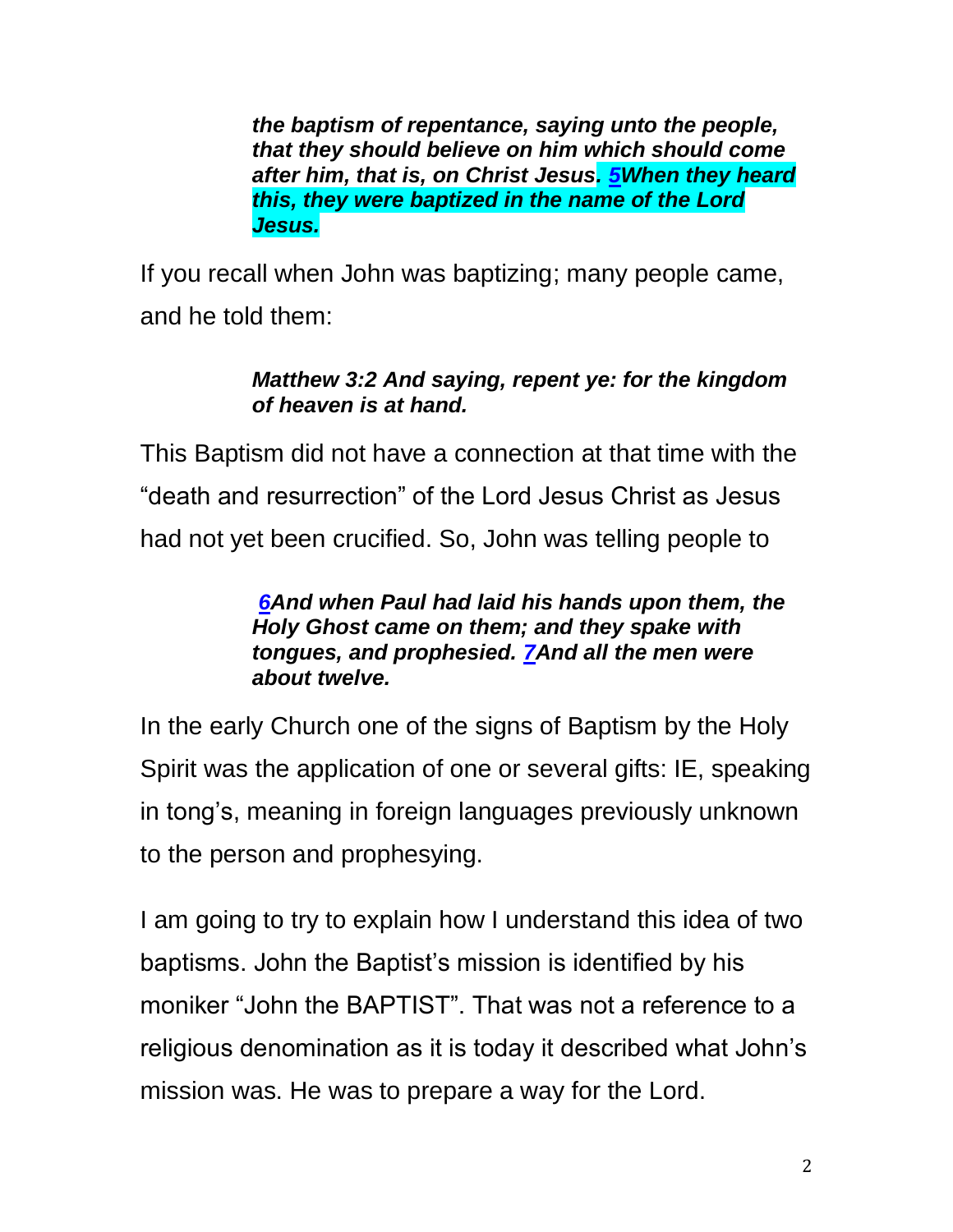*Matthew 3:3 For this is he that was spoken of by the prophet Esaias (Isaiah) saying,*

*Isaiah 40:3 "The voice of one crying in the wilderness, Prepare ye the way of the Lord make his paths straight."*

Isaiah 4:3 in KJV actually ends this way: "make straight in the desert a highway for our God".

The point however is clear, John was a forerunner of Jesus the Messiah. His job was to draw the attention of those in Israel that knew they had sinned and needed to repent in a personal way. John's preaching convicted them of this need and the result was a water baptism seeking the forgiveness of sins from God, not salvation. This had been a practice of the Jewish nation for hundreds of years, doing some act according to the Law to receive a temporary forgiveness of their individual and collective sins as a nation. This baptism was an individual repentance but not unto salvation then or now.

Now here it gets a little challenging. These people that were baptized by John the Baptist were not baptized as a sign of Salvation because the required Sacrificial Lamb of God had not yet been crucified (sacrificed).

3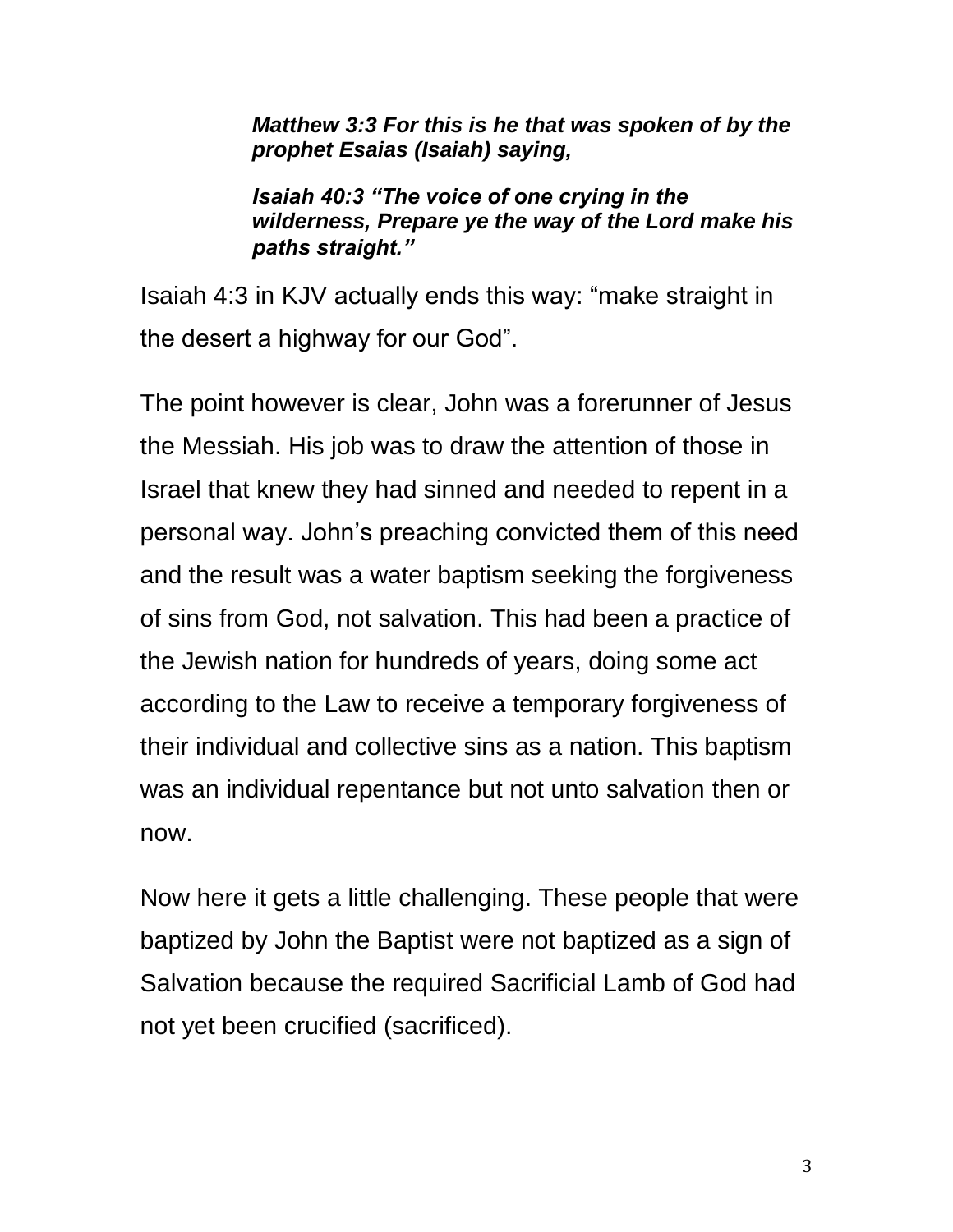The great commission that Christ left for Christianity meaning all Christians was to:

> *Matthew 28:19: Go ye therefore, and teach all nations, baptizing them in the name of the Father, and of the Son, and of the Holy Ghost. 20: Teaching them to observe all things whatsoever I have commanded you: and, lo, I am with you always, even unto the end of the world, Amen."*

Even though they had believed on the name of Jesus from Pentecost they had not been baptized in His Name and had not received the Comforter (they had yet to receive the full promise of God). So, when they did receive the Holy Spirit, (I believe that equates to a circumcised heart) then they truly understood their first love.

> *John 14[:15I](http://biblehub.com/john/14-15.htm)f ye love me, keep my commandments. [16A](http://biblehub.com/john/14-16.htm)nd I will pray the Father, and he shall give you another Comforter, that he may abide with you for ever; [17E](http://biblehub.com/john/14-17.htm)ven the Spirit of truth; whom the world cannot receive, because it seeth him not, neither knoweth him: but ye know him; for he dwelleth with you, and shall be in you. [18I](http://biblehub.com/john/14-18.htm) will not leave you comfortless: I will come to you. [19Y](http://biblehub.com/john/14-19.htm)et a little while, and the world seeth me no more; but ye see me: because I live, ye shall live also. [20A](http://biblehub.com/john/14-20.htm)t that day ye shall know that I am in my Father, and ye in me, and I in you. [21H](http://biblehub.com/john/14-21.htm)e that hath my commandments, and keepeth them, he it is that loveth me: and he that loveth me shall be loved of my Father, and I will love him, and will manifest myself to him. [22J](http://biblehub.com/john/14-22.htm)udas saith unto him, not Iscariot, Lord, how is it that thou wilt manifest thyself unto us, and not unto the world?*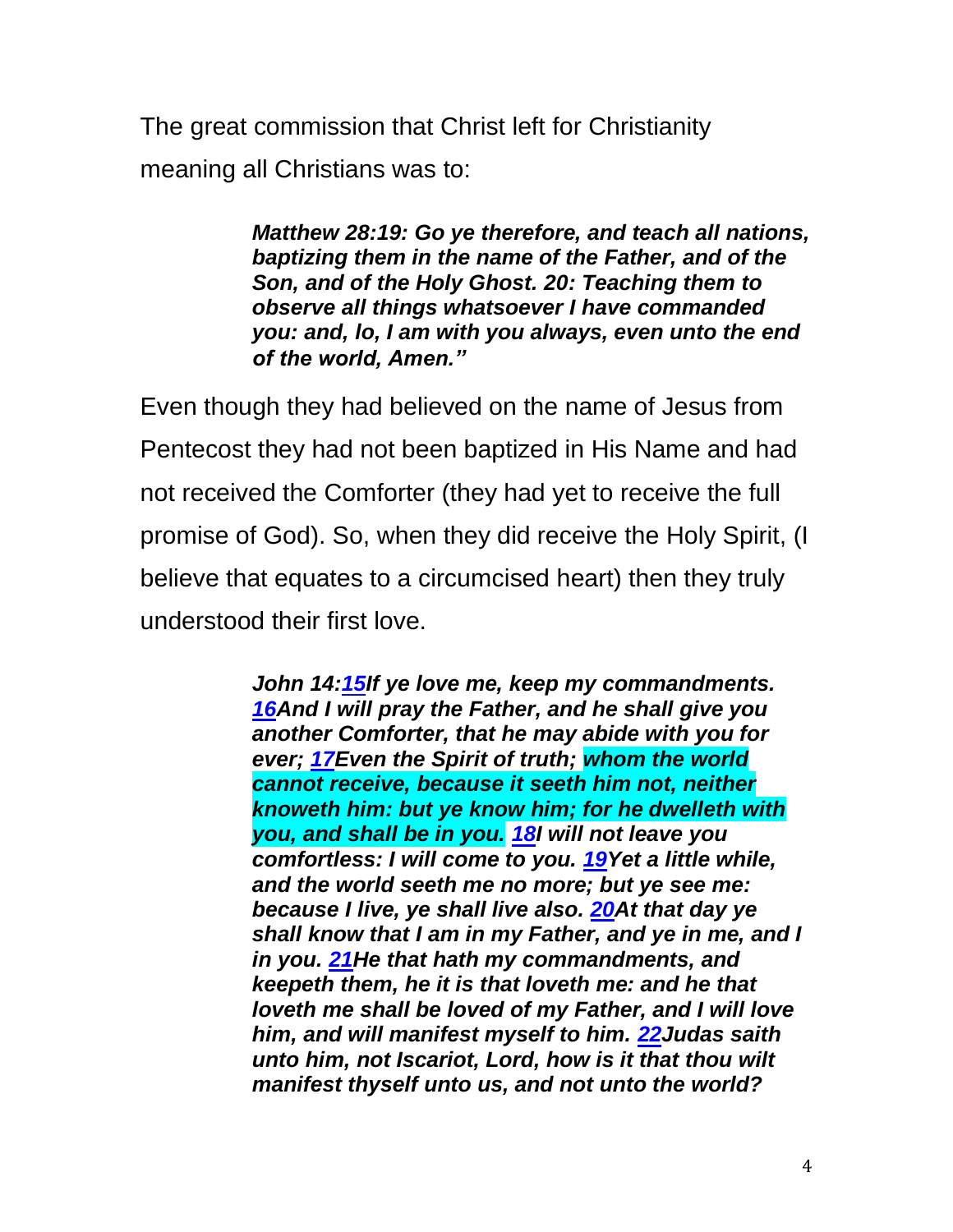*[23J](http://biblehub.com/john/14-23.htm)esus answered and said unto him, If a man love me, he will keep my words: and my Father will love him, and we will come unto him, and make our abode with him. [24H](http://biblehub.com/john/14-24.htm)e that loveth me not keepeth not my sayings: and the word which ye hear is not mine, but the Father's which sent me.*

*[25T](http://biblehub.com/john/14-25.htm)hese things have I spoken unto you, being yet present with you. [26B](http://biblehub.com/john/14-26.htm)ut the Comforter, which is the Holy Ghost, whom the Father will send in my name, he shall teach you all things, and bring all things to your remembrance, whatsoever I have said unto you.*

The people of Ephesus who made up the home churches had endured a great many challenges to their faith. They had as all believer's done before and after them; started their Christian walk with the basics. They had heard God's Word about Jesus from the disciples; they believed He was the Son of God, born of a virgin, walked a sinless life, was crucified for the sins of the world, died, and was raised from the dead three days later; with that knowledge they just as we asked Jesus into our hearts. We see in Acts that they had not heard the entire Gospel and had at one point not been baptized by the Holy Spirit. These early beginnings of the Church had not heard the entire message of Salvation about Jesus saying to His disciples that He would have to leave in order to send a "comforter" the Holy Spirit.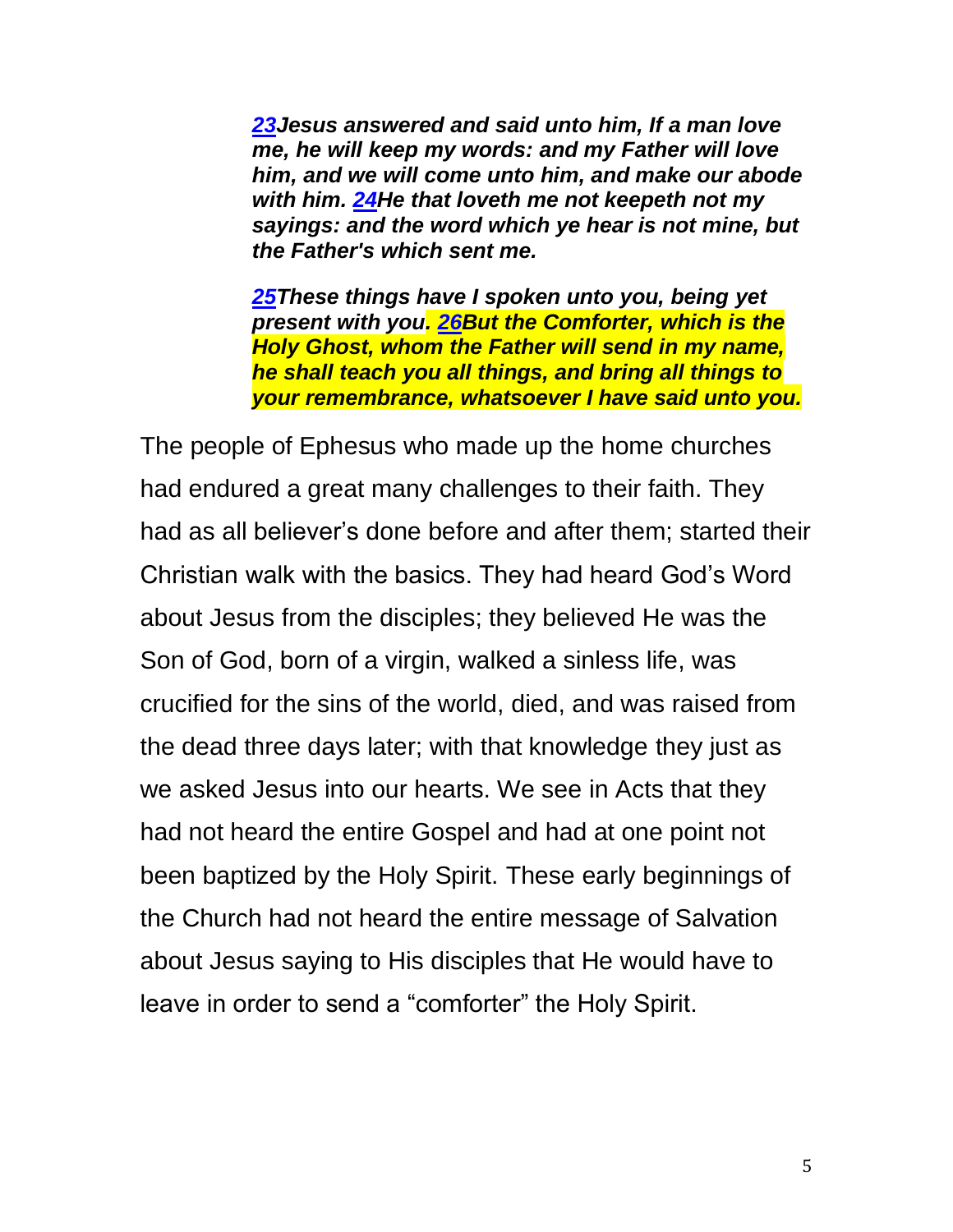I believe after Pentecost and the full knowledge of Salvation was known; once you ask Christ into your heart the Holy Spirit is part of the singular event of being born again.

So, to repeat a bit, it may be that when they were asked if they had received the Baptism of John but not baptism into Christ, they did not understand what Paul was saying about the Holy Spirit the Comforter that Jesus would send to them and us. They had heard that they needed to repent, and they did this through baptism into water, but that was not unto Salvation. Paul explains the need to be baptized into the Spirit or Jesus Christ. When they did this a "new heart" was created in them and as an outward sign in these early believers they were given power by the Holy Spirit to speak in other languages and prophesy. The point being they became "born again".

As the Word teaches all gifts like speaking in tongs are not for all people nor for all times, it was a sign for the early church, a method of getting people's attention as to the power of God. As the Church grew it was needed less as the message itself was sufficient to draw the hearts of the unsaved to Christ.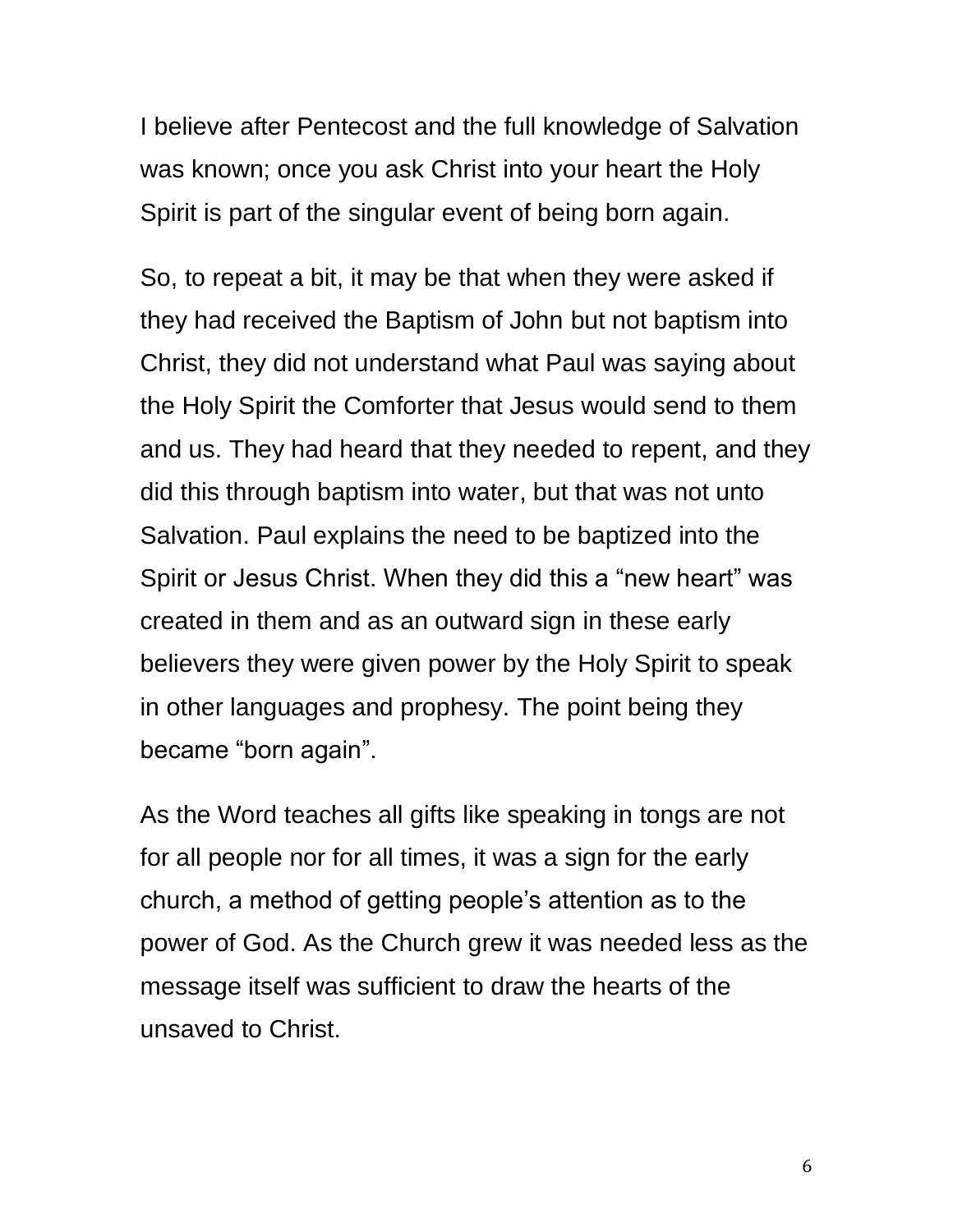So, the stage is set to read what God had to say to the first Church in Revelation or the first "candle stick".



**Message to the Church in Ephesus**

As we begin to read each of the letters to the churches notice in each church introduction that Jesus is called out by a different attribute; the attributes that were used to describe Jesus in Chapter 1 of Revelation.

# **[\(Acts 19:8-12\)](http://biblehub.com/kjv/acts/19.htm#8)**

**[1U](http://biblehub.com/revelation/2-1.htm)nto the angel of the church of Ephesus write; These things saith he that holdeth the seven stars**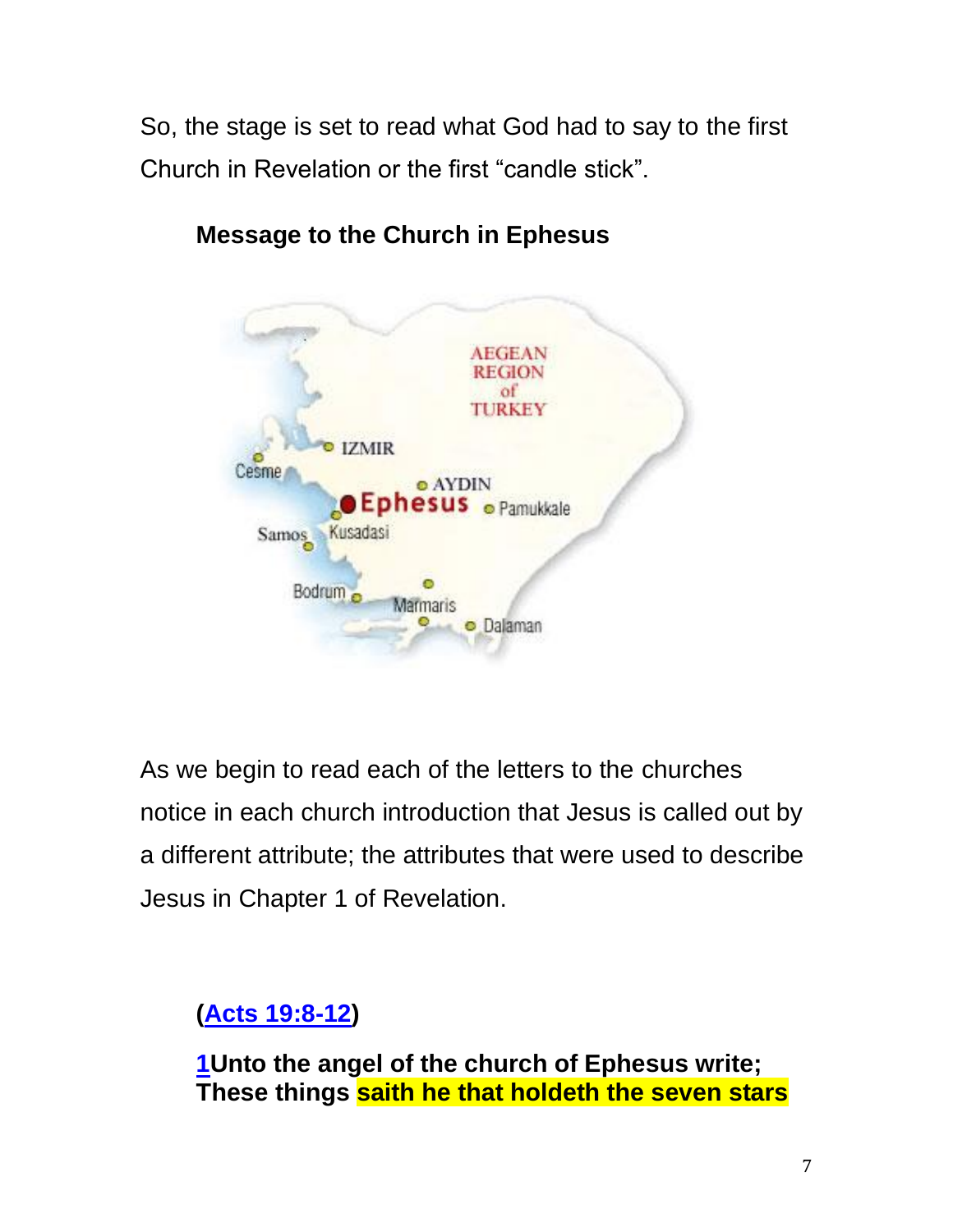**in his right hand, who walketh in the midst of the seven golden candlesticks;**

**Q.** We already know what the seven stars and seven

candlesticks are?

*Revelation 1:20 The mystery of the seven stars which thou sawest in my right hand, and the seven golden candlesticks. The seven stars are the angels of the seven churches: and the seven candlesticks which thou sawest are the seven churches.*

*"Unto the Angel of the Church"*

We will see this introduction for each of the seven home churches, so we only need to cover this once.

Let's look a little deeper into who this "Angel" is or may be.

**32** *ággelos* – properly, a *messenger* or *delegate* – either human (Mt 11:10; Lk 7:24, 9:52; Gal 4:14; Js 2:25) or heavenly (a celestial *angel*); someone *sent* (by God) to proclaim His message.

> *Matthew 11:10 [10F](http://biblehub.com/matthew/11-10.htm)or this is he, of whom it is written, Behold, I send my messenger before thy face, which shall prepare thy way before thee.*

The same Greek word "aggelos" is used in both this verse in Matthew and in our text verse of Revelation 2:1.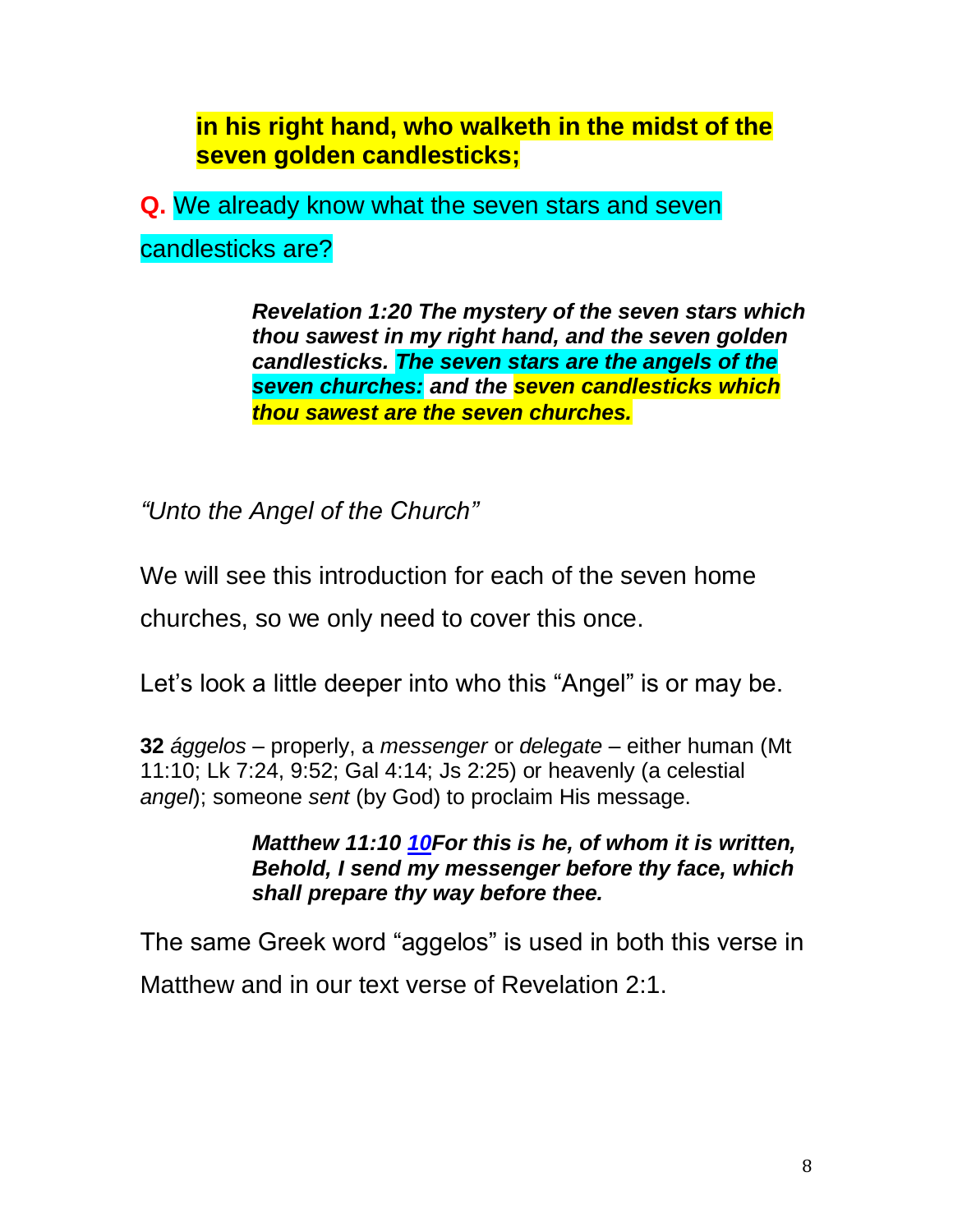Strong's Concordance

32 (*ággelos*) is used 176 times in the NT (usually of heavenly angels), but only the context determines whether a human or celestial messenger is intended. For example, [32](http://biblehub.com/greek/32.htm) (*ággelos*) in Rev 1:20 can refer to heavenly angels or key leaders (perhaps pastors) of the seven churches.

The Angel's or messenger(s) to the Church of Ephesus;

there are several commentators that believe these are

protective angels. You'll have to make your own decision.

We will dig a little deeper shortly into the issue of who these

"Angels" potentially are.

### *Revelation 2:20…….."sufferest that woman Jezebel, which calleth herself a prophetess, to teach and to seduce my servants to commit fornication, and to eat things sacrificed unto idols.*

Are these words in Rev 2:20 words that a believer would want to hear from God; or would a believer rather here these words Revelation 3:4?

> *Revelation 3: [4T](http://biblehub.com/revelation/3-4.htm)hou hast a few names even in Sardis which have not defiled their garments; and they shall walk with me in white: for they are worthy.*

The people spoken of in this last verse references those "which have not defiled their garments". If there are those which have not defiled their garments and the number is identified as "few" then the inference is that there are those, which have defiled their garments and again the inference is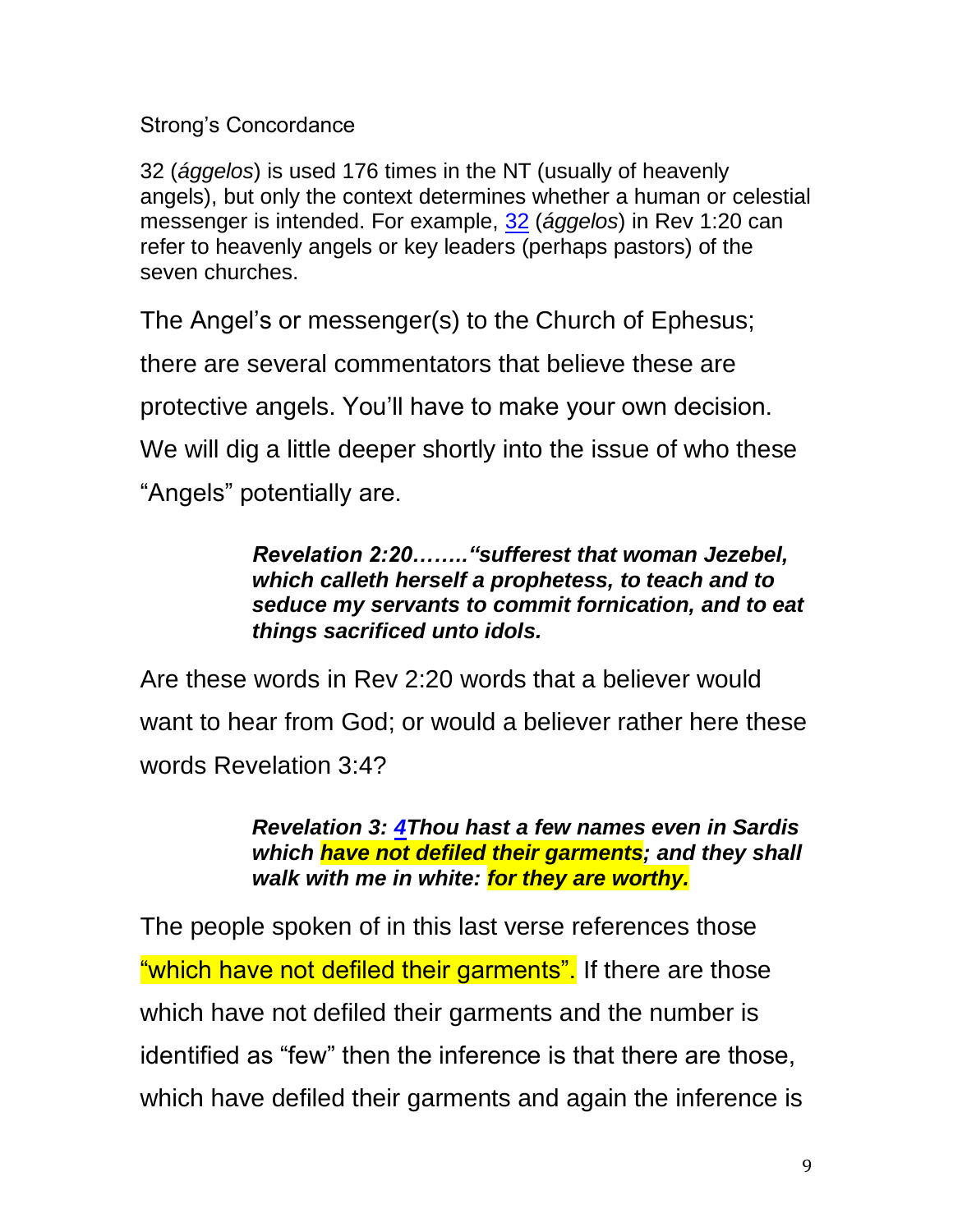more than a 'few'." Those who have not defiled their garments are obviously True Christians walking with Christ and are declared "worthy".

**Q.** We know that there were a number of home churches but together they constituted the Church of Ephesus, which is represented by what?

The candlesticks, but one candlestick represents all of the home churches in each city if there was more than one: seven cities, seven candlesticks. It may be that the candlestick may represent the home churches in each city under the leadership of a Bishop; so, one candlestick for all the churches under one leader or Bishop. Bishops were appointed by Paul and John at various times to lead home churches in the cities they started fellowships in.

So, one more point on definitions.

Pastor; Strong's Concordance poimén: a shepherd Original Word: ποιμήν, ένος, ὁ Part of Speech: Noun, Masculine Transliteration: poimén Phonetic Spelling: (poy-mane') Short Definition: a shepherd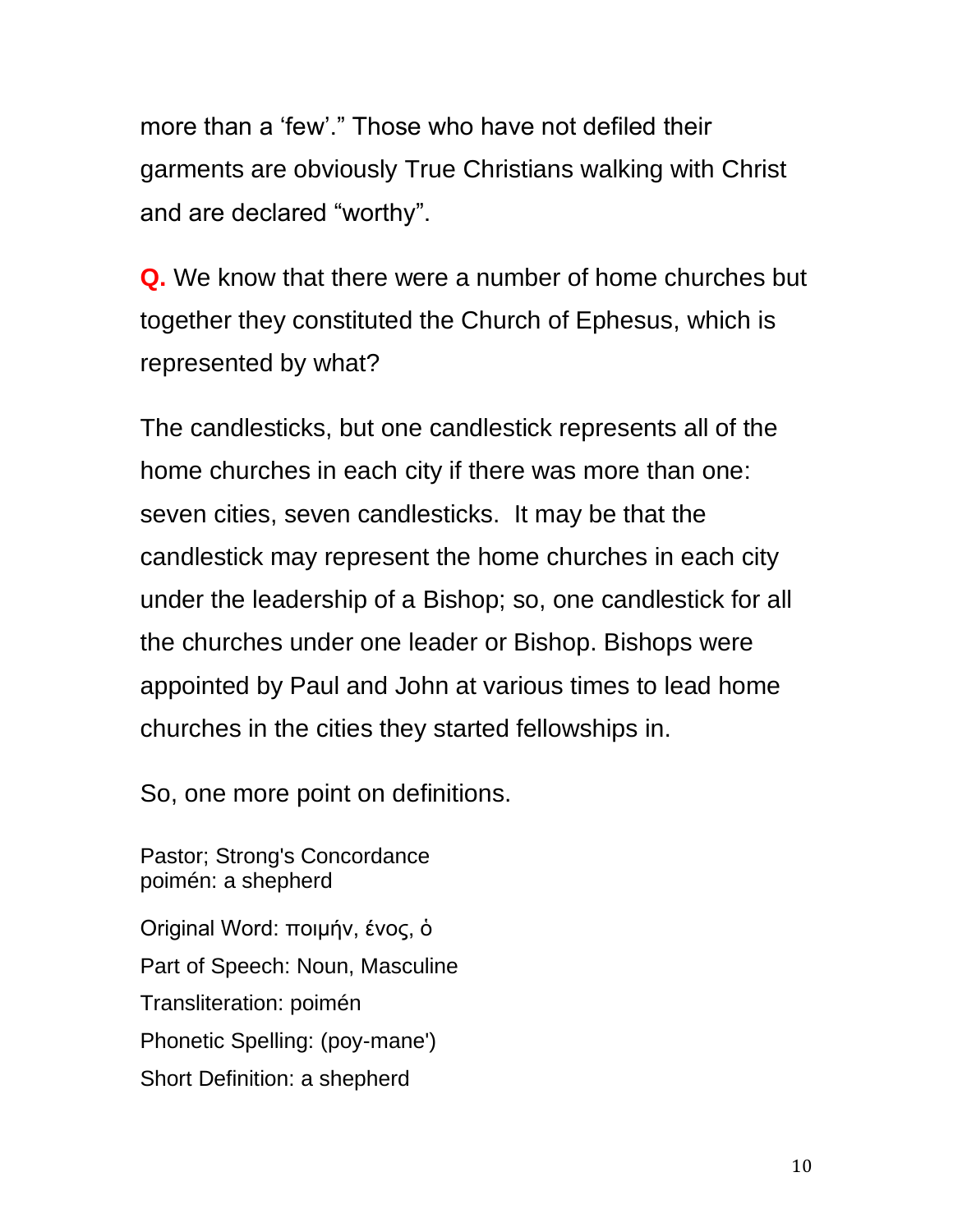Definition: a shepherd; hence met: of the feeder, protector, and ruler of a flock of men.

God uses the analogy of a shepherd when talking about the office of Pastor. A shepherd was the caretaker of the sheep. God refers to believers as sheep and placed as a caretaker of the flock the Shepherd or Pastor. We have all seen an array of pastors, those who were obviously called by God whether or not they ever attended Bible College or seminary. We have all seen those who attended Seminary sometimes called "cemetery" (a place where aspiring pastors go to have their spirit die), that were obviously not called by God to Pastor and struggle, or they simply were overwhelmed by trying to pastor in the flesh and ultimately failed. There are many examples of pastors and other church leaders who have succumbed to sin, usually sex sin that have had to leave their positions of authority.

We know that God says He will hold those teachers and paster to a higher accountability. Meaning that those who God uses to carry out that task will be judged not only for their personal Christian walk but also how they handled the duties God gave them in their assigned tasks.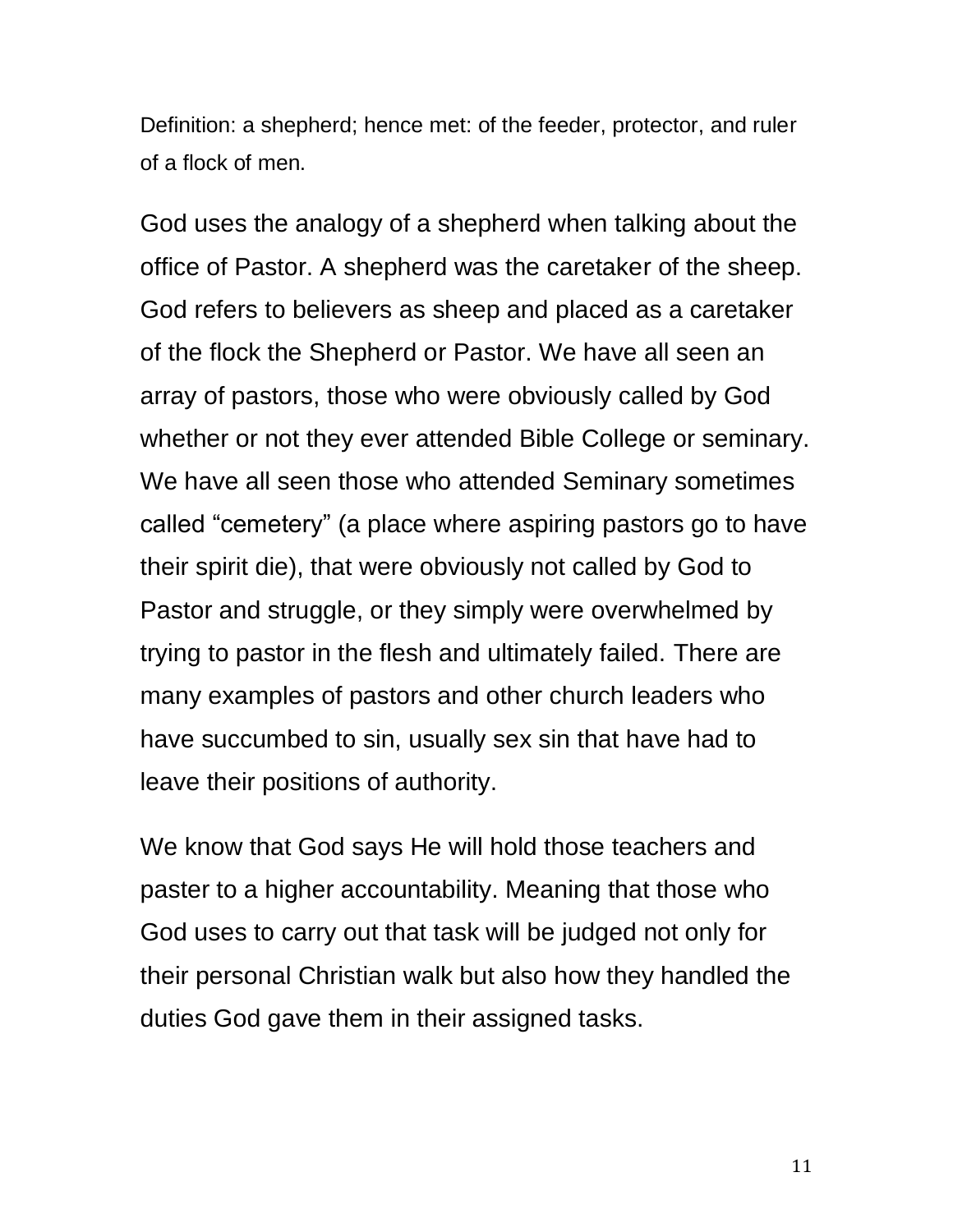Bishops; Transliteration: episkopé Phonetic Spelling: (ep-is-kop-ay') Short Definition: visitation of judgment, oversight Definition: (a) visitation (of judgment), (b) oversight, supervision, overseership.

The reason I wanted to look at these two offices of Pastor and Shepherd is that there are many including some pastors who just assume that the "angel of the Church" is a pastor. I think it is safer within the whole council of God for us to think that this Angel is indeed a human messenger that God is writing to.

A pastor and by extension a bishop, are people that have been gifted by God through His Holy Spirit to have a heart for people; an insatiable desire to help and love people; to care for the entire flock or local gathering not just those who are affluent or well positioned in life.

So, when God tells this "Angel of the Church" it is likely someone within the body that has such a heart for the people that the idea that their having their candlestick removed would be perhaps the most horrible thing they could imagine. The point being that this person that is represented as the "Angel of the Church" would be so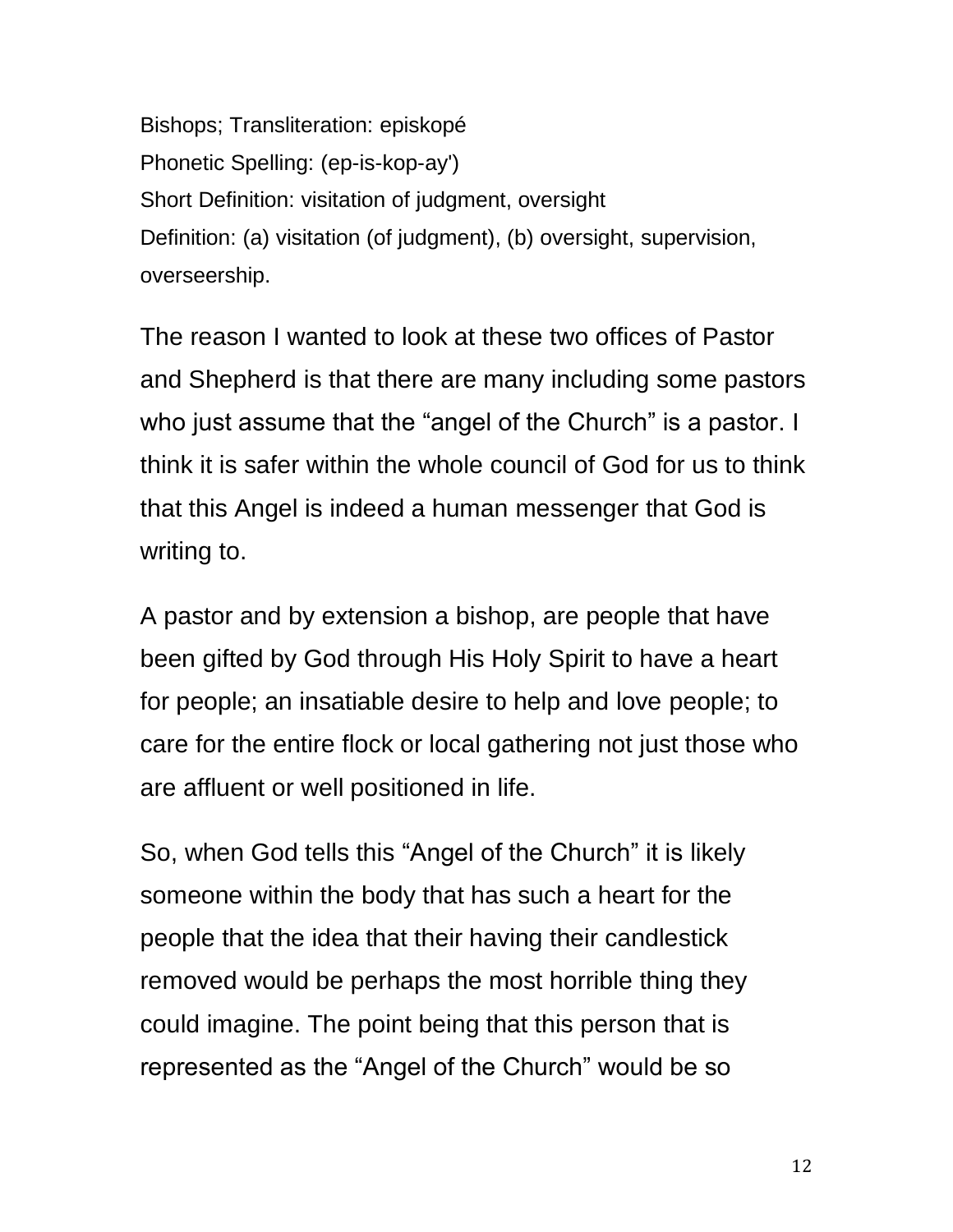distraught at the possibility of the Church body being removed that they would make haste to correct the problem. Pastors of course would feel this way but there are many people in the Body of Christ that would be devastated to see the local church's Candlestick removed.

One final point, if a person were fellowshipping in a church that is guilty of allowing these sinful harbors, what would be the outcome for the faithful follower. I believe God's relationship is with the individual first and next with the collective but only that part of the collective individuals that are walking with Him. So, the faithful would be protected by Faith. It would likely behoove a believer to separate themselves from those intent on sin or unwilling to confront obvious sin as a collective group or as a single individual.

> *2 Corinthians 6:13 Now in return for the same [p](https://biblia.com/bible/nkjv/2%20Cor%206.13-15#footnote1) (I speak as to children), you also be open.14 aDo not be unequallyyoked together with unbelievers. For <i>v what [4](https://biblia.com/bible/nkjv/2%20Cor%206.13-15#footnote4) fellowship has righteousness with lawlessness? And what [5](https://biblia.com/bible/nkjv/2%20Cor%206.13-15#footnote5)communion has light with darkness?15 And what accord has Christ with Belial? Or what part has a believer with an unbeliever?*

**Q.** But what about witnessing to unbelievers? That can be done without becoming close friends and potentially damaging one's witness.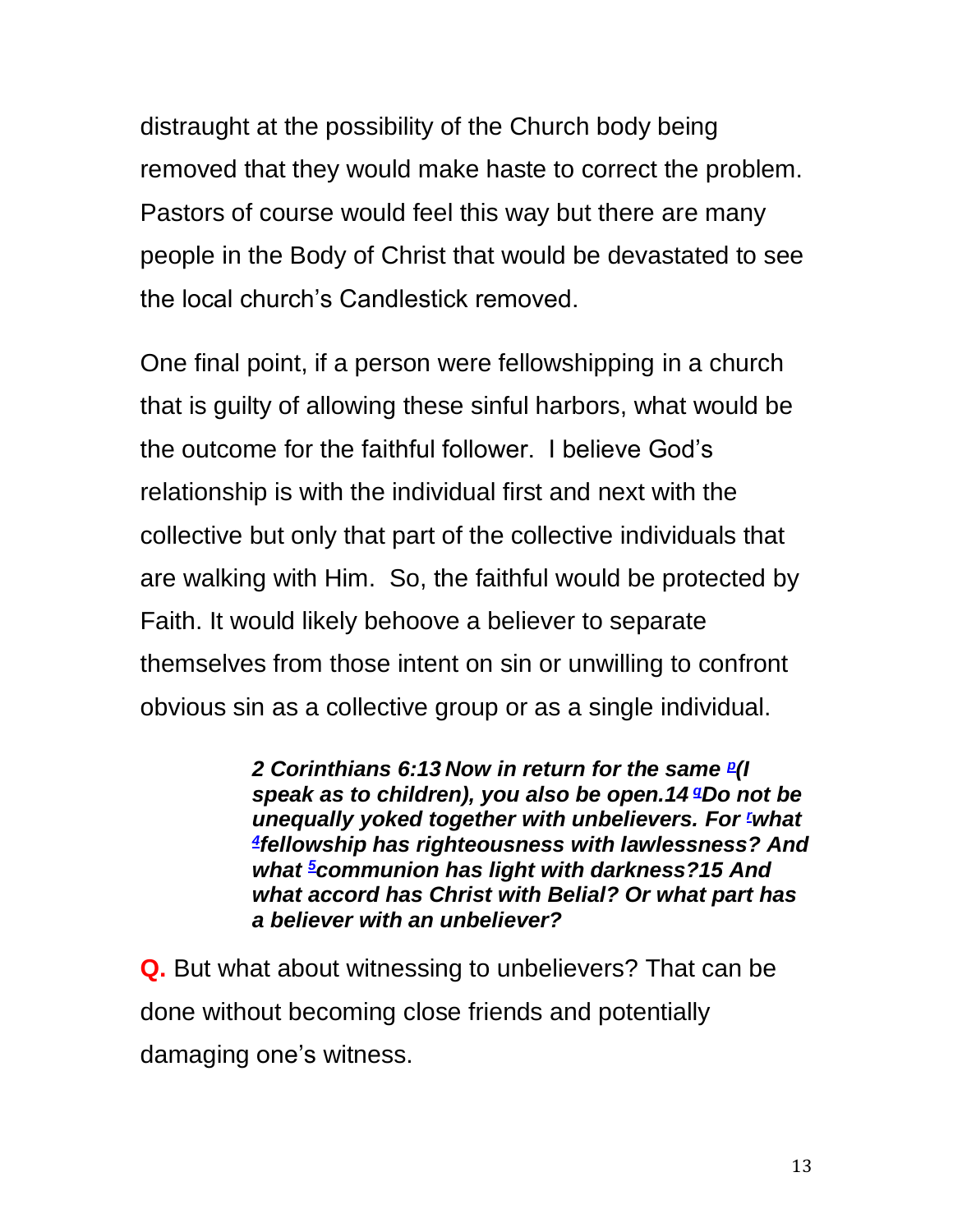We will see how that works out for each of these "Angels of the Church".

**[2I](http://biblehub.com/revelation/2-2.htm) know thy works, and thy labour, and thy patience, and how thou canst not bear them which are evil: and thou hast tried them which say they are apostles, and are not, and hast found them liars:**

This verse is a great description of how a church should operate as it comes to evil. As believers we are individually to test the spirits of those we encounter. The leadership of a local body; pastors, deacons, bishops are all supposed to be vigilant over the flock that God has allowed them to shepherd. I believe those mentioned in vs 2 are some of the works that God is alluding to. But each of us has a personal responsibility as well to these same works.

### *Matthew 10:16 Behold, I send you forth as sheep in the midst of wolves: be ye therefore wise as serpents, and harmless as doves.*

We are not to see Satan behind every rock, but we are not to be easily deceived we are not to be gullible. Think things through with the whole council of God; in tactical lingo its called, "situational awareness". Be observant and sober minded as you weigh the things you hear and see. This is both inside the church and outside the church.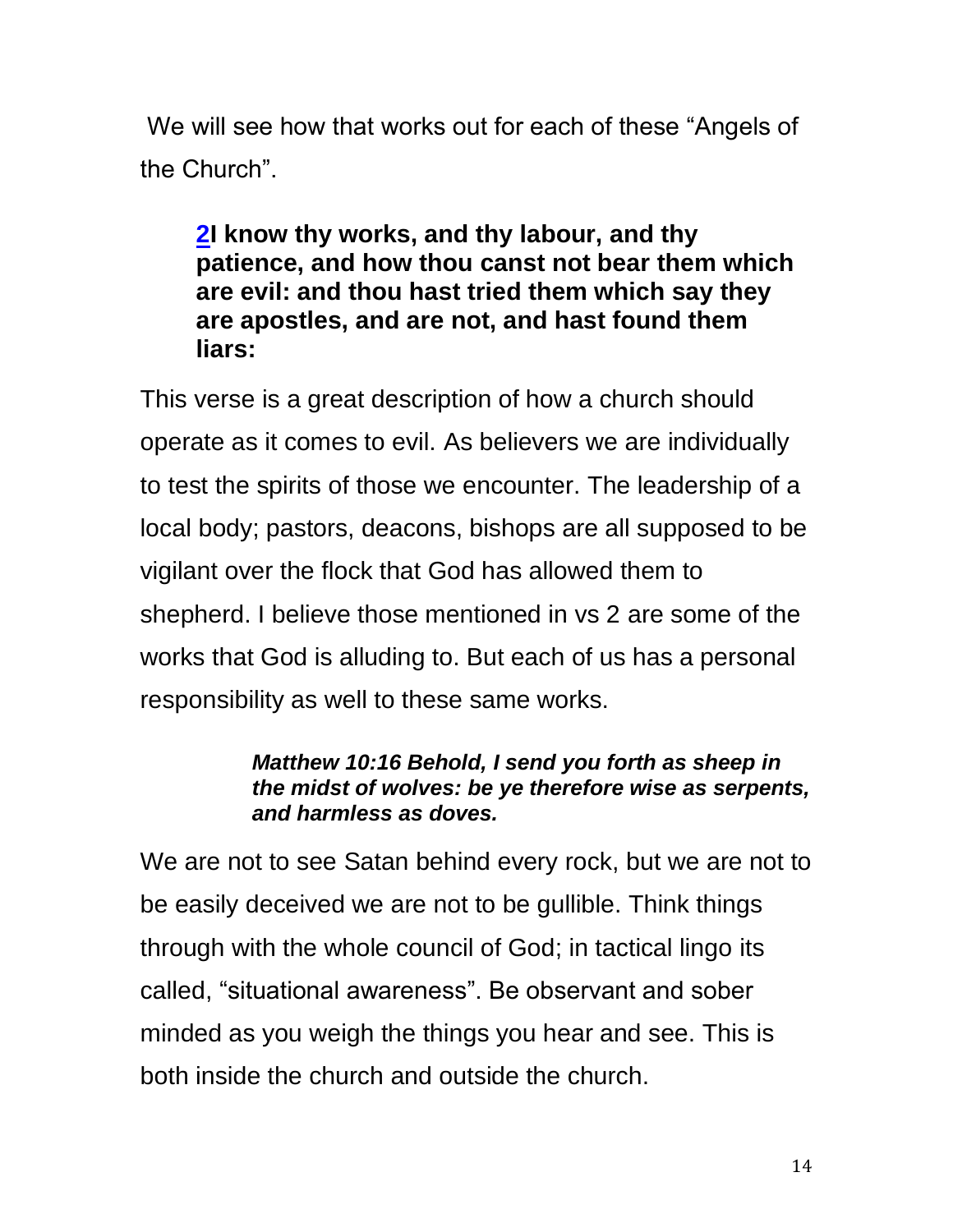That is what the church in Ephesus did, they listened to those who said they were apostles and found them to be not so. They were false apostles that God, through John and Paul, warned them about.

It is believed that 1 John is a letter written to Ephesus, again warning them about false teachers and apostles. Likewise, it is believed by some historians and commentators that 2 John was written to Mary the mother of Jesus. John cautions Mary not to allow false prophets, teachers, or apostles into her home.

We are told to welcome strangers into our homes, but Mary was in a different category when it came to whom she would allow in her home and whom she would not welcome. Being the mother of Jesus if she were to allow a false prophet or apostles into her home unaware, she would be seen as endorsing that person as a true representative of her Son the Messiah. The same holds true for leadership in churches and our individual lives as well. So, John took his order from Jesus seriously and writes 2 John to Mary to encourage and warn her of false prophets and apostles.

15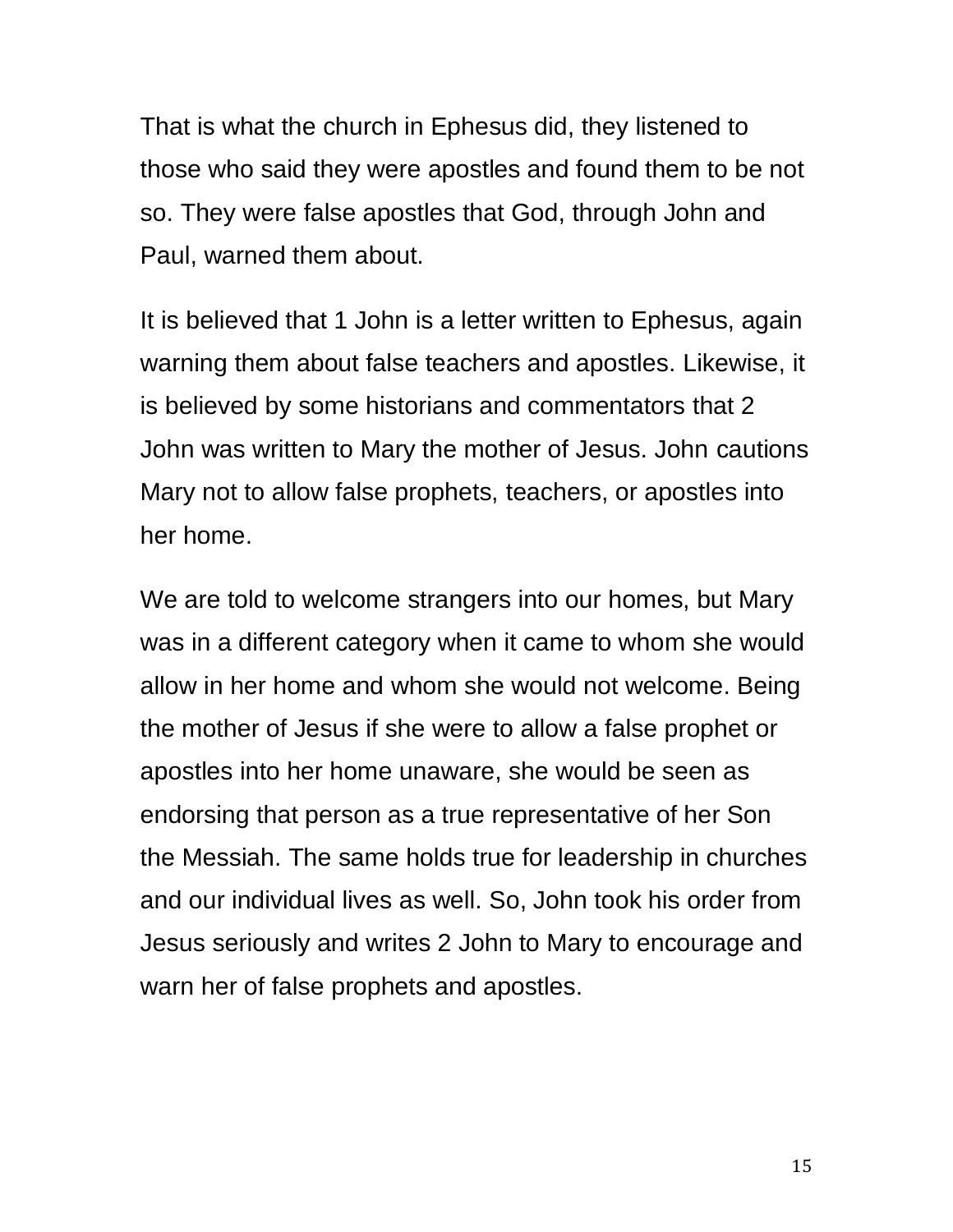# **September 12, 2021**

To reiterate Revelation 1:2 in the Letter to Ephesus

*[2I](http://biblehub.com/revelation/2-2.htm) know thy works, and thy labour, and thy patience, and how thou canst not bear them which are evil: and thou hast tried them which say they are apostles, and are not, and hast found them liars:*

Ephesus sat in the center of major trade in Asia, it had three rivers that converged before passing through Ephesus and entering the Mediterranean Sea. The populace had long worshiped Artemis or Diana in the Greek Culture. To the Greek cultists, Diana was the daughter of Zeus and twin sister of Apollo. Ephesus was believed by the early inhabitants to be founded by women warriors from the Amazon. I think they have made a movie about the Amazon warrior Princess called "Wonder Woman". I guess bizarre tales of old die-hard.

# *Positivies from God to Church at Epehesus*

- *1. Works - good*
- *2. Labors - good*
- *3. Patience, rejecting evil*
- *4. Testing the spirits of those that claim to be apostles, finding them to be liars*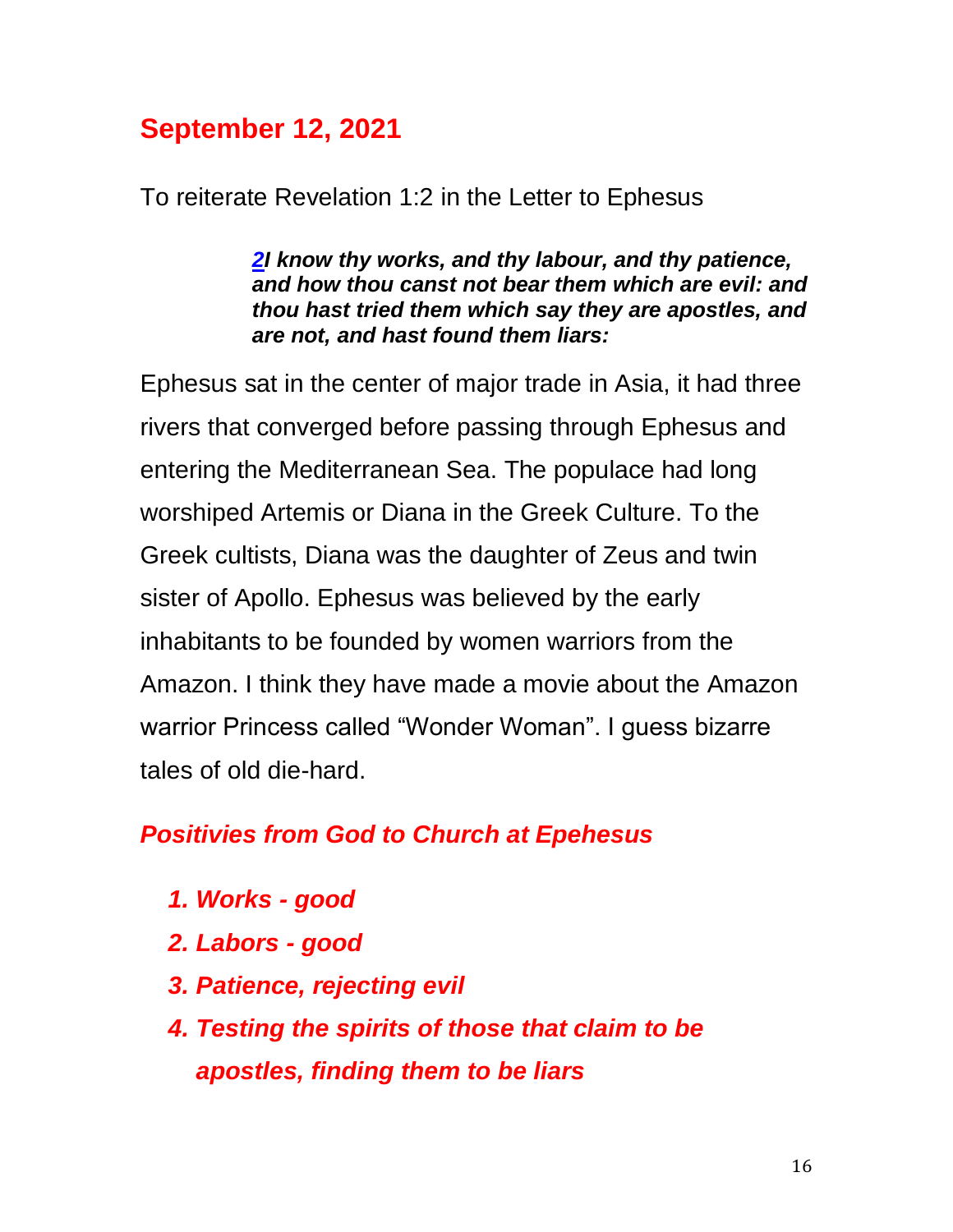# **[3A](http://biblehub.com/revelation/2-3.htm)nd hast borne, and hast patience, and for my name's sake hast laboured, and hast not fainted.**

- 1. Borne = Endured while being patient.
- 2. Labored = worked for the name of Christ

The point of this verse is that God commended those Ephesus Christians for their perseverance and patience. We can read in Acts the outrage that overcame the city when Paul challenged the idol worship of Artemis/Diana and other fake manmade gods and goddesses. There were tradesmen that made a living making these idols for the Greek cultists of the city. The Christians patiently waited on God to deliver them from these idol worshipers. The Christians were unmoved by fear, they held their ground in the name of Jesus.

Do we have any idol worshippers here in America today? People that put power above loving others. People that reject God and His Power for the sake of Satan's power? Those who reject the True and Living God become a playground for Satan and his desire to kill and destroy.

God gave Isaiah a preview of not only what John the Baptist was going to do but who it was that he was preparing the way for. The Believers of Ephesus were obviously tired from their constant battle with the evil of Ephesus. God promised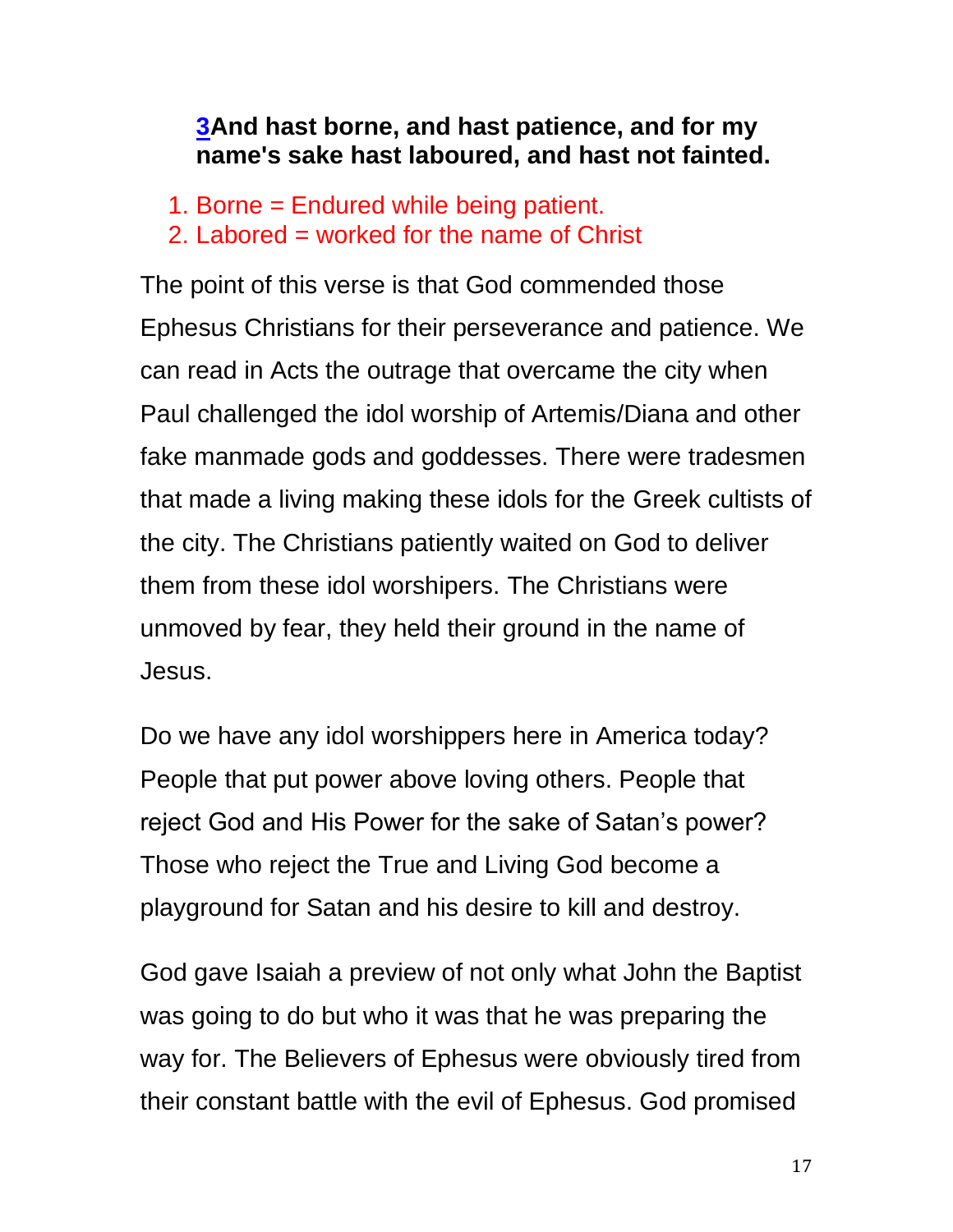that He would renew the strength of those who waited on the Lord.

*Isaiah 40: Prepare the Way for the Lord*

*[\(Matthew 3:1-12;](https://biblehub.com/kjv/matthew/3.htm) [Mark 1:1-8;](https://biblehub.com/kjv/mark/1.htm) [Luke 3:1-20;](https://biblehub.com/kjv/luke/3.htm) [John 1:19-](https://biblehub.com/kjv/john/1.htm#19) [28\)](https://biblehub.com/kjv/john/1.htm#19)*

*[1C](https://biblehub.com/isaiah/40-1.htm)omfort ye, comfort ye my people, saith your God.*

*[2S](https://biblehub.com/isaiah/40-2.htm)peak ye comfortably to Jerusalem, and cry unto her, that her warfare is accomplished, that her iniquity is pardoned: for she hath received of the LORD'S hand double for all her sins.*

*[3T](https://biblehub.com/isaiah/40-3.htm)he voice of him that crieth in the wilderness, Prepare ye the way of the LORD, make straight in the desert a highway for our God.*

*[4E](https://biblehub.com/isaiah/40-4.htm)very valley shall be exalted, and every mountain and hill shall be made low: and the crooked shall be made straight, and the rough places plain:*

*[5A](https://biblehub.com/isaiah/40-5.htm)nd the glory of the LORD shall be revealed, and all flesh shall see it together: for the mouth of the LORD hath spoken it.*

*The Word of the Lord Stands Forever*

*[\(1 Peter 1:22-25\)](https://biblehub.com/kjv/1_peter/1.htm#22)*

*[6T](https://biblehub.com/isaiah/40-6.htm)he voice said, Cry. And he said, What shall I cry? All flesh is grass, and all the goodliness thereof is as the flower of the field:*

*[7T](https://biblehub.com/isaiah/40-7.htm)he grass withereth, the flower fadeth: because the spirit of the LORD bloweth upon it: surely the people is grass.*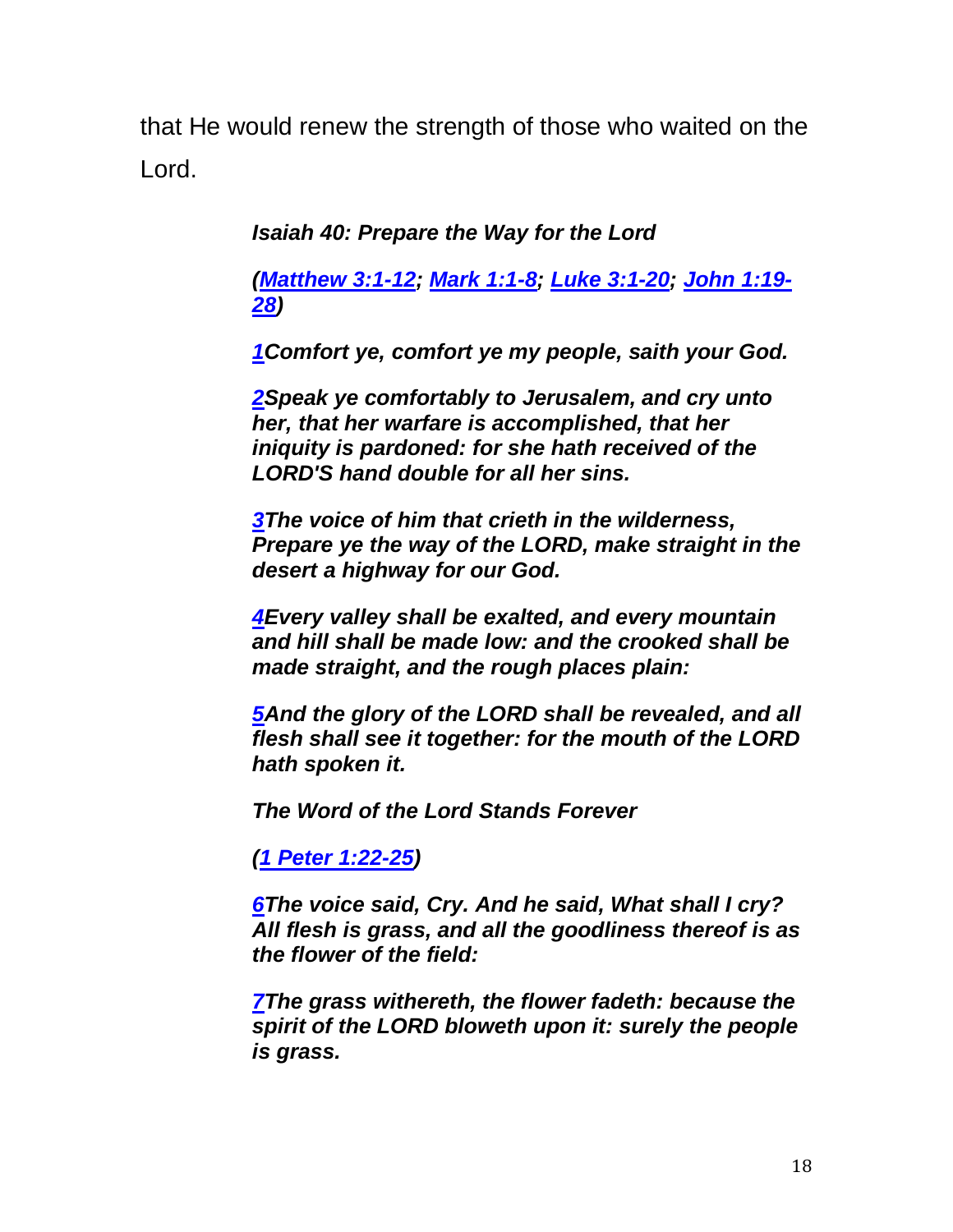*[8T](https://biblehub.com/isaiah/40-8.htm)he grass withereth, the flower fadeth: but the word of our God shall stand for ever.*

*Here is Your God!*

*[9O](https://biblehub.com/isaiah/40-9.htm) Zion, that bringest good tidings, get thee up into the high mountain; O Jerusalem, that bringest good tidings, lift up thy voice with strength; lift it up, be not afraid; say unto the cities of Judah, Behold your God!*

*[10B](https://biblehub.com/isaiah/40-10.htm)ehold, the Lord GOD will come with strong hand, and his arm shall rule for him: behold, his reward is with him, and his work before him.*

*[11H](https://biblehub.com/isaiah/40-11.htm)e shall feed his flock like a shepherd: he shall gather the lambs with his arm, and carry them in his bosom, and shall gently lead those that are with young.*

*[12W](https://biblehub.com/isaiah/40-12.htm)ho hath measured the waters in the hollow of his hand, and meted out heaven with the span, and comprehended the dust of the earth in a measure, and weighed the mountains in scales, and the hills in a balance?*

*[13W](https://biblehub.com/isaiah/40-13.htm)ho hath directed the Spirit of the LORD, or being his counseller hath taught him?*

*[14W](https://biblehub.com/isaiah/40-14.htm)ith whom took he counsel, and who instructed him, and taught him in the path of judgment, and taught him knowledge, and shewed to him the way of understanding?*

*[15B](https://biblehub.com/isaiah/40-15.htm)ehold, the nations are as a drop of a bucket, and are counted as the small dust of the balance: behold, he taketh up the isles as a very little thing.*

*[16A](https://biblehub.com/isaiah/40-16.htm)nd Lebanon is not sufficient to burn, nor the beasts thereof sufficient for a burnt offering.*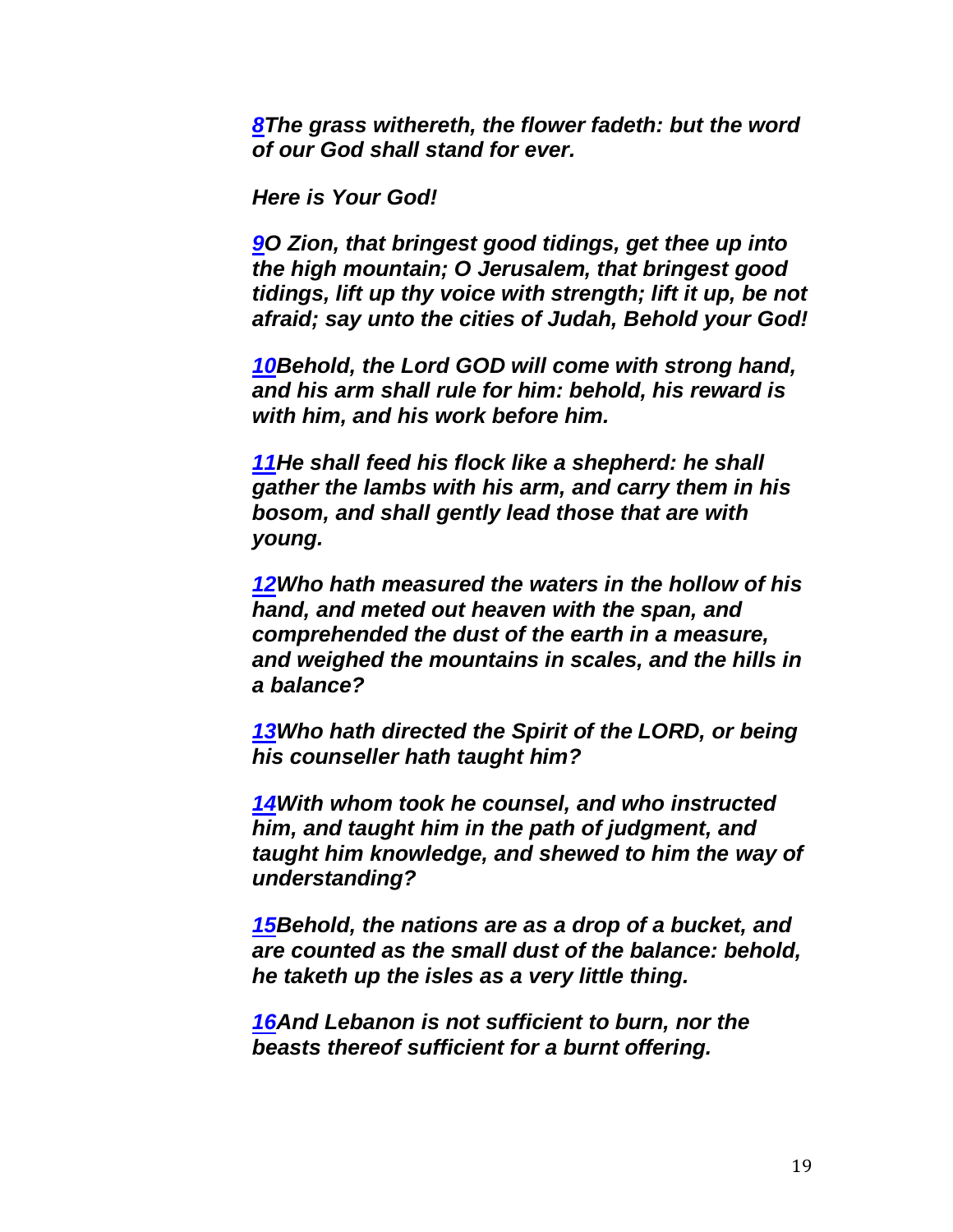*[17A](https://biblehub.com/isaiah/40-17.htm)ll nations before him are as nothing; and they are counted to him less than nothing, and vanity.*

*[18T](https://biblehub.com/isaiah/40-18.htm)o whom then will ye liken God? or what likeness will ye compare unto him?*

*[19T](https://biblehub.com/isaiah/40-19.htm)he workman melteth a graven image, and the goldsmith spreadeth it over with gold, and casteth silver chains.*

*[20H](https://biblehub.com/isaiah/40-20.htm)e that is so impoverished that he hath no oblation chooseth a tree that will not rot; he seeketh unto him a cunning workman to prepare a graven image, that shall not be moved.*

*[21H](https://biblehub.com/isaiah/40-21.htm)ave ye not known? have ye not heard? hath it not been told you from the beginning? have ye not understood from the foundations of the earth?*

*[22I](https://biblehub.com/isaiah/40-22.htm)t is he that sitteth upon the circle of the earth, and the inhabitants thereof are as grasshoppers; that stretcheth out the heavens as a curtain, and spreadeth them out as a tent to dwell in:*

*[23T](https://biblehub.com/isaiah/40-23.htm)hat bringeth the princes to nothing; he maketh the judges of the earth as vanity.*

*[24Y](https://biblehub.com/isaiah/40-24.htm)ea, they shall not be planted; yea, they shall not be sown: yea, their stock shall not take root in the earth: and he shall also blow upon them, and they shall wither, and the whirlwind shall take them away as stubble.*

*[25T](https://biblehub.com/isaiah/40-25.htm)o whom then will ye liken me, or shall I be equal? saith the Holy One.*

*[26L](https://biblehub.com/isaiah/40-26.htm)ift up your eyes on high, and behold who hath created these things, that bringeth out their host by number: he calleth them all by names by the greatness of his might, for that he is strong in power; not one faileth.*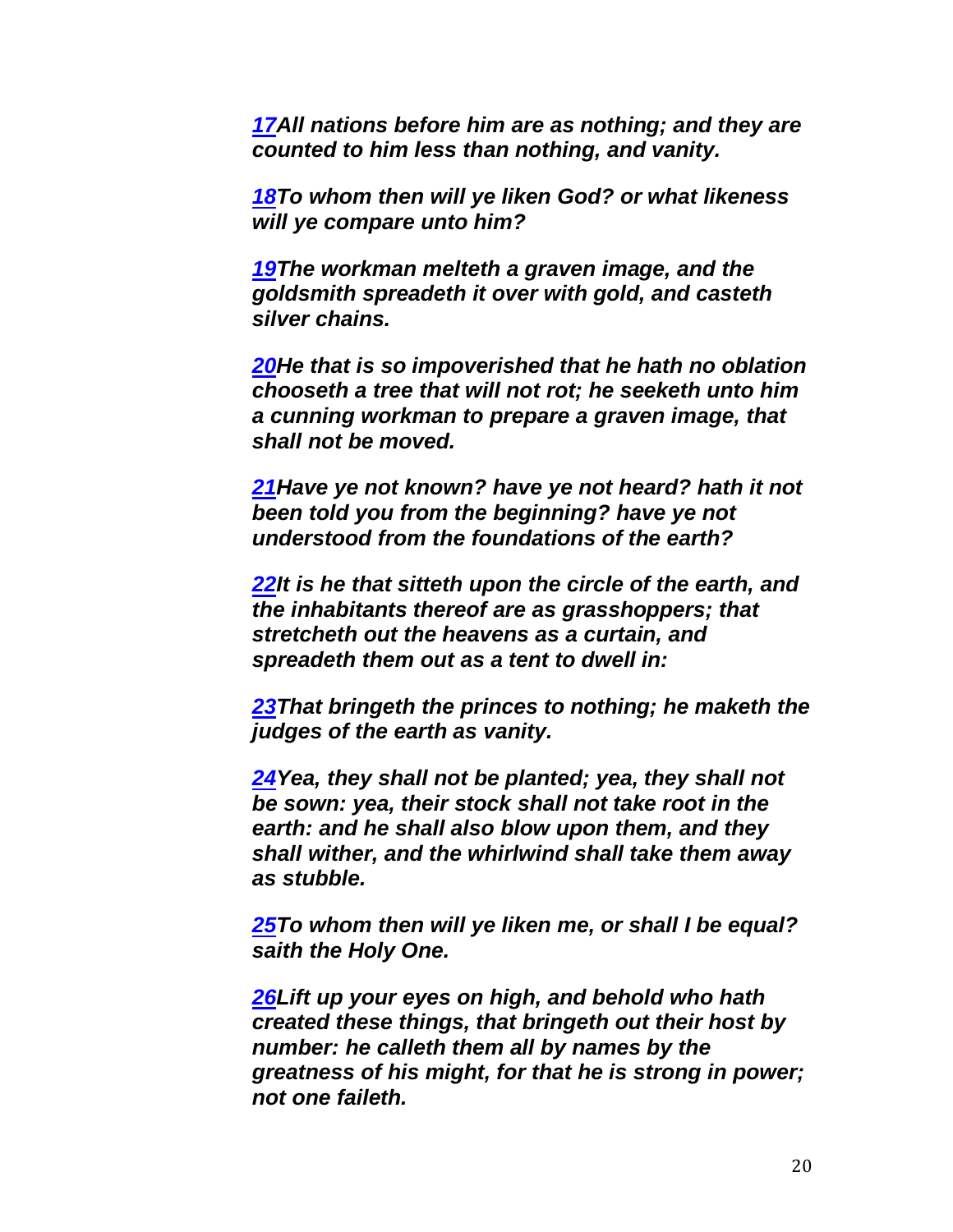*[27W](https://biblehub.com/isaiah/40-27.htm)hy sayest thou, O Jacob, and speakest, O Israel, My way is hid from the LORD, and my judgment is passed over from my God?*

*[28H](https://biblehub.com/isaiah/40-28.htm)ast thou not known? hast thou not heard, that the everlasting God, the LORD, the Creator of the ends of the earth, fainteth not, neither is weary? there is no searching of his understanding.*

*[29H](https://biblehub.com/isaiah/40-29.htm)e giveth power to the faint; and to them that have no might he increaseth strength.*

*[30E](https://biblehub.com/isaiah/40-30.htm)ven the youths shall faint and be weary, and the young men shall utterly fall:*

*[31B](https://biblehub.com/isaiah/40-31.htm)ut they that wait upon the LORD shall renew their strength; they shall mount up with wings as eagles; they shall run, and not be weary; and they shall walk, and not faint.*

The Church at Ephesus must have embraced this dialogue from God to Israel. They were patient and God will reward that with renewed strength. We also, can embrace these words from a God that loves His people and will protect us and will renew our strength.

## **[4N](http://biblehub.com/revelation/2-4.htm)evertheless I have** *somewhat* **against thee, because thou hast left thy first love.**

If you remember in Acts 19 how when Paul arrived in Ephesus, he found believers there.

> *Acts 19: [2H](http://biblehub.com/acts/19-2.htm)e said unto them, Have ye received the Holy Ghost since ye believed? And they said unto him, We have not so much as heard whether there be any Holy Ghost.*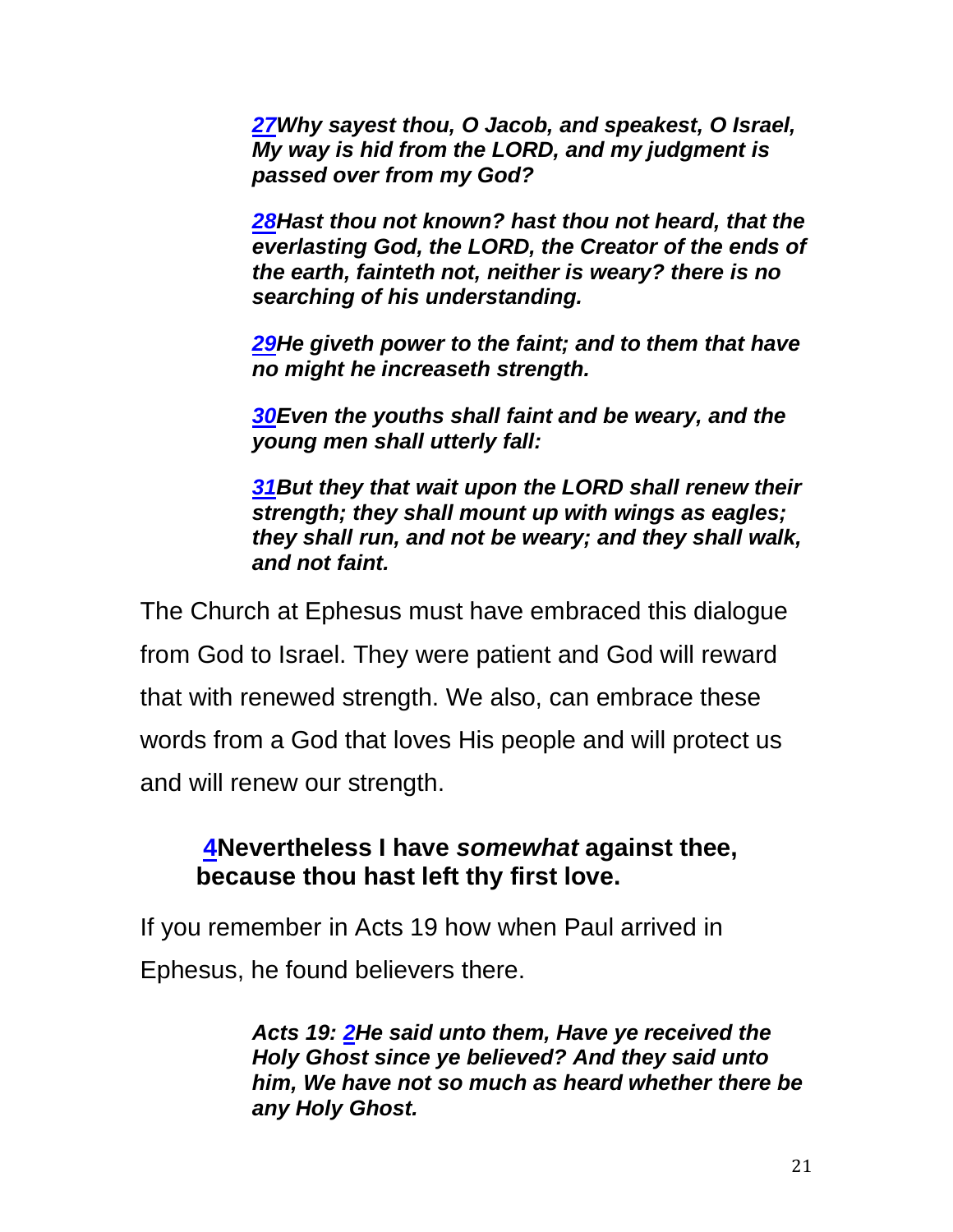While talking to those who belonged to the home Church of Ephesus he inquired if they had received the Holy Spirit. When they explained they knew nothing of the Holy Spirit he found out that they had been Baptized into John the Baptists baptism and not into Christ baptism. He rectified that by Baptizing them in the name of Jesus Christ, and they were saved through the power of the Holy Spirit.

Now I don't want to get tied into a knot on this issue but let's think about that. A person accepts words about Jesus and is baptized but not into Christ but into John's Baptism. What does that all mean?

In trying to understand what was happening in Ephesus in that they had lost their first love; we had briefly talked about when Paul showed up and discussed baptism with those in the Church or Ephesus.

**Q.** What was John's Baptism?

John baptized for "repentance" seeking the forgiveness of sins.

**Q.** Were men's sins forgiven at that time?

Not to the extent possible while John was baptizing; Jesus had not been crucified and not risen from the dead at that point, so the Law was still the only method available.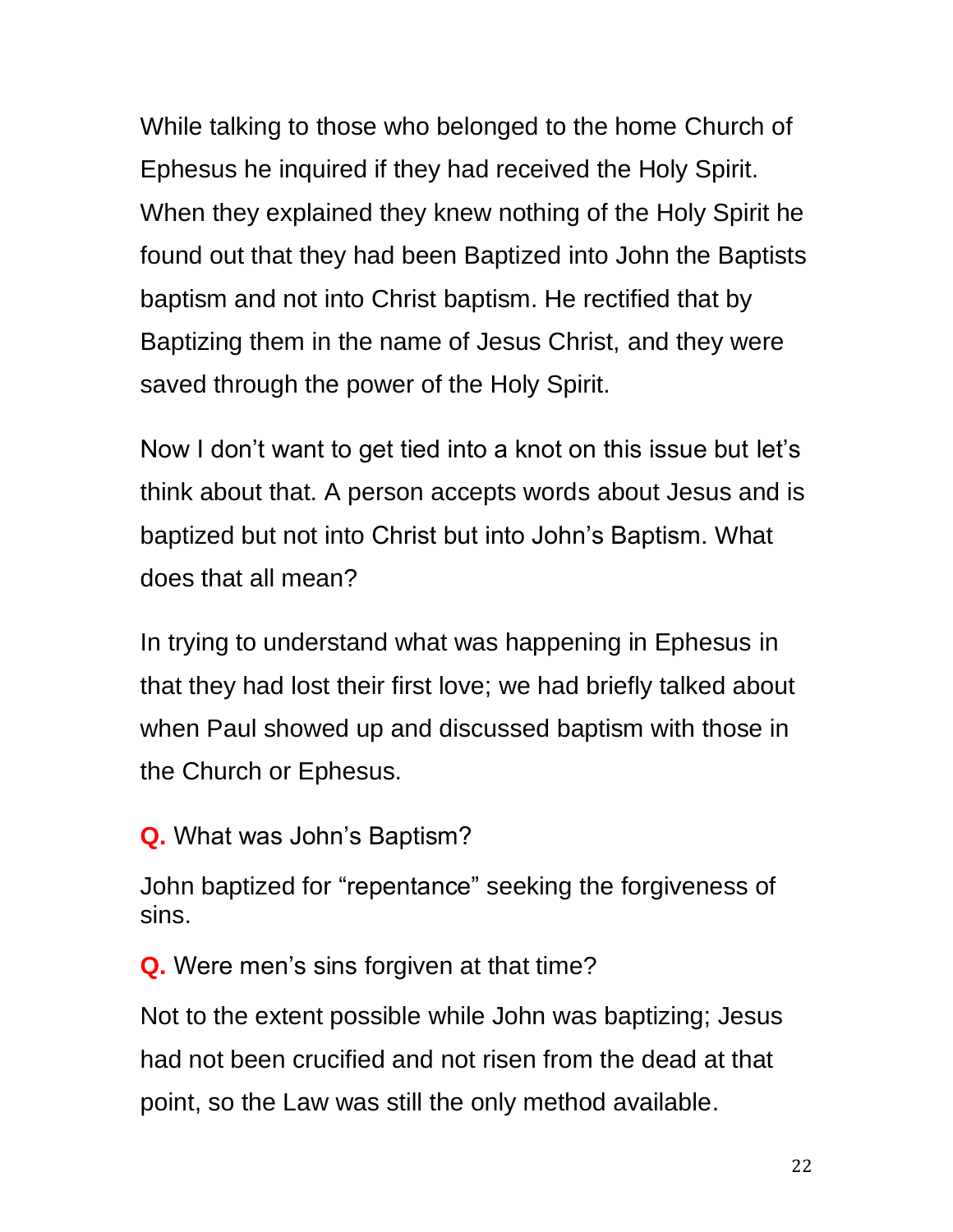Repentance under the law for the most part required the spilling of innocent blood.

### *Hebrews 9:22 And almost all things are by the law purged with blood; and without shedding of blood is no remission.*

Even under the Law there was an element of "Repentance" that accompanied the blood sacrifice at the Temple. In other words with a true repentant heart and the shedding of innocent blood of an animal an Israeli could have temporary forgiveness of sin.

John was baptizing into a doctrine, the doctrine of Salvation by the Blood of Jesus Christ, that had not come to fruition. He was baptizing into a promise that had not been fully realized yet.

John's Mission!

John was sent to awaken men and women into recognizing that they were all sinners and that all sin leads to death.

> *Romans 3:10 [10A](https://biblehub.com/romans/3-10.htm)s it is written, There is none righteous, no, not one:*

*Romans 3:23 [23F](https://biblehub.com/romans/3-23.htm)or all have sinned, and come short of the glory of God;*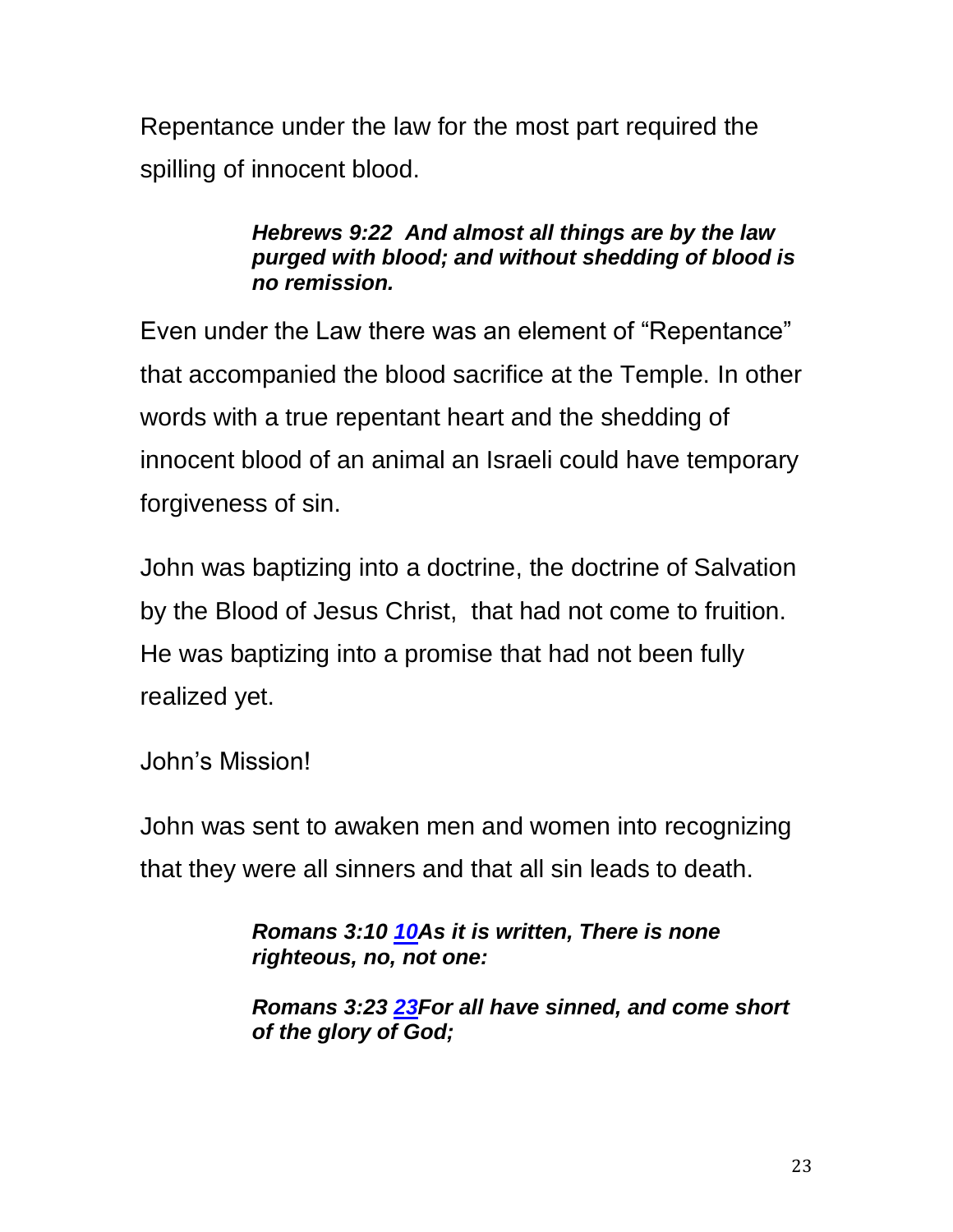Jesus' own Baptism with John was a visual representation of the Salvation Doctrine God had created and that would work as planned. When Jesus was baptized by John the Baptist, He went down into the water and came back up again and then the Holy Spirit in the form of a dove landed upon Him. That was a visual picture of what was going to happen to mankind when they accepted Jesus as their Lord and Savior. The Holy Spirit would come upon them and indwell them. This visual picture of water baptism shows that when a person asks Christ into their heart, they are buried with Christ into the tomb, and then rise again from the tomb into new life, eternal life. But this could happen only after Jesus real death, burial and resurrection. Salvation comes not from water Baptism but from Holy Spirit Baptism.

**Q.** When a person was baptized by John the Baptist, were there sins then forgiven?

No, it was a demonstration of what was going to happen, it was an outward sign or display by Jesus Himself of how the "doctrine" that God had created would work for men and women.

Transliteration: baptizó Phonetic Spelling: (bap-tid'-zo)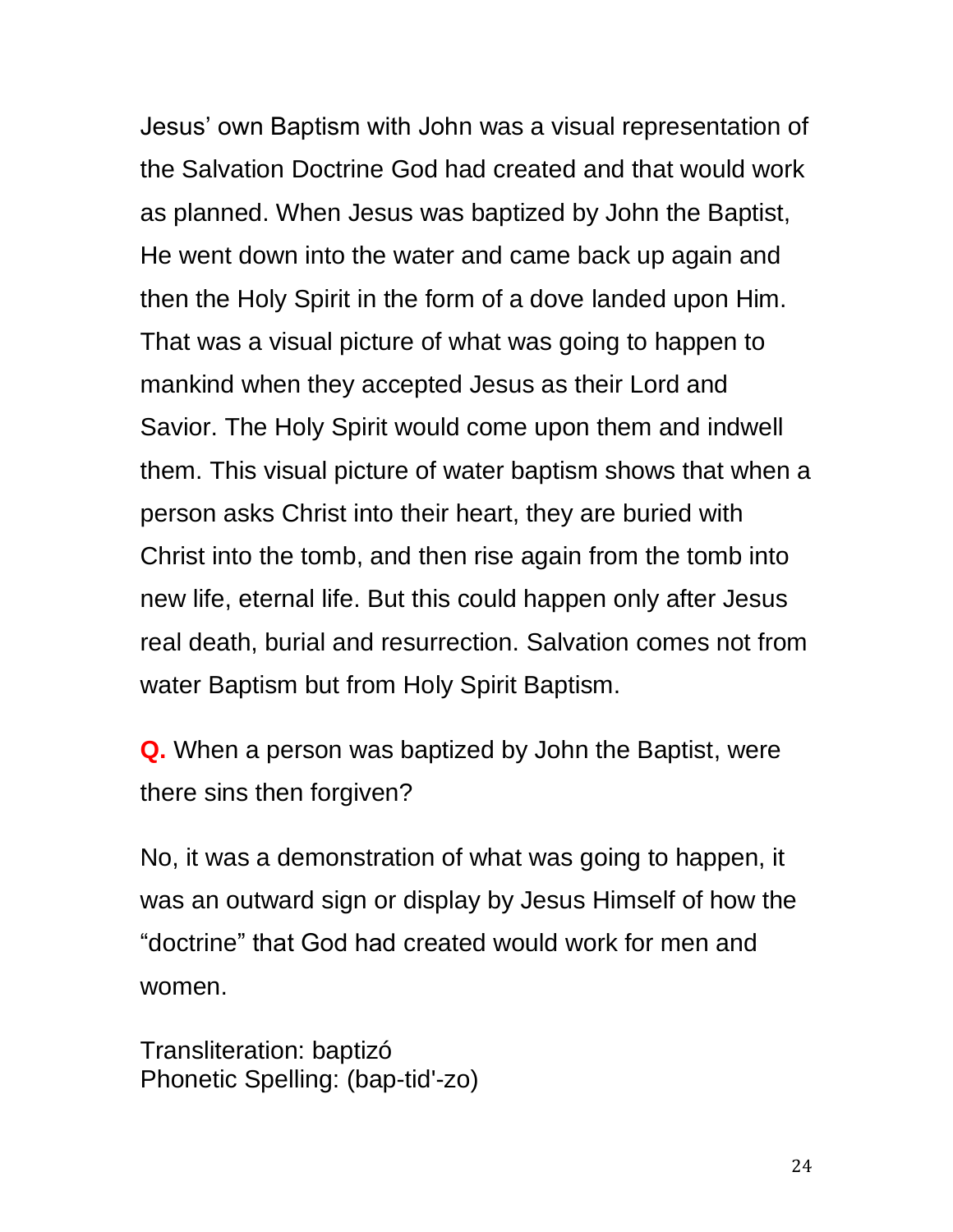Short Definition: I dip, submerge, baptize Definition: lit: I dip, submerge, but specifically of ceremonial dipping; I baptize.

> *John 1: [29T](http://biblehub.com/john/1-29.htm)he next day John seeth Jesus coming unto him, and saith, Behold the Lamb of God, which taketh away the sin of the world. [30T](http://biblehub.com/john/1-30.htm)his is he of whom I said, After me cometh a man which is preferred before me: for he was before me. [31A](http://biblehub.com/john/1-31.htm)nd I knew him not: but that he should be made manifest to Israel, therefore am I come baptizing with water. [32A](http://biblehub.com/john/1-32.htm)nd John bare record, saying, I saw the Spirit descending from heaven like a dove, and it abode upon him. [33A](http://biblehub.com/john/1-33.htm)nd I knew him not: but he that sent me to baptize with water, the same said unto me, Upon whom thou shalt see the Spirit descending, and remaining on him, the same is he which baptizeth with the Holy Ghost. [34A](http://biblehub.com/john/1-34.htm)nd I saw, and bare record that this is the Son of God.*

The HE here at the end of vs 33 in John 1 is Jesus. It is He, Jesus that baptizes with the Holy Ghost or Holy Spirit.

So, there are two Baptisms; one of water done by man as a ceremony according to the definition of the word "baptism" and one done solely by Christ IE: Baptism of the Holy Spirit.

The common thread in both baptisms is the "immersion" into either the water as a physical display of what happened in the Spirit and "immersion" into Christ and His death, which brings about the Baptism of the Holy Spirit by Christ Himself into eternal life.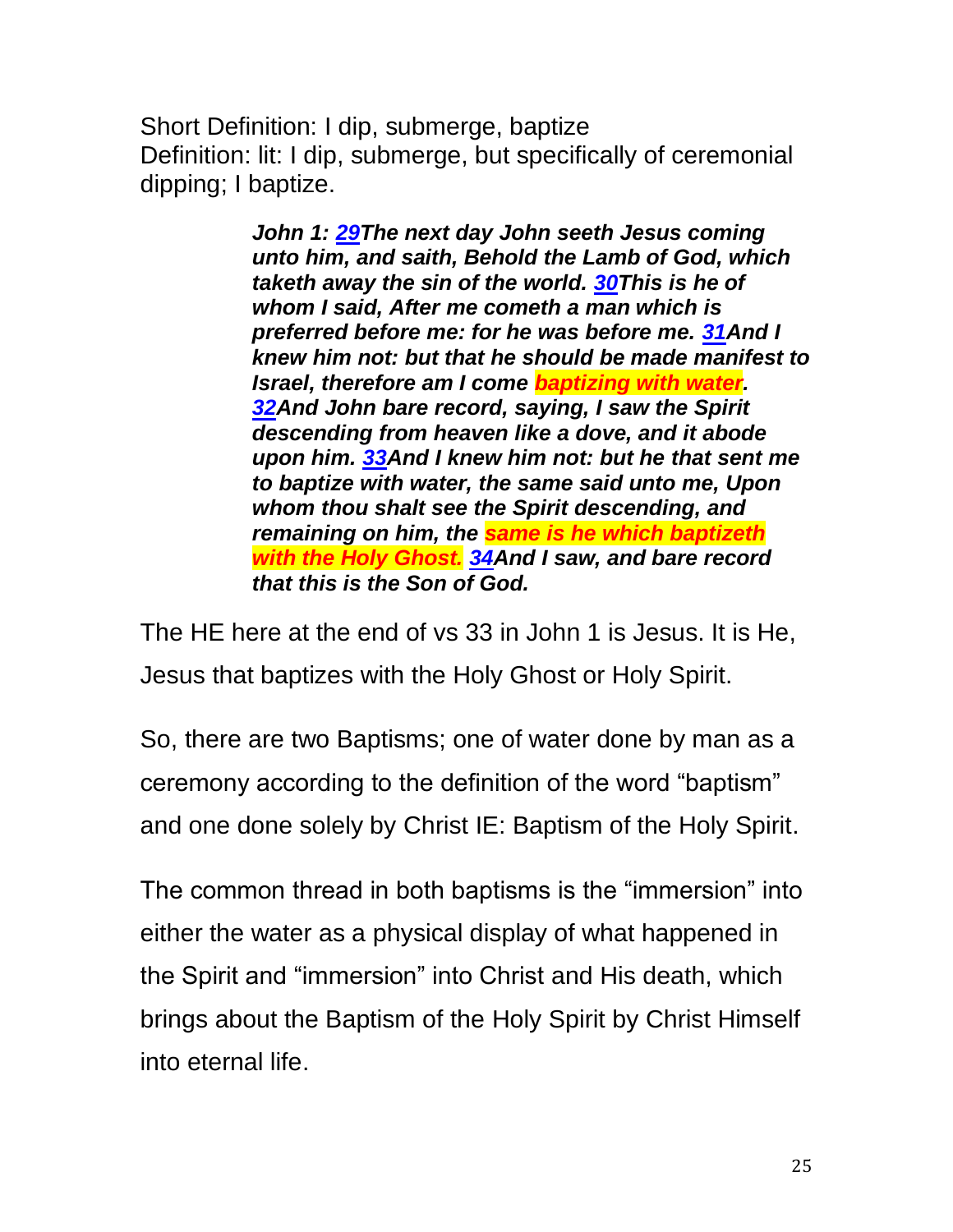### *Colossians 2: [12B](https://biblehub.com/colossians/2-12.htm)uried with him in baptism, wherein also ye are risen with him through the faith of the operation of God, who hath raised him from the dead.*

So, these men of Ephesus had been baptized into water a ceremony, which has at its core the same idea of repentance of sin but had not come to full fruition of Salvation. So, what was missing according to Paul?

**Q.** Were these baptized by John the Baptist saved or not?

I do not believe they were saved to salvations full potential in that the crucifixion of the Lamb of God had not happened yet. John the Baptist by his preaching had convicted them of being sinners. That is the first step for all believers, acknowledging that we are sinners and need a Savior. They recognized they were sinners, but the Savior had not done His work on the Cross yet.

It seems to me this is the way it works in an illustration of the salvation process, which at its core is Faith Based; you must believe with your whole heart.

A person must first hear the Word of God.

## *Romans 10:17 So then faith cometh by hearing, and hearing by the word of God.*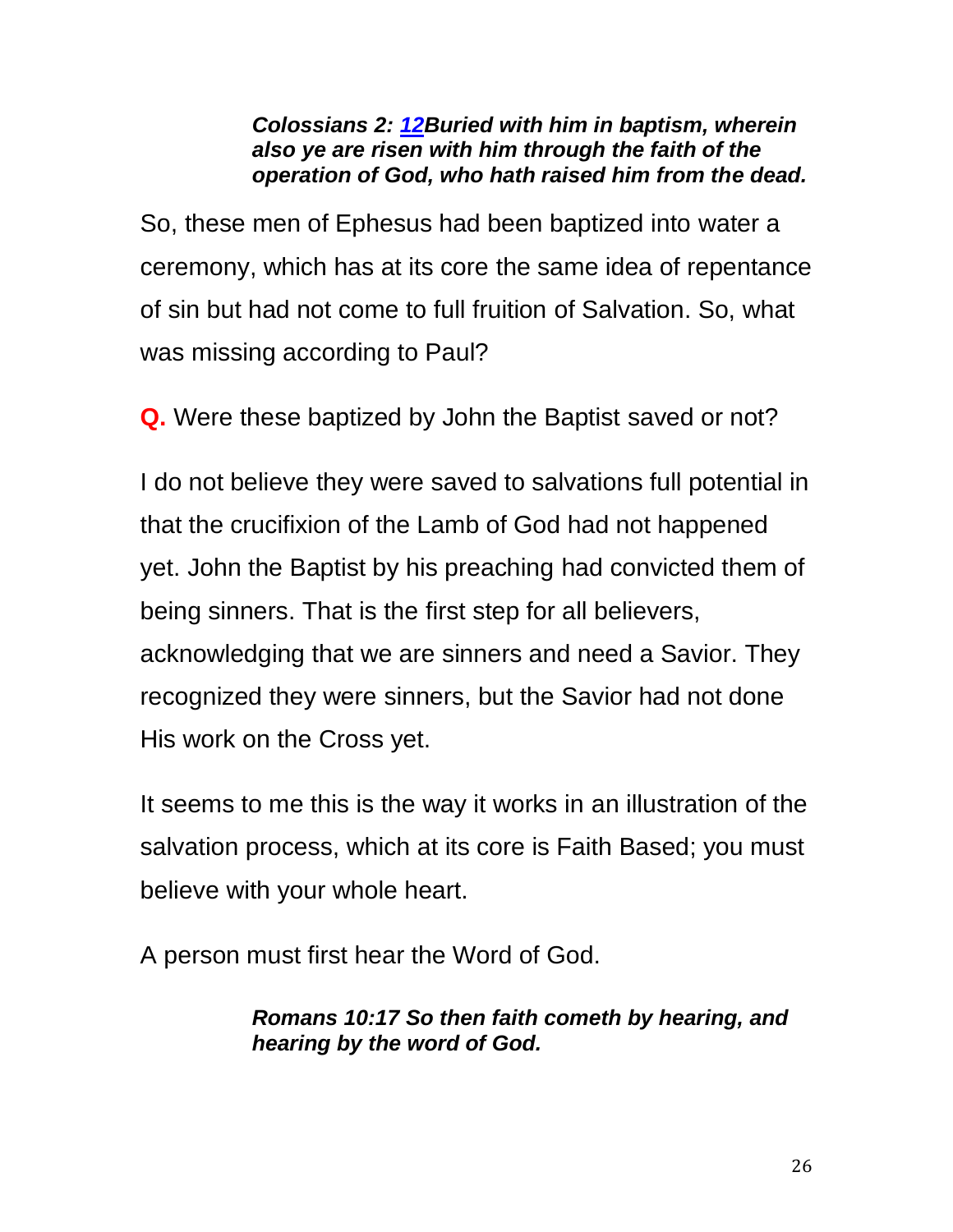Acceptance and some understanding move from the mind to the heart.

> *Ephesians 3: [14F](http://biblehub.com/ephesians/3-14.htm)or this cause I bow my knees unto the Father of our Lord Jesus Christ, [15O](http://biblehub.com/ephesians/3-15.htm)f whom the whole family in heaven and earth is named, [16T](http://biblehub.com/ephesians/3-16.htm)hat he would grant you, according to the riches of his glory, to be strengthened with might by his Spirit in the inner man; [17T](http://biblehub.com/ephesians/3-17.htm)hat Christ may dwell in your hearts by faith; that ye, being rooted and grounded in love, [18M](http://biblehub.com/ephesians/3-18.htm)ay be able to comprehend with all saints what is the breadth, and length, and depth, and height; [19A](http://biblehub.com/ephesians/3-19.htm)nd to know the love of Christ, which passeth knowledge, that ye might be filled with all the fulness of God.*

This verse from Ephesians is all the Spiritual nature, not of the flesh, with one exception. "I bow my knees". This is a physical outward visual of surrender to our Lord and Savior.

I surrender all.

- 1. All to Jesus I surrender, All to Him I freely give; I will ever love and trust Him, In His presence daily live.
	- o Refrain: I surrender all, I surrender all; All to Thee, my blessed Savior, I surrender all.
- 2. All to Jesus I surrender, Humbly at His feet I bow; Worldly pleasures all forsaken, Take me, Jesus, take me now.
- 3. All to Jesus I surrender, Make me, Savior, wholly Thine;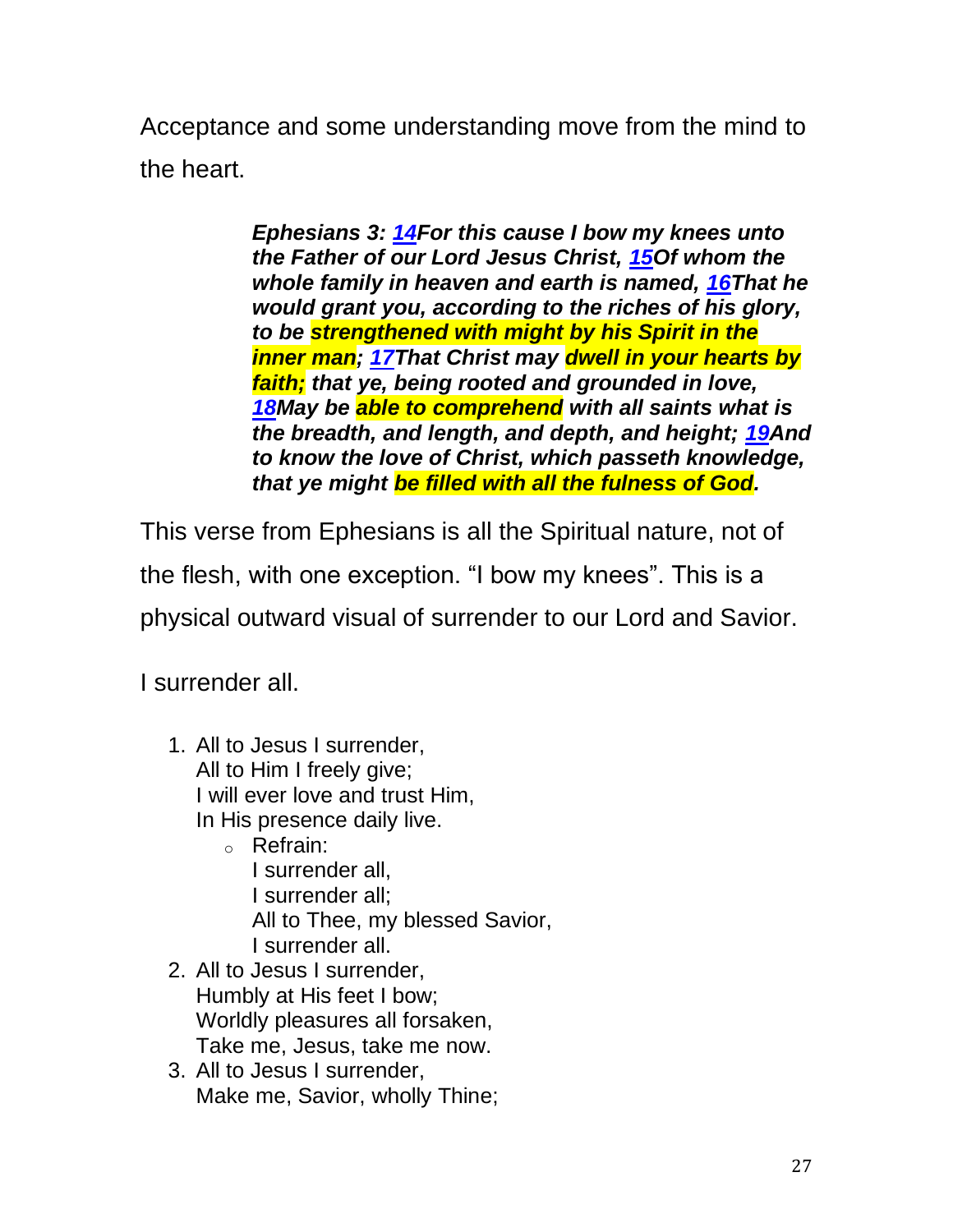Let me feel the Holy Spirit, Truly know that Thou art mine.

- 4. All to Jesus I surrender, Lord, I give myself to Thee; Fill me with Thy love and power, Let Thy blessing fall on me.
- 5. All to Jesus I surrender, Now I feel the sacred flame; Oh, the joy of full salvation! Glory, glory, to His Name!

I Surrender All | Judson W. Van DeVenter

Sung by Carrie Underwood

<https://www.youtube.com/watch?v=Swyra4KlWp4>

Once Faith and understanding even incomplete understanding have reached the heart then the circumcision of the heart begins. It is through that circumcision or separating of the Spirit and the flesh that the sealing of the Holy Spirit takes place. In most cases it is instantaneous and at the point of "Believing".

> *Colossians 2:11–12. "In him also you were circumcised with a circumcision made without hands, by putting off the body of the flesh, by the circumcision of Christ, having been buried with him in baptism, in which you were also raised with him through faith in the powerful working of God, who raised him from the dead."*

I believe this baptism is a spiritual baptism and does not take place in water; it is in the Spirit. When you believe with all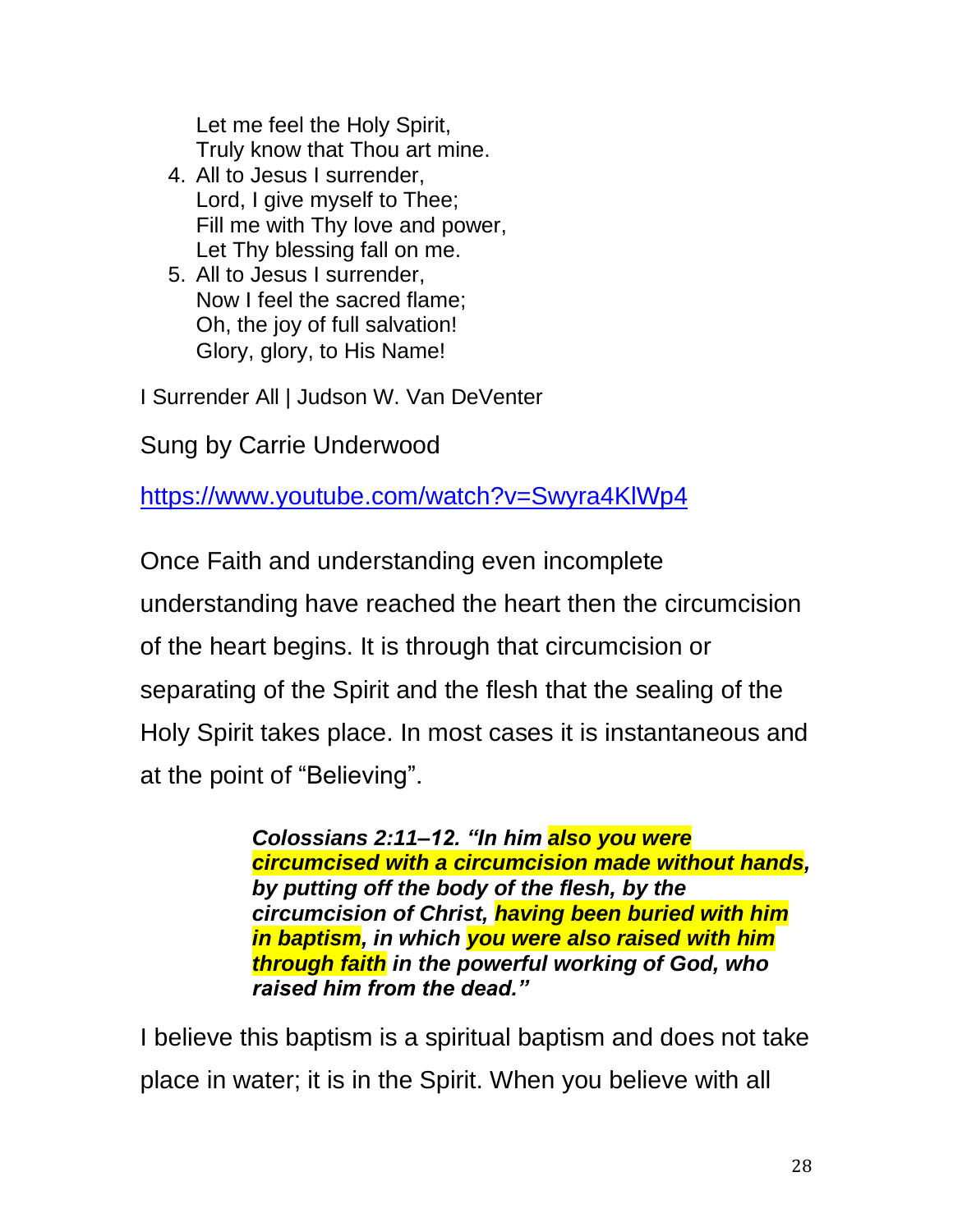your heart that Jesus died on the cross, was buried, and raised again to life from the grave you have entered a Spiritual baptism in your heart, the critical baptism to salvation resulting in the circumcision of the heart and indwelling of the Holy Spirit.

To carry out a commandment to be baptized in water as an outward sign of an inward event, all believers should willingly seek to be baptized in water. But remember, baptism in water is not salvation, it is a physical sign to the world; a declaration to the world that you have chosen to follow Christ, salvation is not dependent upon physical baptism, it is most certainly dependent upon Spiritual Baptism and the Sealing by the Holy Spirit. That Baptism of the Holy Spirit begins what is called SANCTIFICATION.

> *2 Thessalonians 2: But we are bound to give thanks alway to God for you, brethren beloved of the Lord, because God hath from the beginning chosen you to salvation through sanctification of the Spirit and belief of the truth:*

Jesus is quoted as saying this in John 17:

*John17: 17* <sup>*[x](https://biblia.com/bible/kjv1900/john/17#footnote53)*</sup> Sanctif[y](https://biblia.com/bible/kjv1900/john/17#footnote54) them *<sup><i>x*</sup>through thy truth: <sup>z</sup>thy</sub> *word is [a](https://biblia.com/bible/kjv1900/john/17#footnote56) truth. 18 [b](https://biblia.com/bible/kjv1900/john/17#footnote57)As thou hast sent me into the world, even so have I also sent them into the world. 19 And for their sakes I [c](https://biblia.com/bible/kjv1900/john/17#footnote58)sanctify myself, that they also might be [||](https://biblia.com/bible/kjv1900/john/17#footnote59)[d](https://biblia.com/bible/kjv1900/john/17#footnote60)sanctified through the truth. 20 Neither pray I for these alone, but for them also*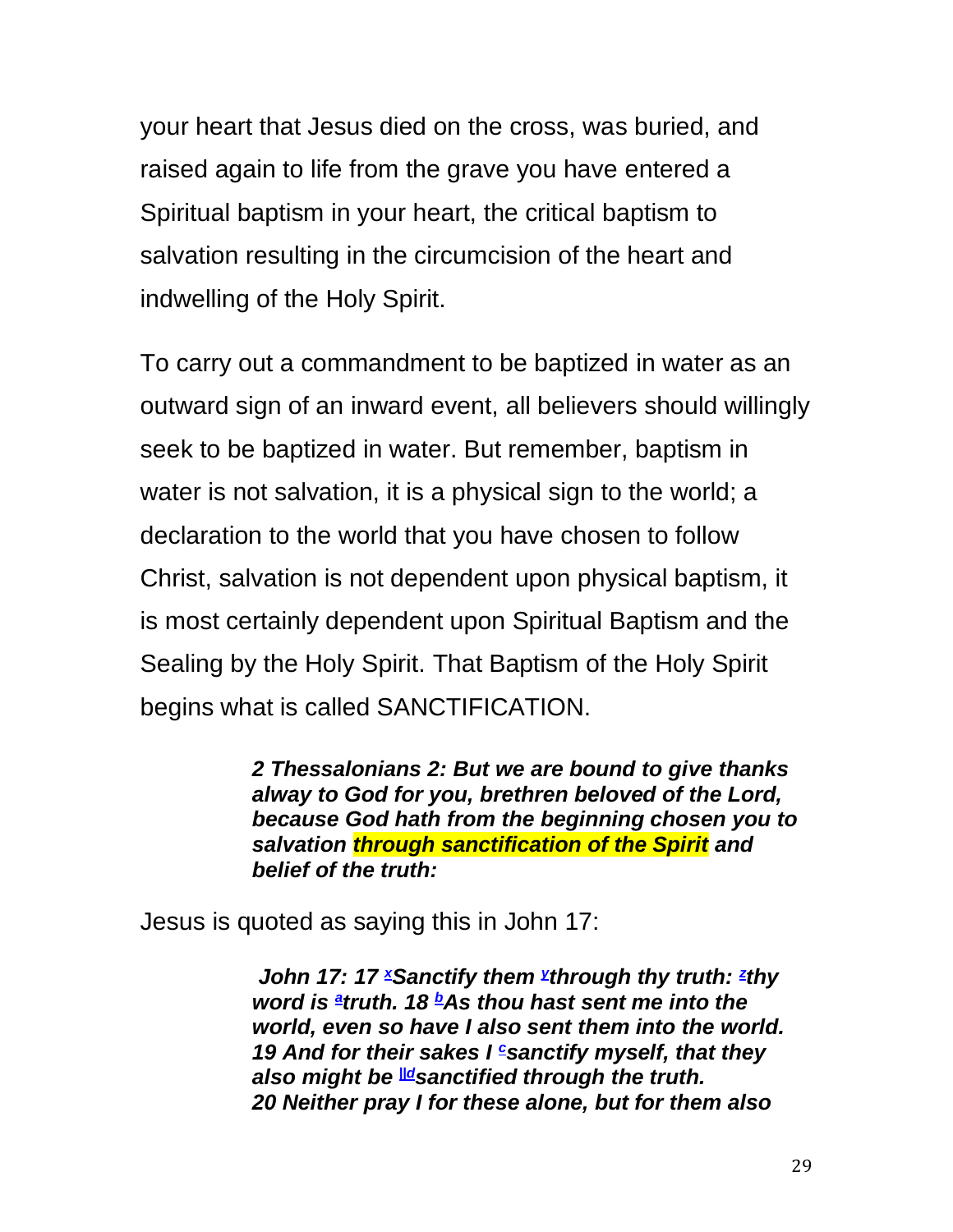*which shall believe on me [e](https://biblia.com/bible/kjv1900/john/17#footnote61) through their word; 21 That<sup>f</sup> they all may be one; as [g](https://biblia.com/bible/kjv1900/john/17#footnote63) thou, Father, art in me, and I in thee, that [h](https://biblia.com/bible/kjv1900/john/17#footnote64) they also may be one in us: that the world may<sup>i</sup>believe that [k](https://biblia.com/bible/kjv1900/john/17#footnote66) thou hast sent me.* 

The moment you were saved you were Justified by the Blood of Christ. You were "positionally sanctified" in other words when God looks at you and me, He sees His Son Jesus. We are not Jesus but positionally Jesus stands before God in our place. Our sanctification takes a lifetime of growth, always growing toward our own sanctification if we are obedient to God's Word.

**Q.** What was that first love that Jesus accuses Ephesus of losing?

As a believer what were the first things, we all did when we became believers?

Our love was to an entity that we had not formerly known, Jesus Christ. We fell to our knees and fell in love with the One that had died for us on the cross. We joined collectively with other believers to worship and praise Him. The understanding of what He had done on the cross for us before we were believers caused a love to grow in our hearts. The Ephesians had done a similar thing but now find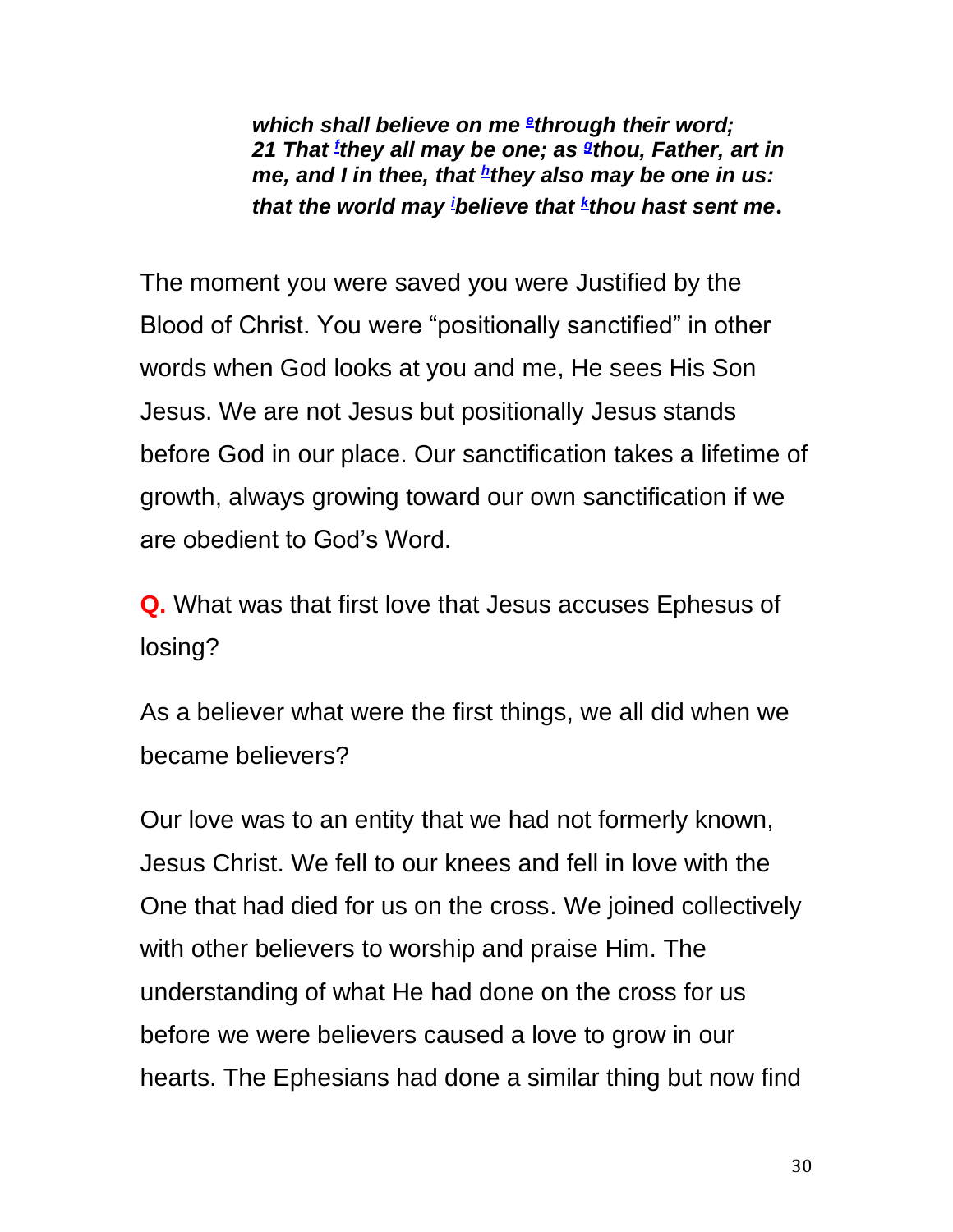themselves being accused of a heartbreaking accusation; "left thy first love".

God is our first Love, and it is through His Son Jesus Christ that we find redemption.

Leaving the "first love" is nothing new in this world. The Nation of Israel was guilty of this as well having turned their back on the one who saved them.

> *Jeremiah 2:2 Go and cry in the ears of Jerusalem, saying, Thus saith the LORD; I remember thee, the kindness of thy youth, the love of thine espousals, when thou wentest after me in the wilderness, in a land that was not sown.*

*Matthew 15:8 This people draweth nigh unto me with their mouth, and honoureth me with their lips; but their heart is far from me.*

The only way to rectify this situation both for the Israeli Nation of the Old Testament and the Church of Ephesus and us today is to:

Repent

Study God's Word

Repent for our failure to study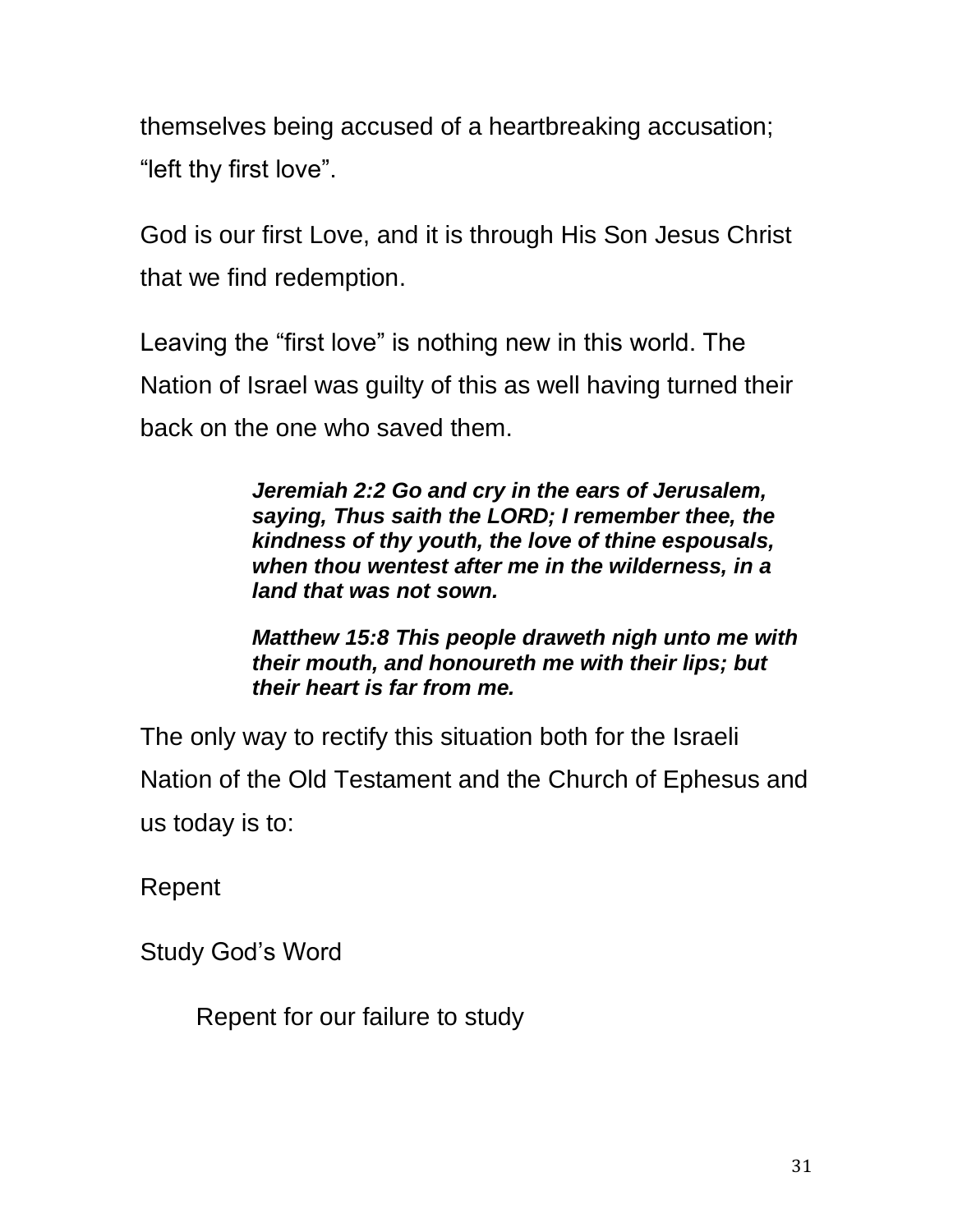*2 Timothy 2:15 Study to shew thyself approved unto God, a workman that needeth not to be ashamed, rightly dividing the word of truth.*

Fellowship with God and fellow believers

Repent for our failure to Fellowship as God wants us to.

*Hebrews 10: [25N](http://biblehub.com/hebrews/10-25.htm)ot forsaking the assembling of ourselves together, as the manner of some is; but exhorting one another: and so much the more, as ye see the day approaching.*

Praise and Worship God, Jesus, and the Holy Spirit

Repent for our failures in Praising and Worshiping God in **Truth** 

> *Mark 7:7 Howbeit in vain do they worship me, teaching for doctrines the commandments of men.*

*John 4:24 God is a Spirit: and they that worship him must worship him in spirit and in truth.*

Share Christ with people; the Good News

Repent for our failure to share the Good News

From the Berean Literal Translation, Jesus said this:

*Luke 4:43 But He said to them, "It behooves Me to preach the good news of the kingdom of God to the other towns also, because for this I have been sent forth."*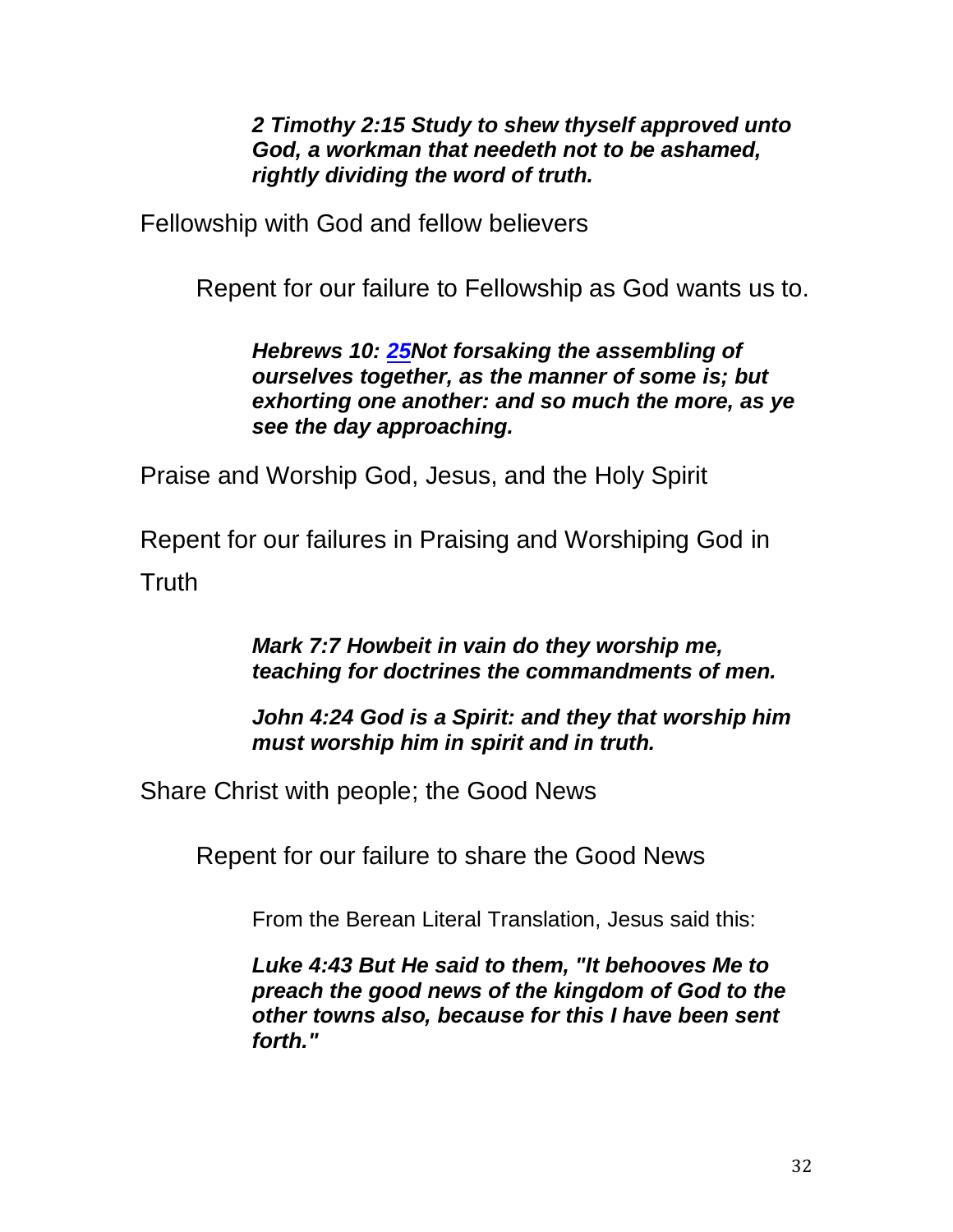*Mark 16: [15A](http://biblehub.com/mark/16-15.htm)nd he said unto them, Go ye into all the world, and preach the gospel to every creature. [16H](http://biblehub.com/mark/16-16.htm)e that believeth and is baptized shall be saved; but he that believeth not shall be damned.*

*Matthew 15:8 This people draweth nigh unto me with their mouth, and honoureth me with their lips; but their heart is far from me.*

**Q.** What is missing in the end of this statement?

"Baptism", which baptism; the baptism of water or the baptism of the Spirit?

Someone may say but Jesus said there is only "One Spirit and one Baptism"

### *Ephesians 4:5 One Lord, one faith, one baptism, 6 One God and Father of all, who is above all, and through all, and in you all.*

So, there is only one baptism; which do you think is the more important of the two we have spoken of; the ceremony baptism in water or the Baptism of the Holy Spirit?

This is not to say that we should not carry out the water baptism, it is an opportunity to publicly declare whom we serve. So by all means get baptized but not until you are Saved and Justified by asking Christ with a pure and contrite heart to save you.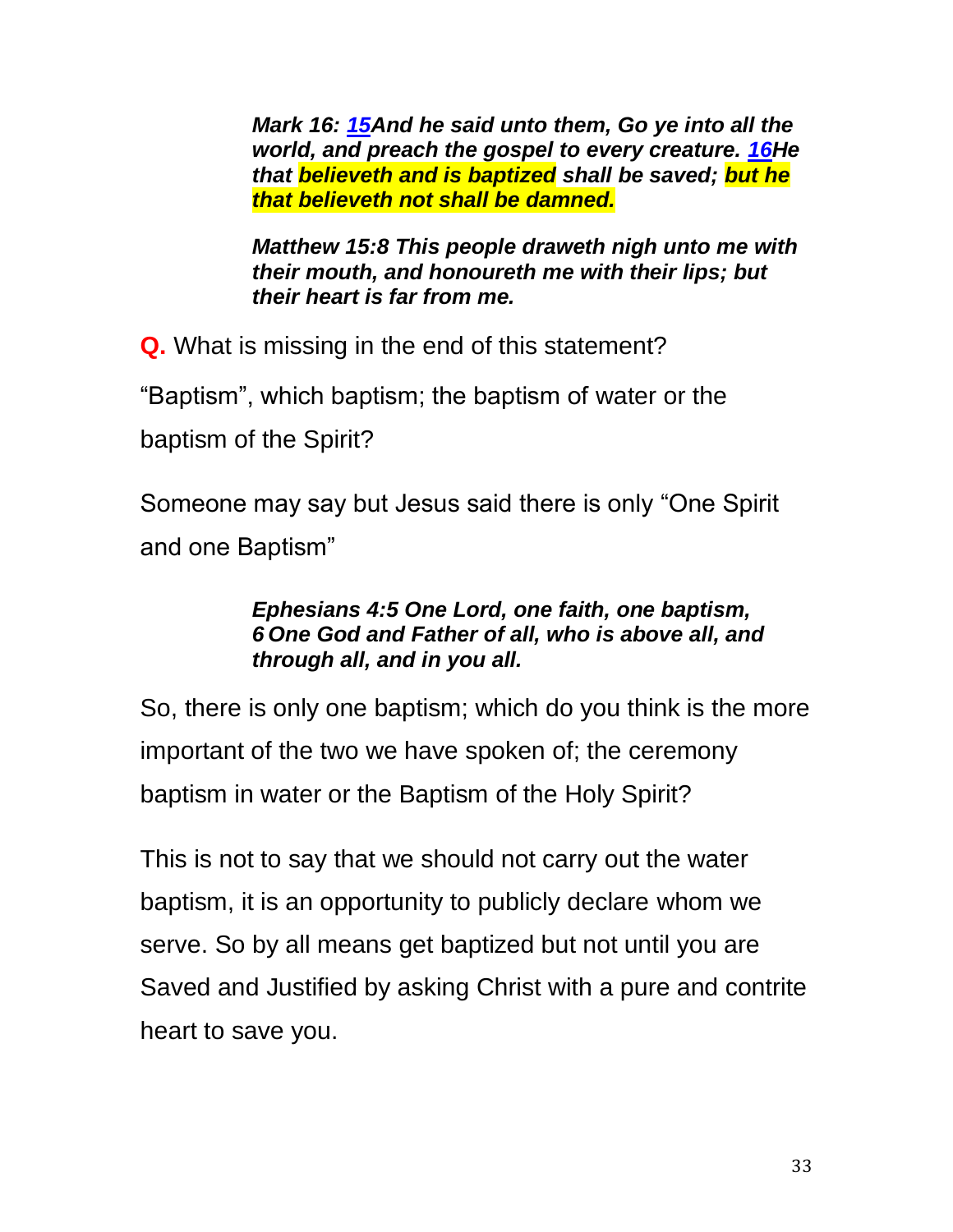So, to go back to our first love we can start with anyone of those things we listed, but always repent, as we will fall short of God's Glory in our lives at every turn. Never lose site that we are sinners saved by Grace and that not of ourselves; the entire issue of salvation is spiritual centered not flesh centered.

#### *2 Corinthians 7:10 For godly sorrow worketh repentance to salvation not to be repented of: but the sorrow of the world worketh death.*

From Pulpit Commentary

Verse 10. - For godly sorrow, etc. "For the sorrow Which is according to God worketh out a repentance unto salvation which bringeth no regret." Sin causes regret, remorse, that sort of repentance (metomeleia) which is merely an unavailing rebellion against the inevitable consequences of misdoing; but the sorrow of self-reproach which follows true repentance (metanoia, change of mind) is never followed by regret. Some take "not to be regretted" with "salvation," but it is a very unsuitable adjective to that substantive. The sorrow of the world. Here sorrow for the loss, or disappointment, or shame, or ruin, or sickness caused by sin; such as the false repentance of Cain, Saul, Ahithophel, Judas, etc. Death. Moral and spiritual death always, and sometimes physical death, and always unless it is followed by true repentance -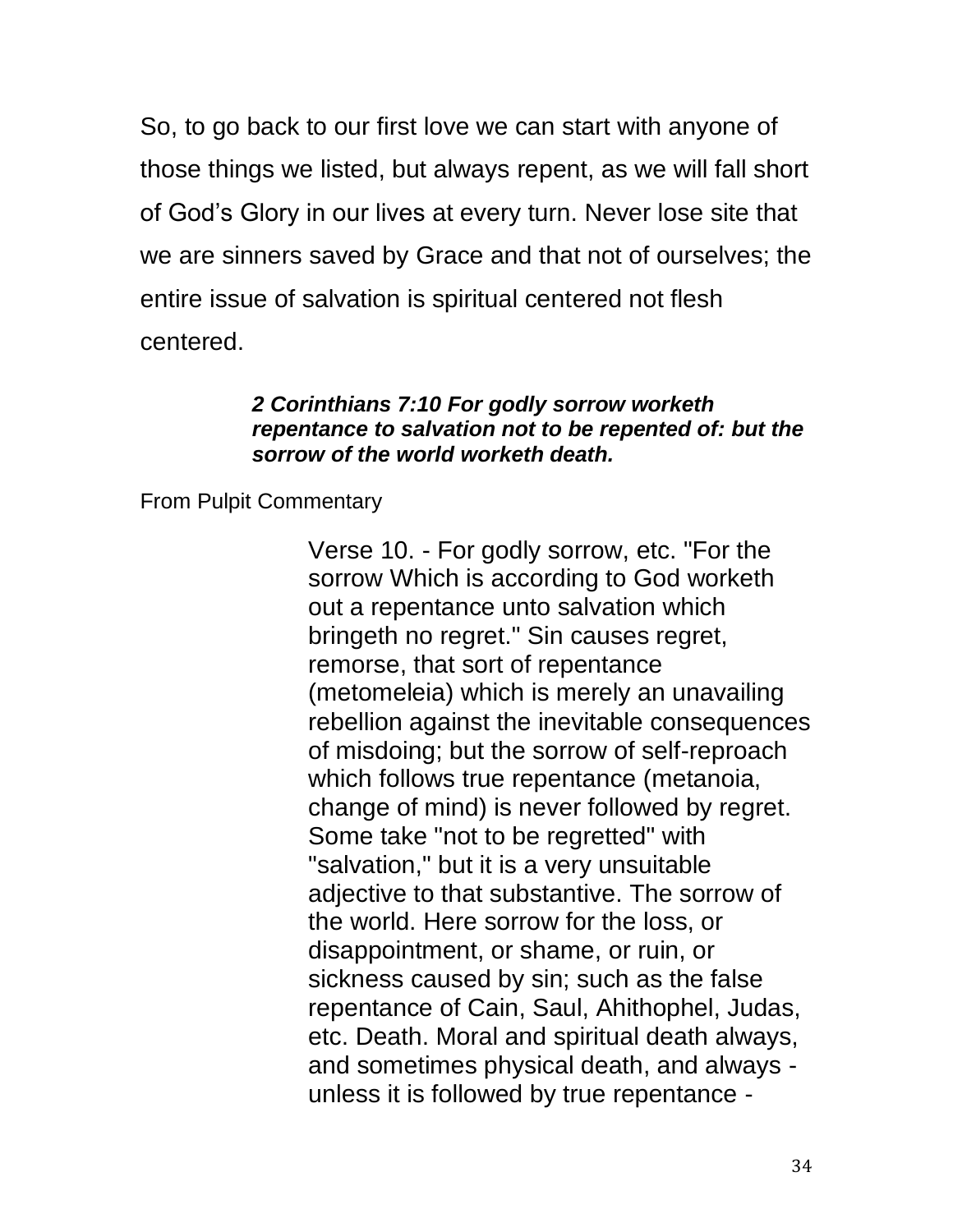eternal death, which is the opposite of salvation [\(Romans 5:21\)](http://biblehub.com/romans/5-21.htm).

*Romans 5: That as sin hath reigned unto death, even so might grace reign through righteousness unto eternal life by Jesus Christ our Lord.*

*Acts 3:19 [Repent you therefore, and be converted,](http://biblehub.com/acts/3-19.htm)  [that your sins may be blotted out…](http://biblehub.com/acts/3-19.htm)*

**Q.** So what is this Good News we are to share?

**2097** *euaggelízō* (from [2095](http://biblehub.com/greek/2095.htm) */eú*, "good, well" and *angellō*, "announce, herald") – properly, proclaim "the good message" (good news). In the NT, [2097](http://biblehub.com/greek/2097.htm) (*euaggelízō*) refers to sharing the *full Gospel of Christ* – literally, "*gospelizing*" that announces *the complete message* of "the good news" (the Lord's *glad tidings*).

The Greek word Euangalos is where we get our word

Evangelize.

*[Proverbs 25:25](http://biblehub.com/proverbs/25-25.htm) Like cold water to a weary soul is good news from a distant land. ... Good news from far away is like cold water to the thirsty. ...*

*[Hebrews 4:2](http://biblehub.com/hebrews/4-2.htm) For we also have had the good news proclaimed to us, just as they did; but the message they heard was of no value to them, because they did not share the faith ...*

*[Luke 2:10 "](http://biblehub.com/luke/2-10.htm)Don't be afraid!" he said. "I bring you good news that will bring great joy to all people. ...*

*[Luke 8:1](http://biblehub.com/luke/8-1.htm) After this, Jesus traveled about from one town and village to another, proclaiming the good*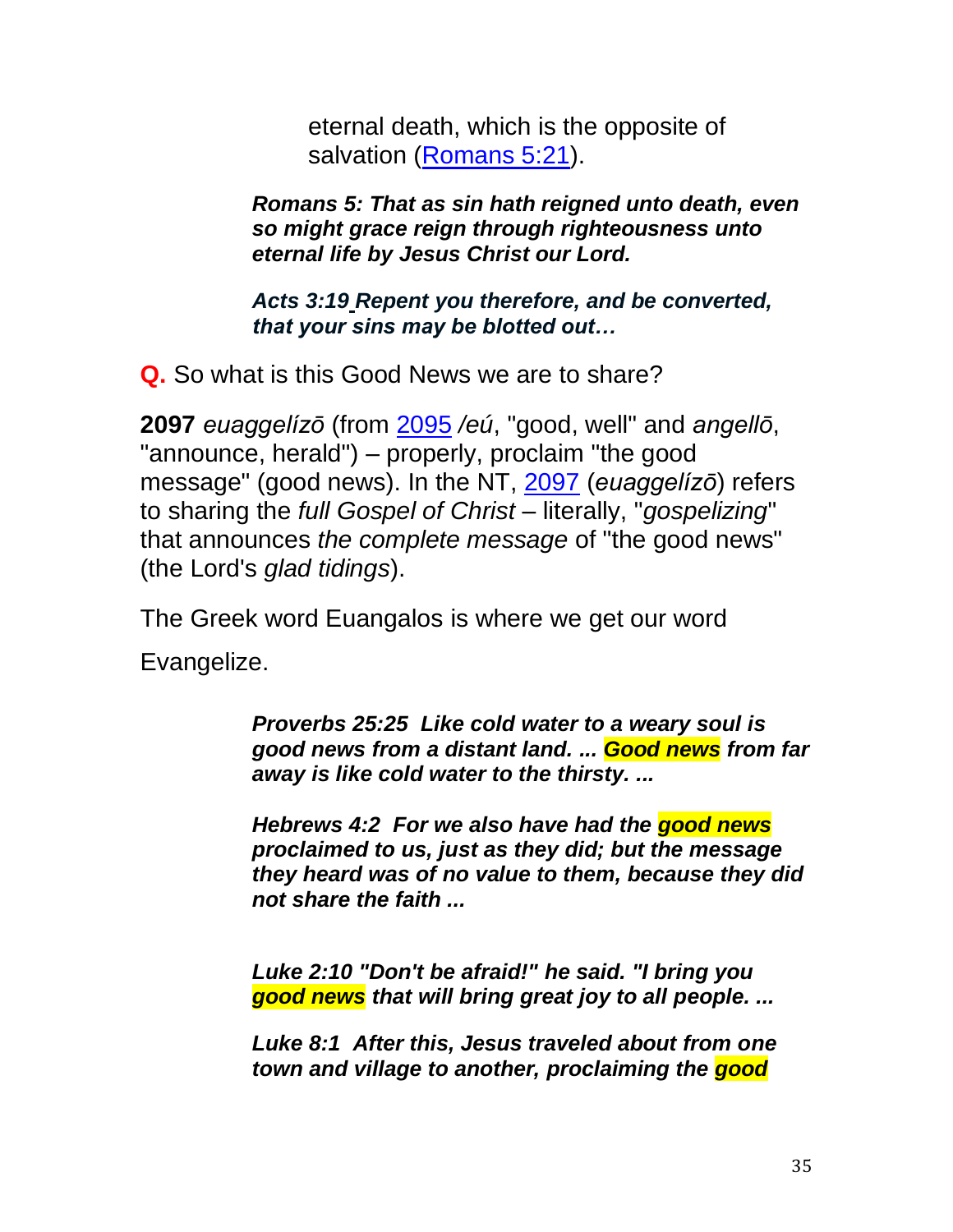*news of the kingdom of God ...*

*[Nahum 1:15](http://biblehub.com/nahum/1-15.htm) Look, there on the mountains, the feet of one who brings good news, who proclaims peace*

*[Acts 13:32](http://biblehub.com/acts/13-32.htm) "We tell you the good news: What God promised our ancestors ..... ...*

In vs 4 Jesus condemns the Church of Ephesus for leaving its first love.

# **September 19, 2021**

**[5R](http://biblehub.com/revelation/2-5.htm)emember therefore from whence thou art fallen, and repent, and do the first works; or else I will come unto thee quickly, and will remove thy candlestick out of his place, except thou repent.**

Let's put this in the context of the church leadership, pastor, elders, bishops, deacons, deaconesses etc.

Firstly, this letter is to the Angel of the church of Ephesus. It is in essence calling out the leadership, whether pastor, bishop, elder or other leaders. But remember in the end God will not overlook the sins of the congregation for it is each person's responsibility to study God's Word. Leadership will be held to account at a higher level.

> *2 Timothy 2:15 Study to shew thyself approved unto God, a workman that needeth not to be ashamed, rightly dividing the word of truth.*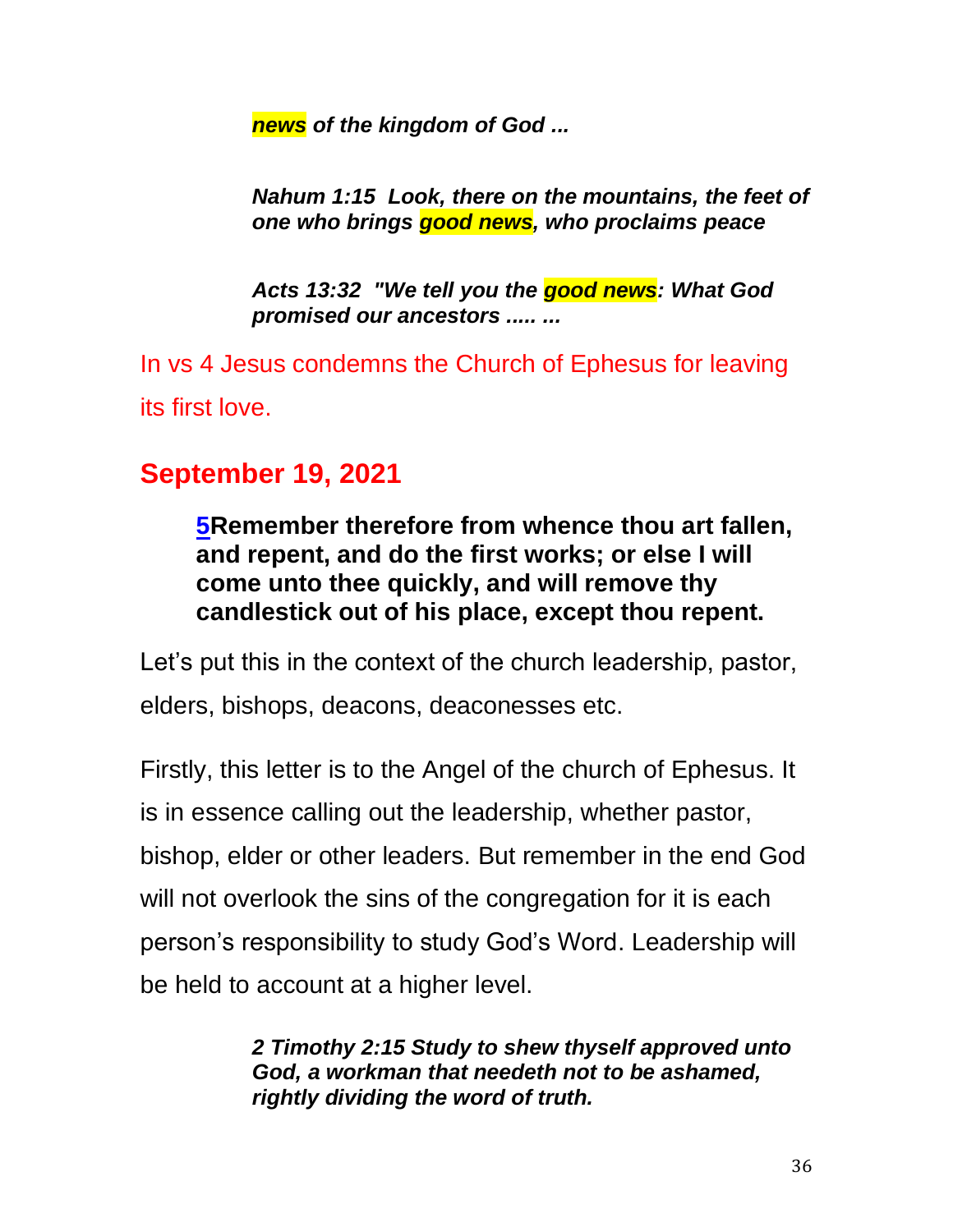The first sentence of this verse tells us:

*"Remember therefore from whence thou are fallen and repent and do thy first works;".* 

So, what is the answer for the failures of church leadership? There are three things Jesus tells the leadership to do with the congregation; Remember, Repent and Return.

Well with the Ephesian church it was to REMEMBER where they had fallen from.

Just like 2 Kings 6 when the Prophet Elisha told his students after he had lost the axe head which was a type of the power of the Holy Spirit.

> *2 Kings 6[:6A](https://biblehub.com/2_kings/6-6.htm)nd the man of God said, Where fell it? And he shewed him the place. And he cut down a stick, and cast it in thither; and the iron did swim.*

REMEMBER where you lost your first love, REPENT and RETURN to ones first works or first love.

> *Revelation 2[:2I](http://biblehub.com/revelation/2-2.htm) know thy works, and thy labour, and thy patience, and how thou canst not bear them which are evil: and thou hast tried them which say they are apostles, and are not, and hast found them liars: [3A](http://biblehub.com/revelation/2-3.htm)nd hast borne, and hast patience, and for my name's sake hast laboured, and hast not fainted.*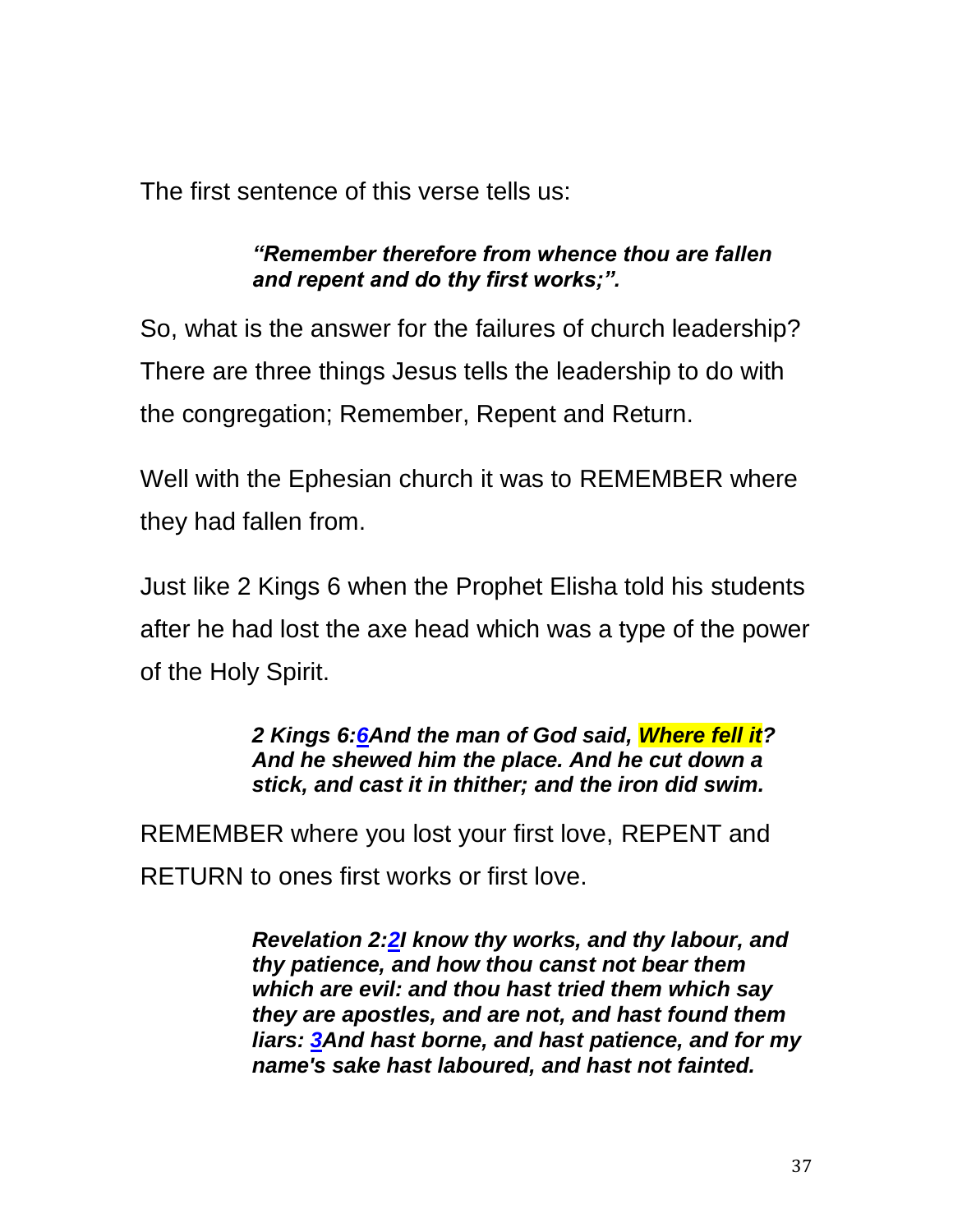But how would they know "evil" how would they know "false prophets", how would they know to have patience? The same question goes for us. Because in the beginning they were totally engrossed in Jesus Christ and if like the Bereans were searching out the scriptures daily. But over time the pull of the world pulled them from that total love of Christ and desire to learn all they could about Him.

### *In vs 5 Jesus commands them to REMEMBER from where they have fallen and to REPENT of not doing their first works, and RETURN to those first works, on threat of having their candlestick removed.*

Jesus changes focus of the leadership to something they are doing right.

### **[6B](http://biblehub.com/revelation/2-6.htm)ut this thou hast, that thou hatest the deeds of the Nicolaitans, which I also hate.**

There is no small controversy amongst scholars as to who Nicolas was Nicolaitans and how it was prevalent in Ephesus. That aside, the issue is what the Nicolaitans promoted within the church of Ephesus and all throughout Christendom.

This is a quote from Clarke's Commentary.

*"The deeds of the Nicolaitanes - These were, as is commonly supposed, a sect of the*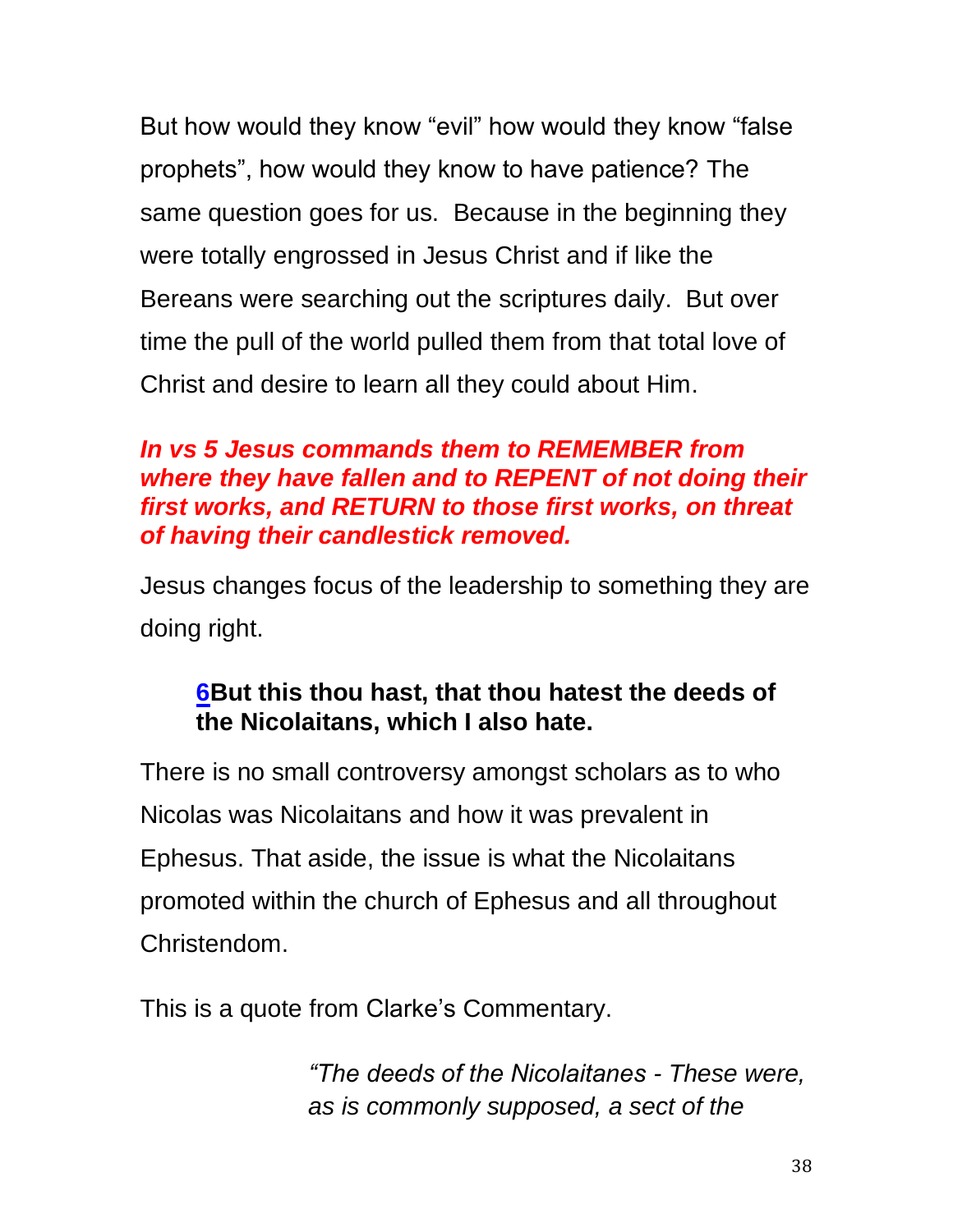*Gnostics, who taught the most impure doctrines, and followed the most impure practices. They are also supposed to have derived their origin from Nicolas, one of the seven deacons mentioned [Acts 6:5](http://biblehub.com/acts/6-5.htm) (note). The Nicolaitanes taught the community of wives, that adultery and fornication were things indifferent, that eating meats offered to idols was quite lawful; and mixed several pagan rites with the Christian ceremonies. Augustine, Irenaeus, Clemens Alexandrinus, and Tertullian, have spoken largely concerning them…."*

#### *Galatians 5:13 <sup>13</sup> For, brethren, ye have been called unto liberty; only use not liberty for an occasion to the flesh, but by love serve one another.*

The flesh has many desires that it wants to take in freedom; even the words we speak are sometimes a fulfillment of the desires of the flesh. We cannot take the freedom God has given us through salvation to allow our flesh to do as it pleases. We must restrain our flesh otherwise we will enter sin.

*In vs 6 the Church Leadership and those of the home fellowship at Ephesus were commended for hating the deeds of the Nicolaitans. We cannot lay all the blame at the feet of leadership. If you are going to a church or Bible Study for that matter that is teaching in error, it is incumbent upon you to either reach out to the*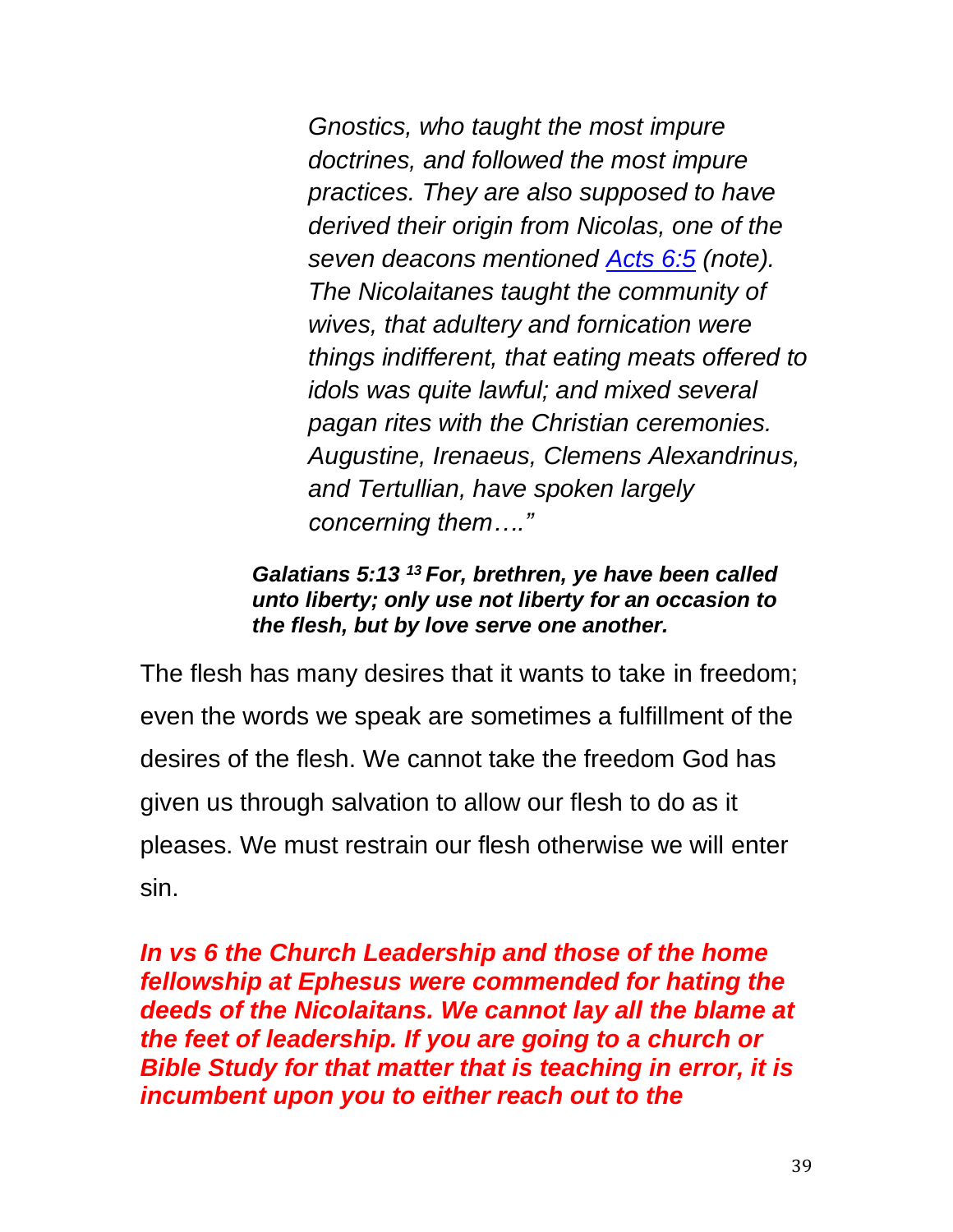*leadership or teacher with your concerns and if they do not fear God then to leave. This has to do with the basic doctrines of Salvation not merely a disagreement on the definition of a word as long as it is not germane to Salvation's Doctrine.*

**[7H](http://biblehub.com/revelation/2-7.htm)e that hath an ear, let him hear what the Spirit saith unto the churches; To him that overcometh will I give to eat of the tree of life, which is in the midst of the paradise of God.**

This verse I believes pulls us back to the original intent of God. It was written to leadership of the believers who were in fellowship during this early church age. It is also valuable to understand the progression of the Church over time and to see the impacts that seem to coincide with various periods of times throughout history within the Church. Some believe that you can take the seven churches and find some if not all in any Church in America or around the World today. I think we can find the same if not all the pros and cons of the seven churches in our individual lives today. There is good and bad in all of us. It is our obligation to search out, suppress, defeat, destroy the flesh and bad in our lives and walk more closely today with Jesus than we did yesterday. The Holy Spirit will help but we need to resolve to reject sin in our lives.

40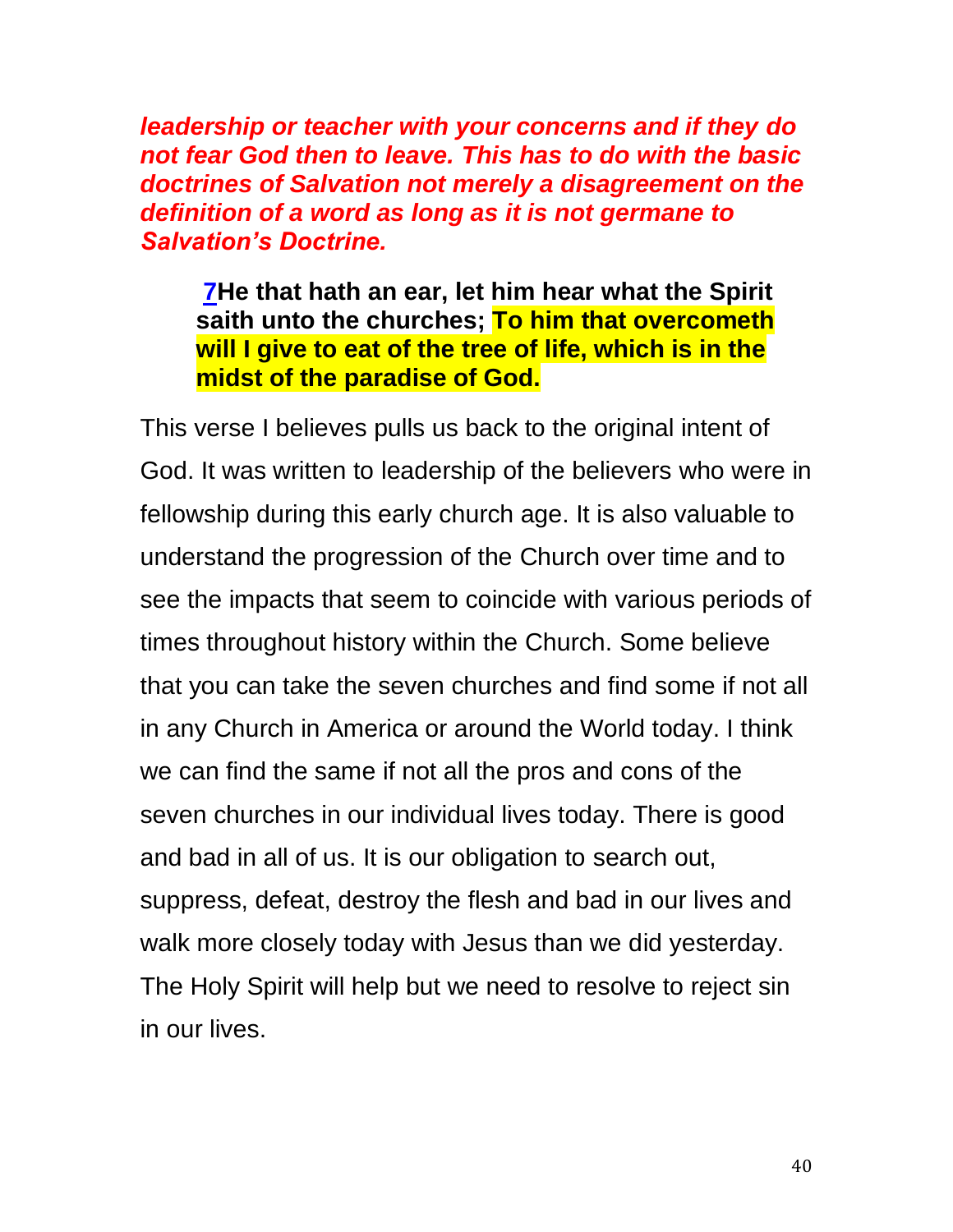To be very clear it is not written to organizations, foundations, or corporations; it is written to leadership and people; to you and me. It is God's final attempt to reach out to a world lost in sin. If you have an ear; LISTEN.

And God also included the phrase:

### *"let him hear what the Spirit saith unto the churches;"*

So, God's intent was that all the home churches leadership and fellowship learn from the errors of each other. The same is true for us, we need to learn from each other's mistakes.

Just like the wording used in each introduction, we will see that closing is used in a similar way. Each closing includes the term, "he that hath and ear", and then an outcome that all believers hope for in our respective lives with Christ.

> *[7H](http://biblehub.com/revelation/2-7.htm)e that hath an ear, let him hear what the Spirit saith unto the churches; To him that overcometh will I give to eat of the tree of life, which is in the midst of the paradise of God.*

*Jesus is encouraging not only the Church Leadership and those attending there at Ephesus to "hear what the Spirit saith unto the churches". But all the churches and all the leadership and people in those churches are told to "hear". If they, if we can "hear what the Spirit saith", then to "him that overcometh will I give to eat of the tree of life…."*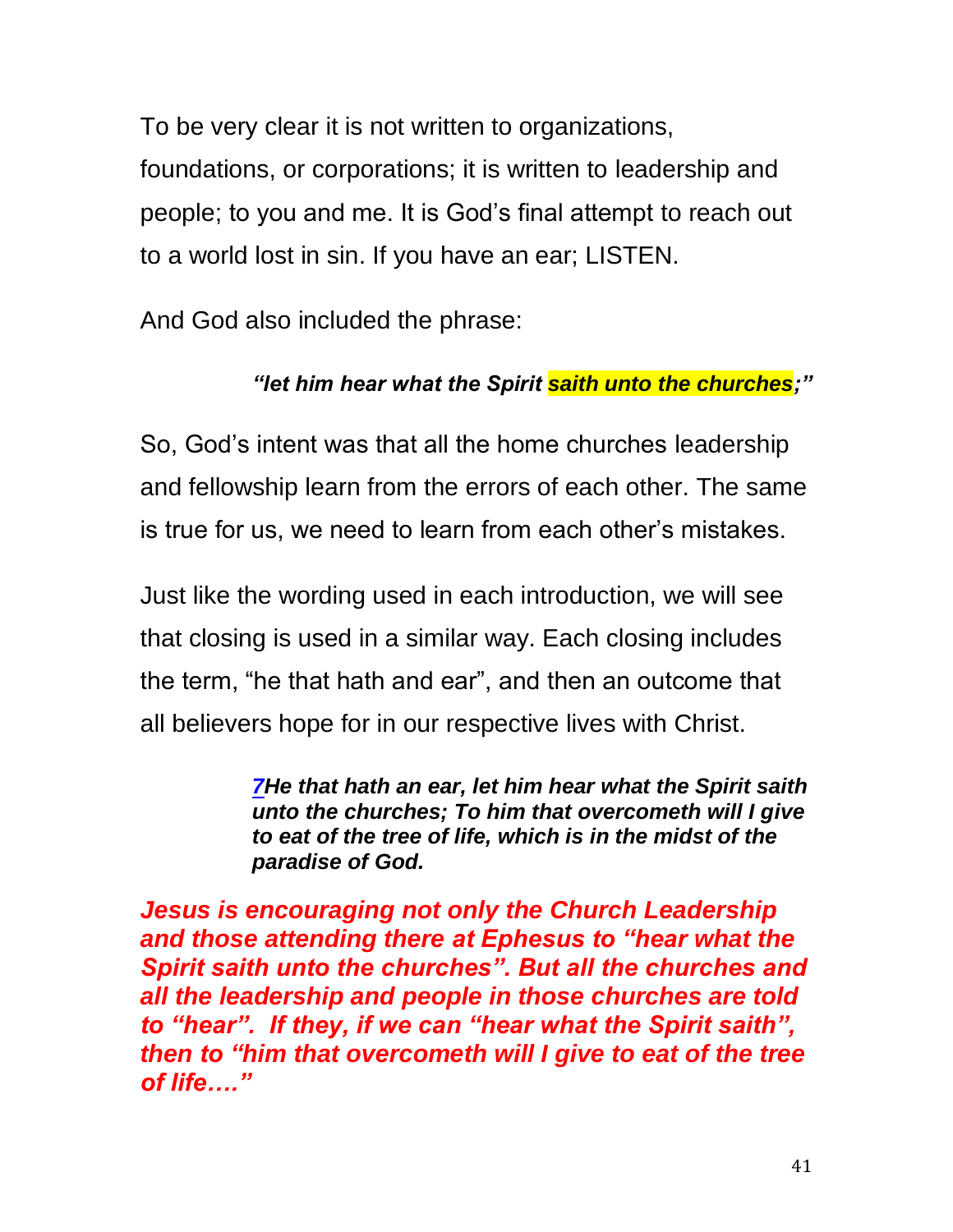## **Message to the Church in Smyrna**

### **[8A](http://biblehub.com/revelation/2-8.htm)nd unto the angel of the church in Smyrna write; These things saith the first and the last, which was dead, and is alive;**

Jesus identifies Himself by the thing that only He had done. He had existed with God from eternity "the first and the last" a long-held name for God. And then names Himself as the One of the Trinity who had died in the flesh and came back to life.

### **[9I](http://biblehub.com/revelation/2-9.htm) know thy works, and tribulation, and poverty, (but thou art rich) and** *I know* **the blasphemy of them which say they are Jews, and are not, but** *are* **the synagogue of Satan.**

Jesus references the leaderships and believers "works" along with their "tribulation" and "poverty".

We know that salvation does not come by works; salvation comes by Faith. Jesus continually refers to "works" as He speaks to each home church.

**Q.** Why does He keep bringing up works?

Works are evidence of what we believe or in a slightly different way of saying it; belief is not based on works but works are the evidence of those beliefs.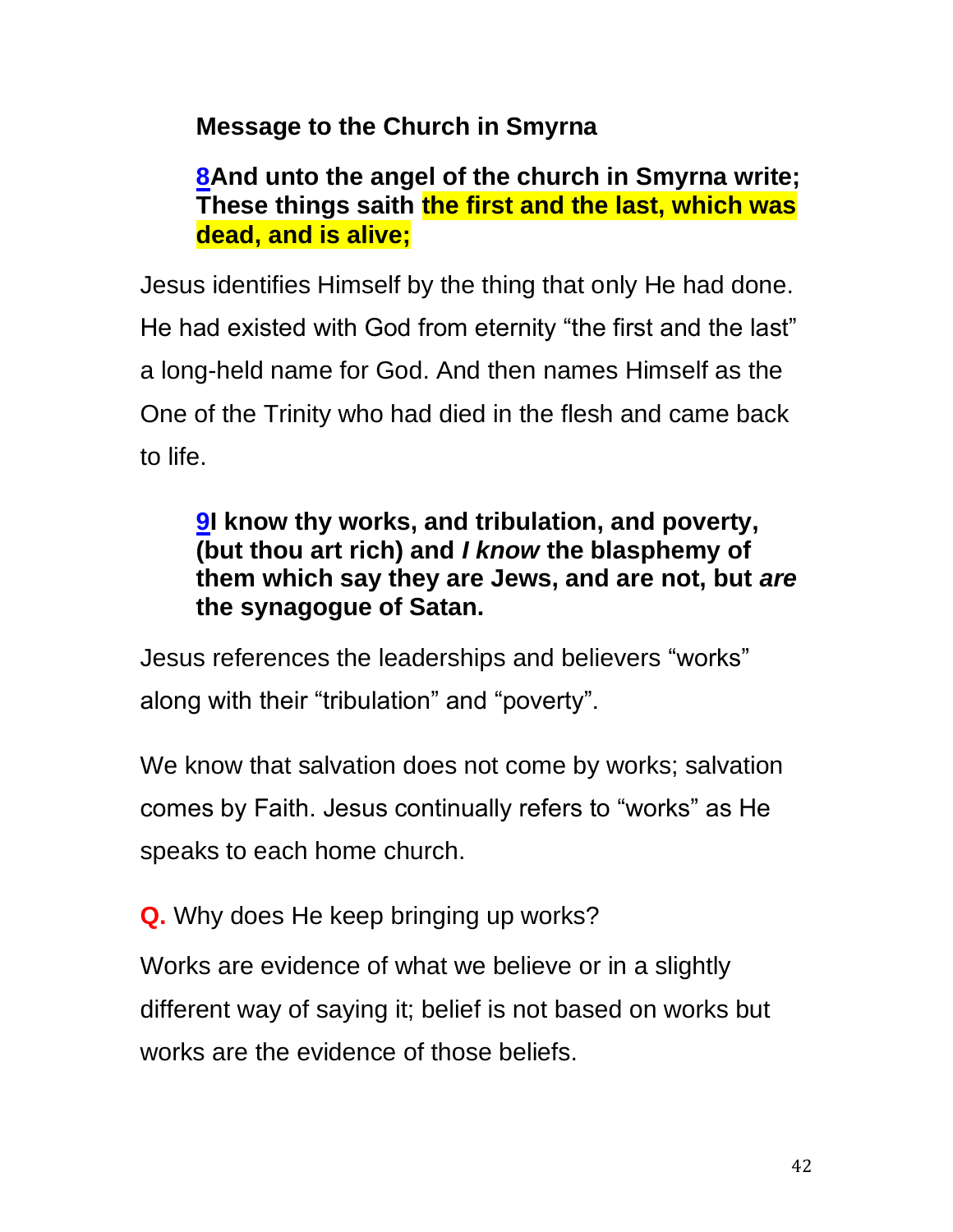#### *James 2:18 Yea, a man may say, Thou hast faith, and I have works: shew me thy faith without thy works, and I will shew thee my faith by my works.*

Works should be based on several things in this order.

- 1. Inspired by God
- 2. Done in Love not out of obligation
- 3. Done in obedience to God's Word
- 4. Done to the Glory of God and not to any person or any organization.

There may be other things to consider but these cover the basics.

The final point on this verse;

#### *"…I know the blasphemy of them which say they are Jews, and are not, but are the synagogue of Satan."*

**[https://christianhistoryinstitute.org/study/module/polyca](https://christianhistoryinstitute.org/study/module/polycarp/) [rp/](https://christianhistoryinstitute.org/study/module/polycarp/)**

The story of Polycarp and his martyrdom.

What is this "blasphemy of them which say they are Jews, and are not but are of the synagogue of Satan"?

The issue is a bit challenging but worthy of understanding.

There were two church letters that address the same issue: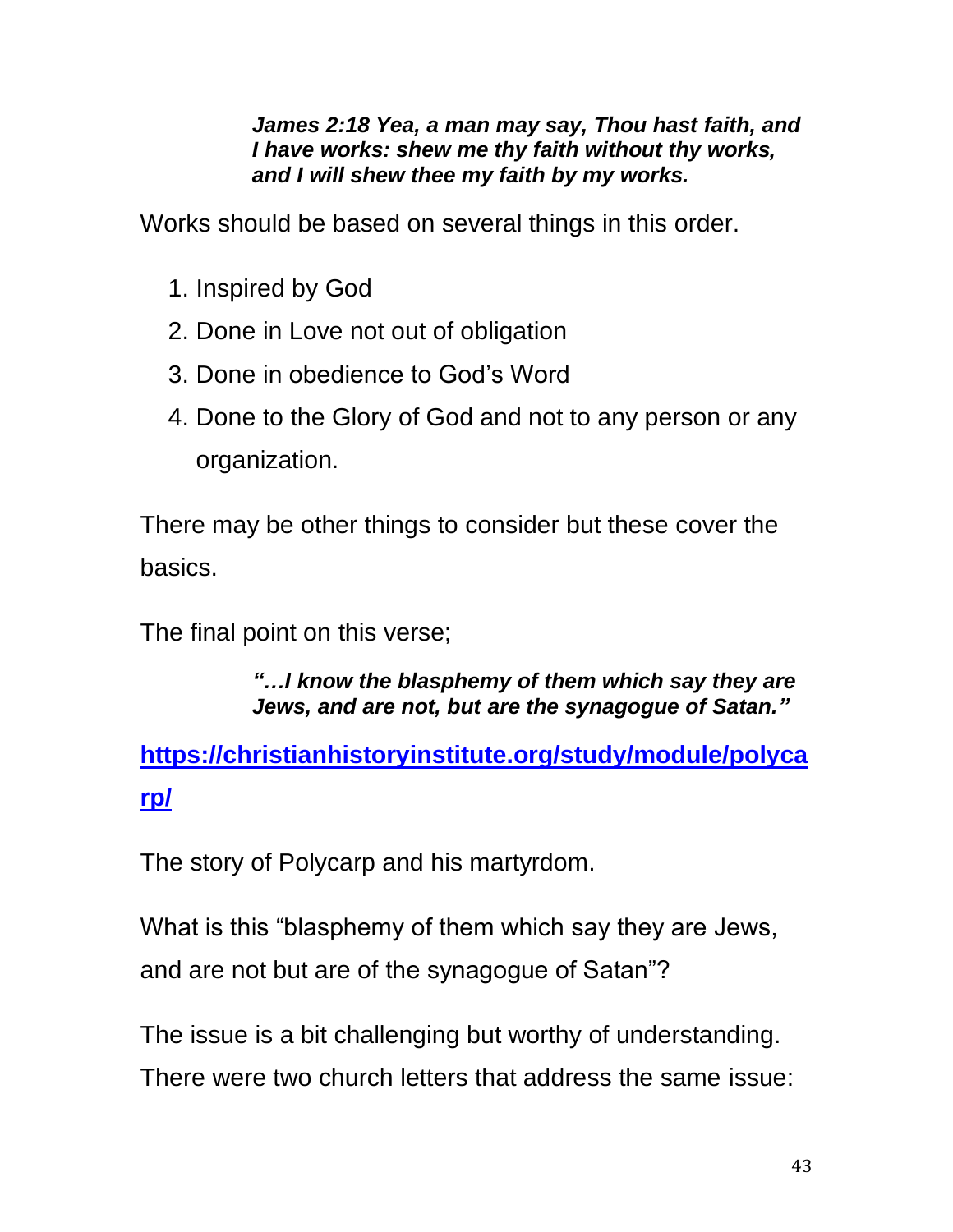this one to Smyrna and the other to the Church in Philadelphia.

> *Revelation 3[:9B](http://biblehub.com/revelation/3-9.htm)ehold, I will make them of the synagogue of Satan, which say they are Jews, and are not, but do lie; behold, I will make them to come and worship before thy feet, and to know that I have loved thee.*

The short answer is God had chosen Israel as His own, and Israel had rejected His Son Jesus the Messiah. God then extended His love to the gentiles; you and me. When the Roman's took over Israel, they extended religious exemptions from following Roman law as to Roman pagan worship; Jews were exempted in order to keep the peace. By association, the early Christian Church was made up of many Jews and would often meet in Synagogues thus gaining the same religious exemption as the Jews.

However, when the larger Jewish community started to persecute the Christians, Rome removed the religious exemption from the Christians and often at the behest of the Jews persecuted the Christians.

In God's eyes, His Chosen people Israel had turned their back on Him and now were turning their back on His second chosen people, Believers in His Son Jesus Christ. By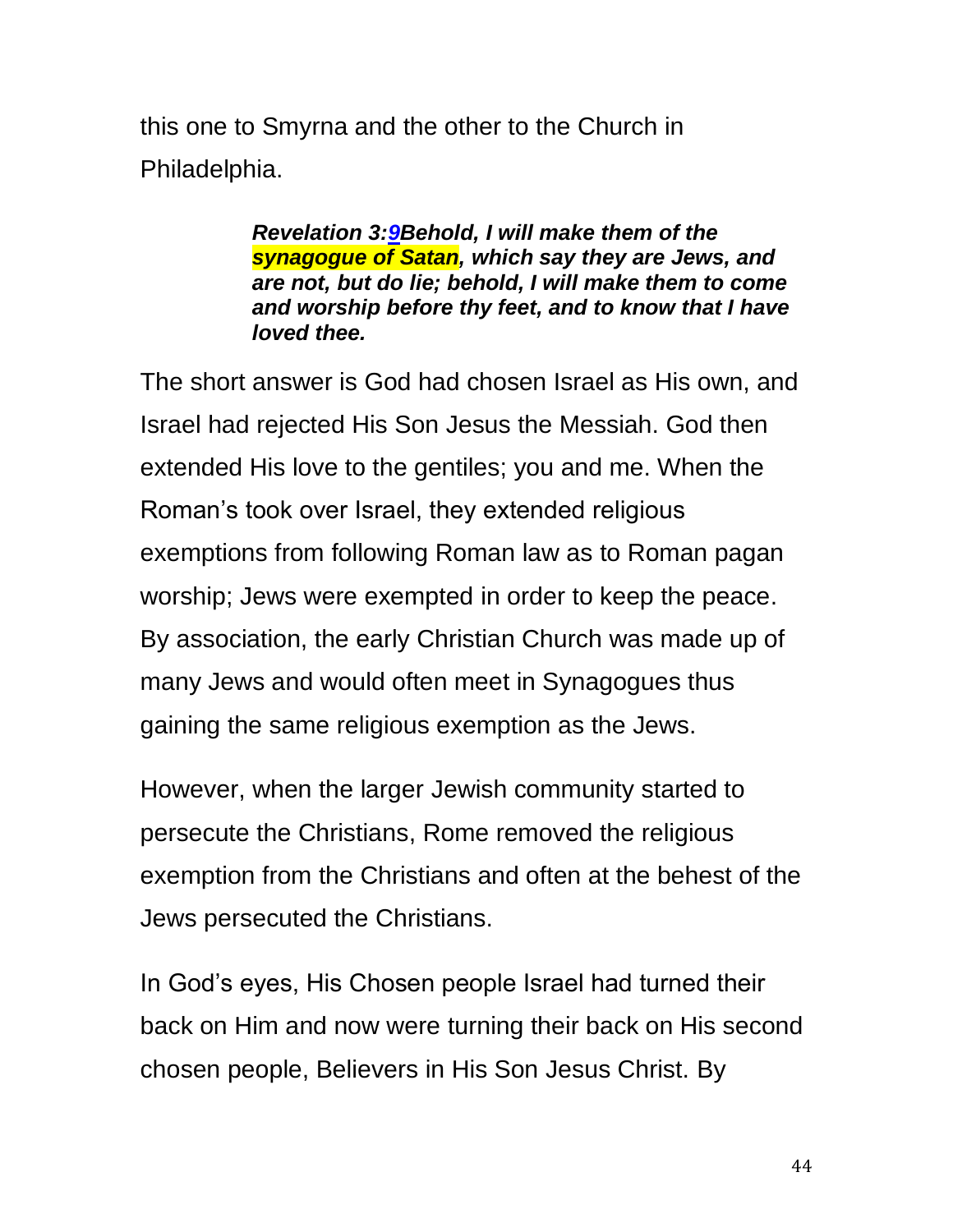second chosen I do not mean Israel was replaced it was simply added to by gentile Christians.

> *Romans 9[:6N](https://biblehub.com/romans/9-6.htm)ot as though the word of God hath taken none effect. For they are not all Israel, which are of Israel:*

God had declared what a True Jew was in Romans 2:

*Romans 2: [28F](https://biblehub.com/romans/2-28.htm)or he is not a Jew, which is one outwardly; neither is that circumcision, which is outward in the flesh: [29B](https://biblehub.com/romans/2-29.htm)ut he is a Jew, which is one inwardly; and circumcision is that of the heart, in the spirit, and not in the letter; whose praise is not of men, but of God.*

John the Baptist when address religious leaders and jews said this in Luke

> *Luke 3: Bring forth therefore fruits worthy of repentance, and begin not to say within yourselves, We have Abraham to our father: for I say unto you, That God is able of these stones to raise up children unto Abraham.*

Jews were warned not to lay their Jewish heritage to who their ancestors were as God can see the heart of all men. It is and was a heart condition.

I am going to try to make a point here that actually comes back to what Jesus was saying in Revelation 2: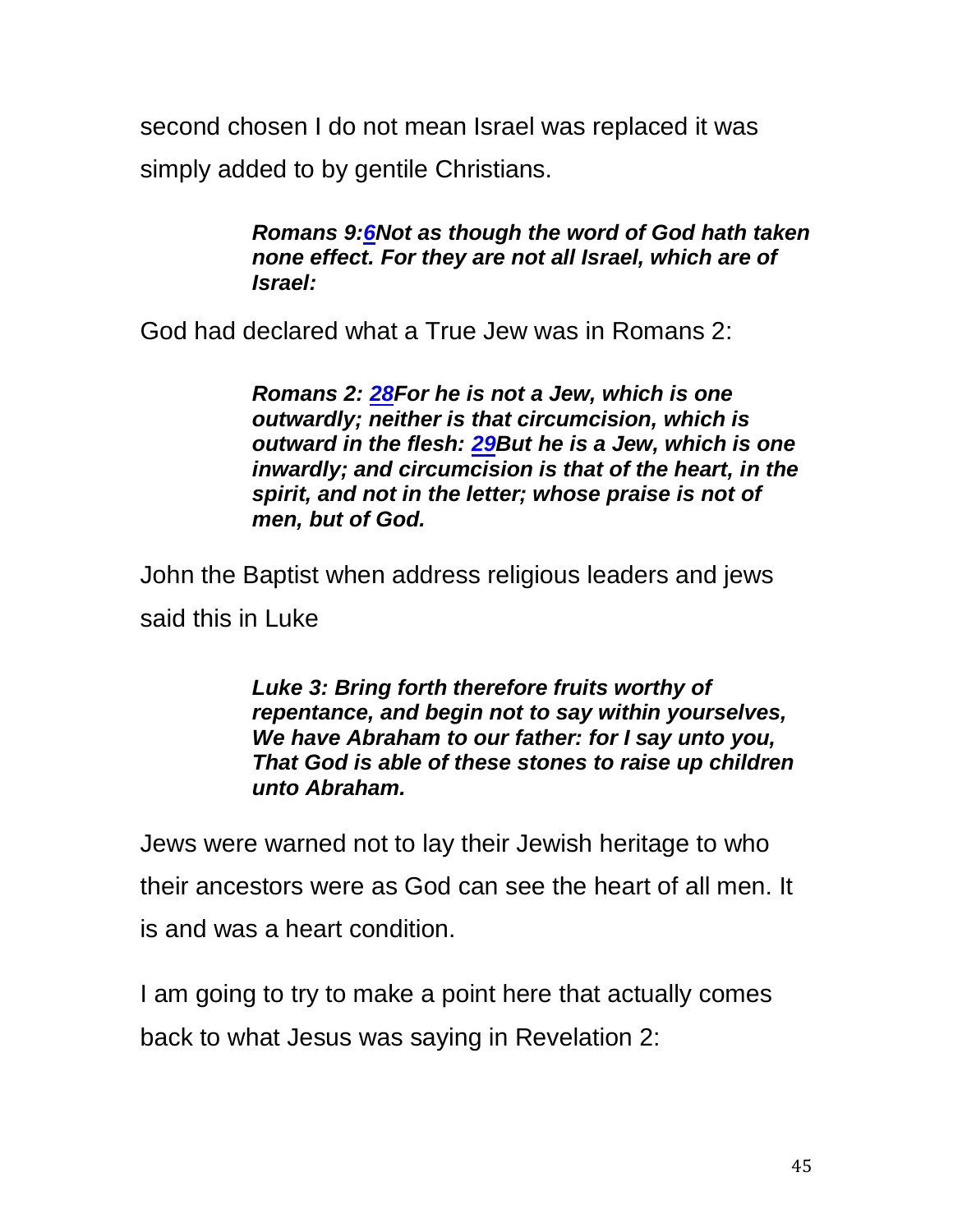#### *"Revelation 2:9…I know the blasphemy of them which say they are Jews, and are not, but are the synagogue of Satan."*

It is all about the heart both for the Jew and the Gentile, both during the Abrahamic Covenant, the Old Covenant through Moses, and the New Covenant though Christ. The only difference is that when God called the Nation of Israel to be His He made a covenant with them that was sealed by circumcision of the Flesh starting with the Abrahamic Covenant and continuing into the Old Covenant.

> *Genesis 17: [9A](https://biblehub.com/genesis/17-9.htm)nd God said unto Abraham, Thou shalt keep my covenant therefore, thou, and thy seed after thee in their generations. [10T](https://biblehub.com/genesis/17-10.htm)his is my covenant, which ye shall keep, between me and you and thy seed after thee; Every man child among you shall be circumcised. [11A](https://biblehub.com/genesis/17-11.htm)nd ye shall circumcise the flesh of your foreskin; and it shall be a token of the covenant betwixt me and you. [12A](https://biblehub.com/genesis/17-12.htm)nd he that is eight days old shall be circumcised among you, every man child in your generations, he that is born in the house, or bought with money of any stranger, which is not of thy seed. [13H](https://biblehub.com/genesis/17-13.htm)e that is born in thy house, and he that is bought with thy money, must needs be circumcised: and my covenant shall be in your flesh for an everlasting covenant. [14A](https://biblehub.com/genesis/17-14.htm)nd the uncircumcised man child whose flesh of his foreskin is not circumcised, that soul shall be cut off from his people; he hath broken my covenant.*

Do you think God is serious when He makes a covenant? Here we have in the 7 churches God declaring that He will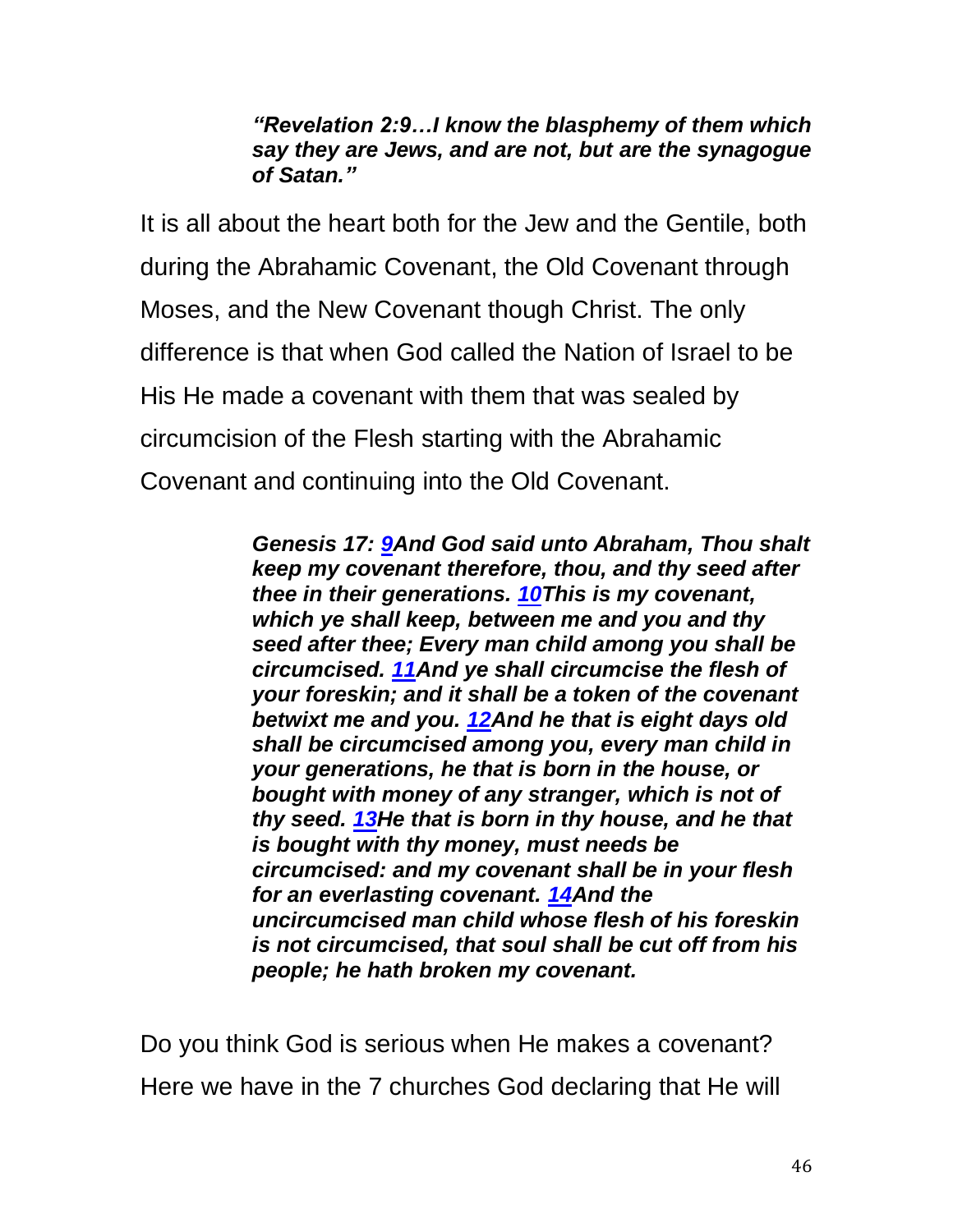remove the Lamp Stand representing a church. Do you think He would actually do that?

How much do you suppose God loved Moses? Did you know that God was going to kill Moses for failing to circumcise his own son?.

> *Exodus 4: [24A](https://biblehub.com/exodus/4-24.htm)nd it came to pass by the way in the inn, that the LORD met him, and sought to kill him. [25T](https://biblehub.com/exodus/4-25.htm)hen Zipporah took a sharp stone, and cut off the foreskin of her son, and cast it at his feet, and said, Surely a bloody husband art thou to me. [26S](https://biblehub.com/exodus/4-26.htm)o he let him go: then she said, A bloody husband thou art, because of the circumcision.*

Our God is a Covenant keeping God. He will not be mocked, not by Moses, not by Moses wife Zipporah and not by the 7 churches and their leadership or their attending believers. It is all about the heart with God. Can our hearts be circumcised and yet we walk in disobedience and unrighteousness? One testifies of the other, it is dangerous ground to stand on with a presumed circumcised heart and a body driven by the flesh.

**[10F](http://biblehub.com/revelation/2-10.htm)ear none of those things which thou shalt suffer: behold, the devil shall cast** *some* **of you into prison, that ye may be tried; and ye shall have tribulation ten days: be thou faithful unto death, and I will give thee a crown of life.**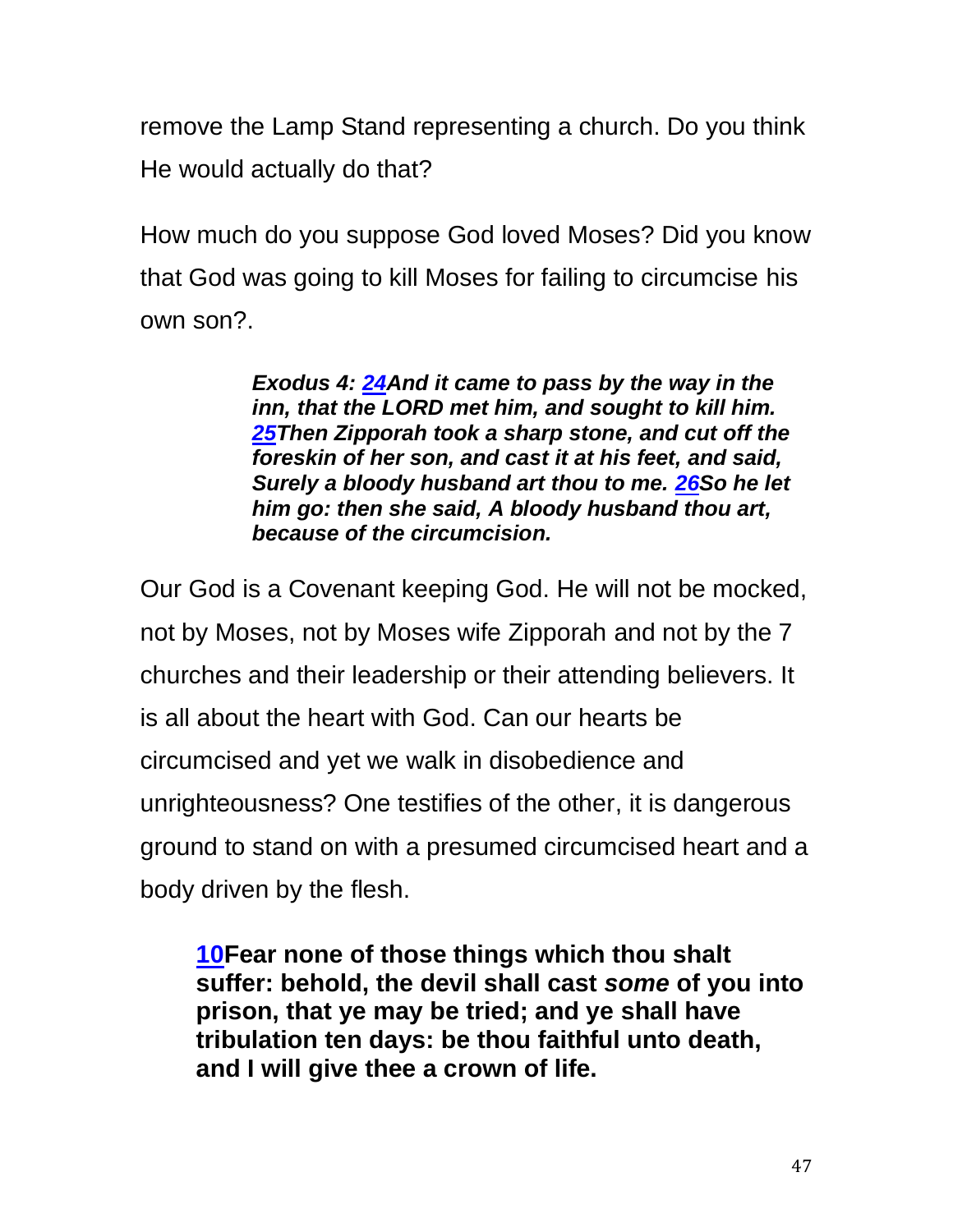Jesus is warning the angel of this Church and I believe in extension all those who attended this church about the things which they "shalt" not may but "shall" suffer.

Jesus has every authority to speak on this issue; He knew all too well the extent of commitment needed here and by extension to us as well.

#### *Galatians 2:8 And being found in fashion as a man, he humbled himself, and became obedient unto death, even the death of the cross.*

It really comes down to this; to what distance are you willing to take your flesh for Christ's sake; Jesus took His flesh all the way to the Cross, we can do no less.

Martyrs like Polycarp in about 160 AD, who was the Bishop to the Church of Smyrna stood fast with Christ and died for it. When arrested Polycarp did not resist and when the Sheriff Herod told him he had wild animals, Polycarp told him to bring them out. That infuriated Herod so he said he would burn him alive. Polycarp only said they did not need to nail him to wood as God would protect him. And who of the city of Smyrna rushed to gather wood for the fire, the Jews of Smyrna.

A quote about Polycarp's martyrdom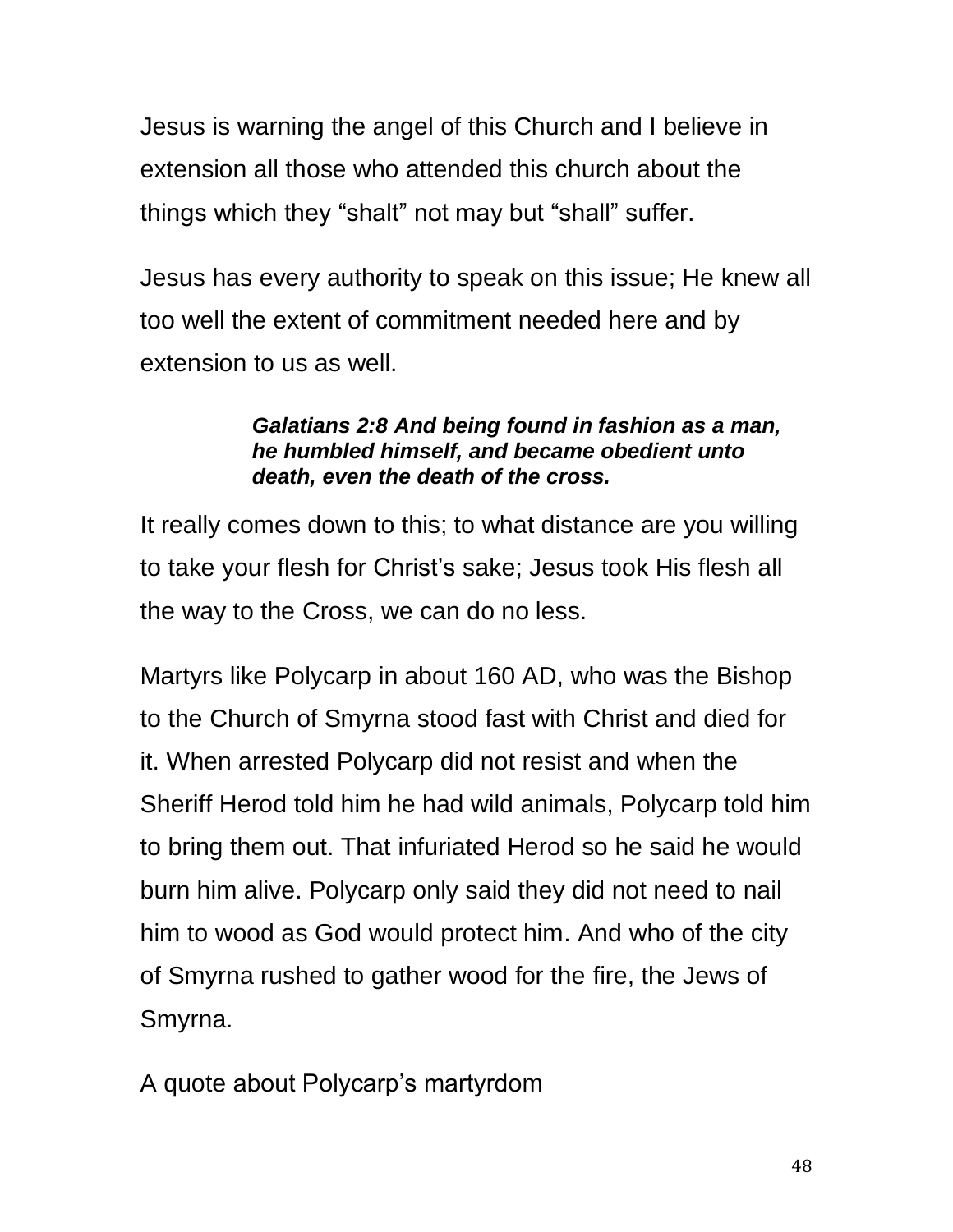<https://christianhistoryinstitute.org/study/module/polycarp/>

*"It was all done in the time it takes to tell. The crowd collected wood and bundles of sticks from the shops and public baths. The Jews, as usual, were keen to help. When the pile was ready, Polycarp took off his outer clothes, undid his belt, and tried to take off his sandals – something he was not used to, as the faithful always raced to do it for him, each wanting to be the one to touch his skin – this is how good his life was. But when they went to fix him with nails, he said, "Leave me as I am, for he that gives me strength to endure the fire, will enable me not to struggle, without the help of your nails." (emphasis in color mine)*

Polycarps goal was the crown of life as promised by Jesus in vs 10.

This term 10 days has been given a goodly number of interpretations, but none seem to be very satisfying. The only other place in Scripture that the term of 10 days is specific is when Daniel, Shadrack, Meshach and Abednego had been taken into captivity. They were given the finest of the Kings food and wine. They refused to eat it and asked to be tested 10 days of eating only vegetables and drinking water.

> *Daniel 1: [12P](https://biblehub.com/daniel/1-12.htm)rove thy servants, I beseech thee, ten days; and let them give us pulse to eat, and water to drink.*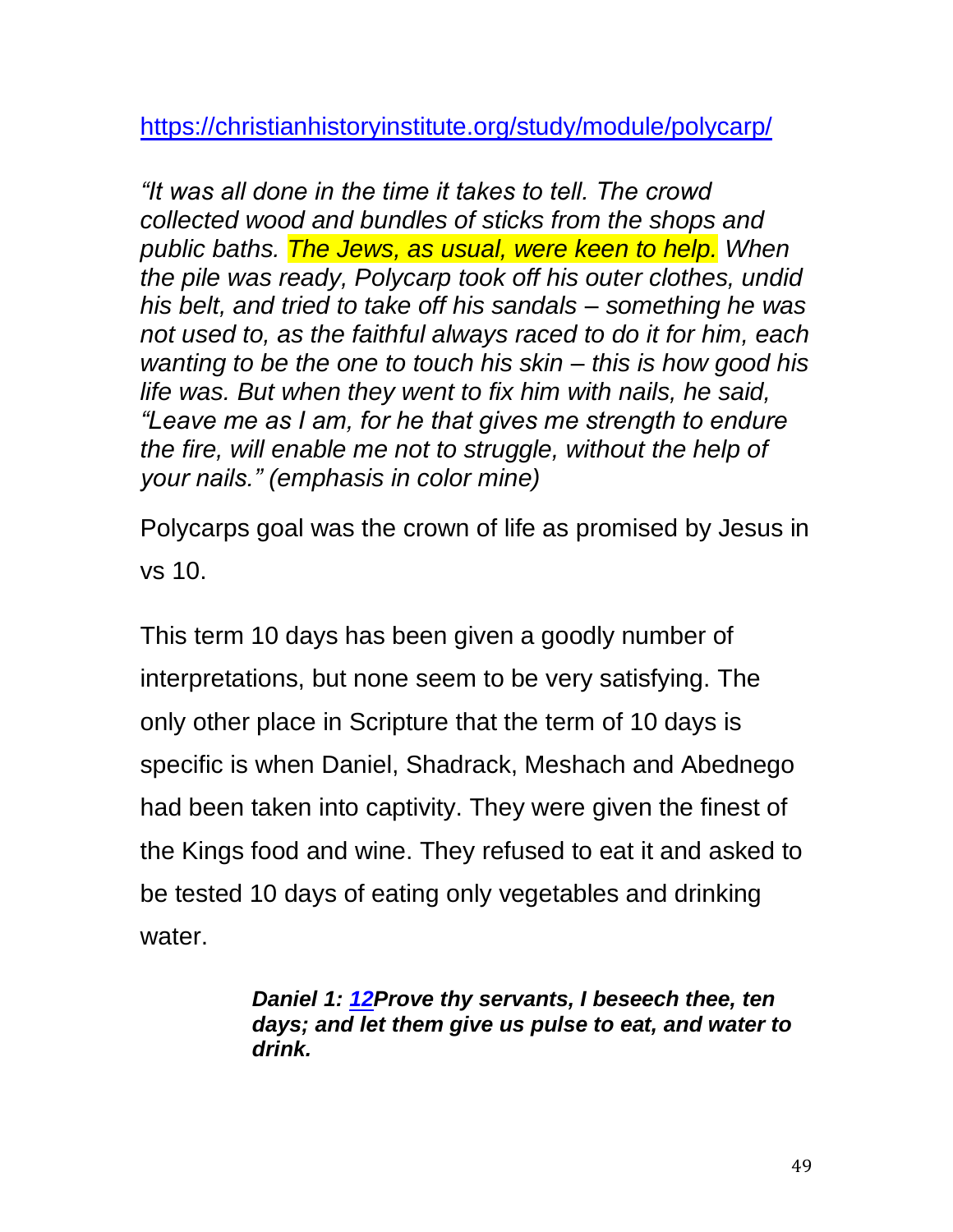We are left with no clear meaning of the 10 days, other than to understand it to mean a time of testing which seems to comport with "**and ye shall have tribulation ten days"**

### **[11H](http://biblehub.com/revelation/2-11.htm)e that hath an ear, let him hear what the Spirit saith unto the churches; He that overcometh shall not be hurt of the second death.**

Born once, die twice, Born Twice, die once! Meaning being if you only experience a natural birth in the flesh, you will eventually die as flesh, but you will also die a second death of the Spirit at the Great White Throne Judgement to eternal damnation. If on the other hand you are born twice, IE: born naturally of the flesh and born in the Spirit (born again Christian) then you will only die of the flesh and not die in the Spirit.

These Seven Churches as a whole all struggled in one way or another, some with defiance of God on what He has already judged to be sin and what His desire in their lives was. Some churches were seen to have lost ground they had already taken, others with outright sin within the church. So as the true Christians within these churches struggle to walk with God as a group, they all receive in a sense a report card on how they are doing as a group, yet Jesus calls them out individually to repent. A church or a nation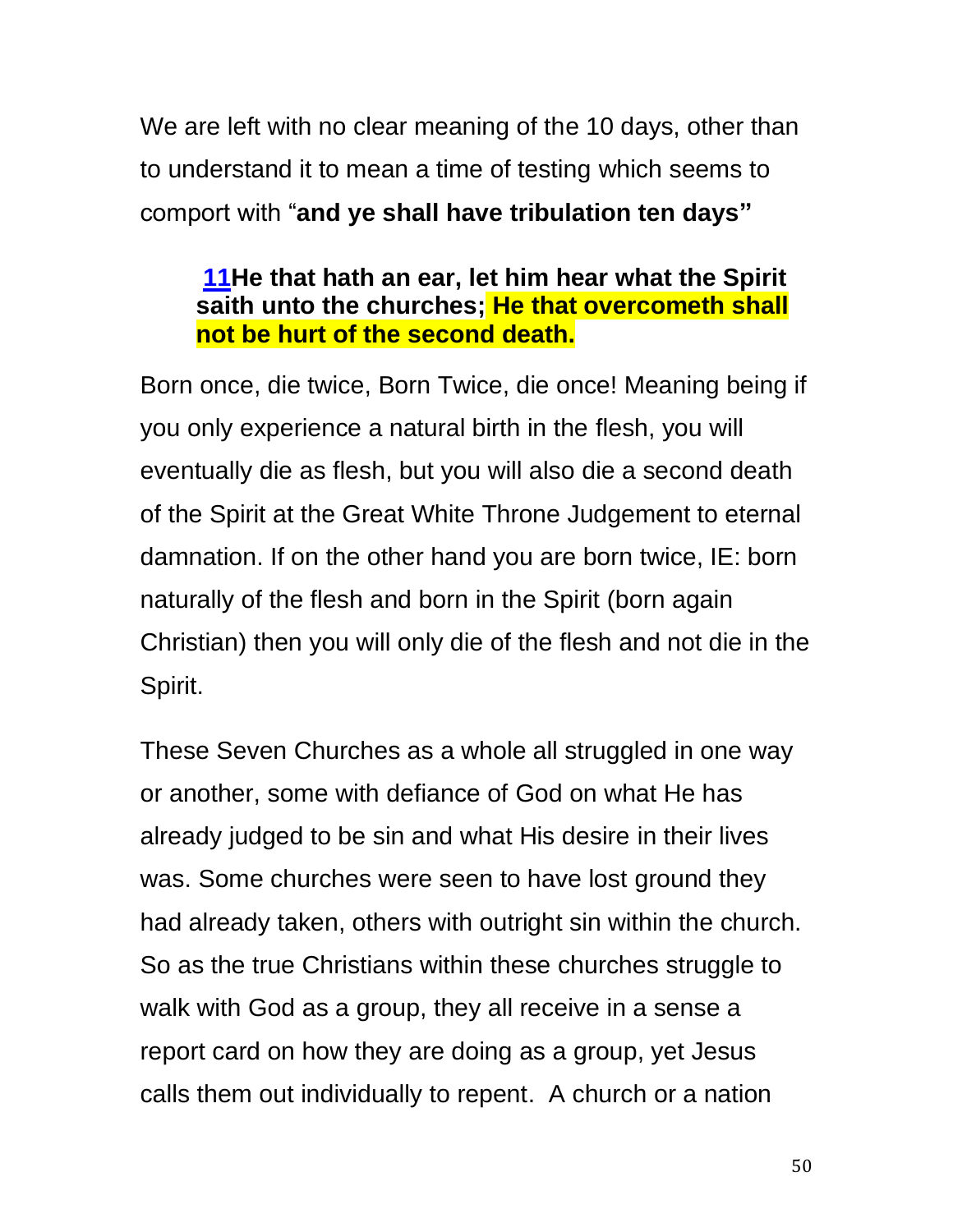that repents is a collective of convicted individual people who get on their knees and repent of their individual sins and collectively for their sins as a group or nation.

The Church of Smyrna we just finished with had done everything right, yet they were still going to suffer at the hand of Satan.

> *[10F](http://biblehub.com/revelation/2-10.htm)ear none of those things which thou shalt suffer: behold, the devil shall cast some of you into prison, that ye may be tried; and ye shall have tribulation ten days: be thou faithful unto death, and I will give thee a crown of life.*

God set the goal for them to hold firm to the faith even unto death and they would receive the "crown of life". God expects our walk to center on Jesus Christ; the believers in Smyrna had done that and Satan hated them for that and brought persecution to them. You might think that doesn't seem fair. There are all kinds of cute sayings like: "The world ain't fair" etc. The fact is as long as Satan rules the world it will not be fair or pleasant to believers; all of the persecuted believers who have walked before us wear their persecution as a badge of honor. Can we do any less?

**Q.** Is it possible to do the right thing with the right motive but with a wrong heart?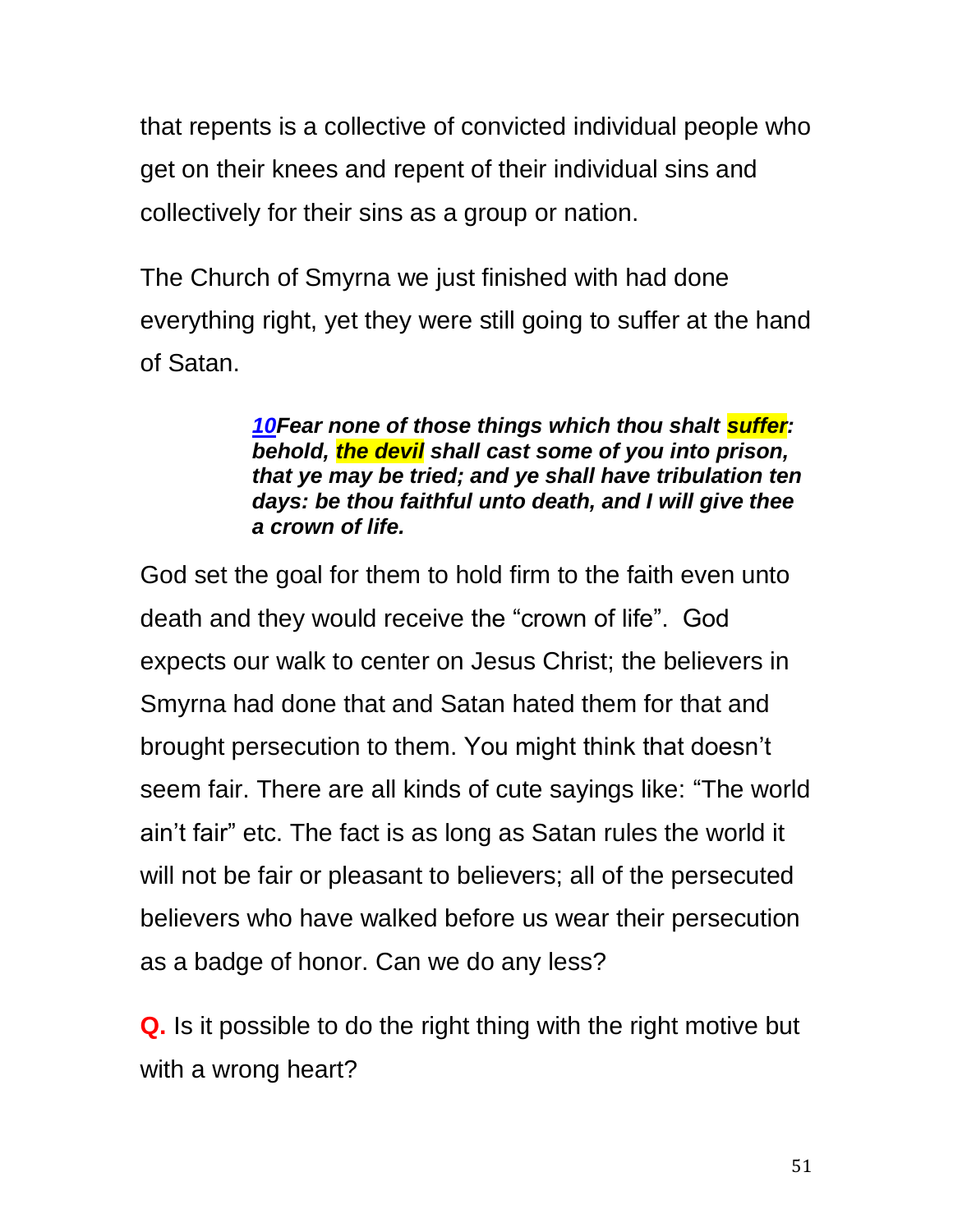#### *2 Chronicles 25: [2A](http://biblehub.com/2_chronicles/25-2.htm)nd he did that which was right in the sight of the LORD, but not with a perfect heart.*

This verse in 2 Chronicles is about King Amaziah, King of Judah.

**Q.** What do you suppose the sin was for this King Amaziah of Judah and what was the outcome?

> *2 Chronicles 25: [14N](http://biblehub.com/2_chronicles/25-14.htm)ow it came to pass, after that Amaziah was come from the slaughter of the Edomites, that he brought the gods of the children of Seir, and set them up to be his gods, and bowed down himself before them, and burned incense unto them. [15W](http://biblehub.com/2_chronicles/25-15.htm)herefore the anger of the LORD was kindled against Amaziah, and he sent unto him a prophet, which said unto him, Why hast thou sought after the gods of the people, which could not deliver their own people out of thine hand? [16A](http://biblehub.com/2_chronicles/25-16.htm)nd it came to pass, as he talked with him, that the king said unto him, Art thou made of the king's counsel? forbear; why shouldest thou be smitten? Then the prophet forbare, and said, I know that God hath determined to destroy thee, because thou hast done this, and hast not hearkened unto my counsel.*

Unlike those believers in Smyrna King Amaziah had committed Idol worship, which in God's Spiritual criminal code is the same as Adultery against God. The Church of Smyrna had done the right things for the right reasons and the right heart before God. They were just to hold fast to what they had. If only King Amaziah had done that? How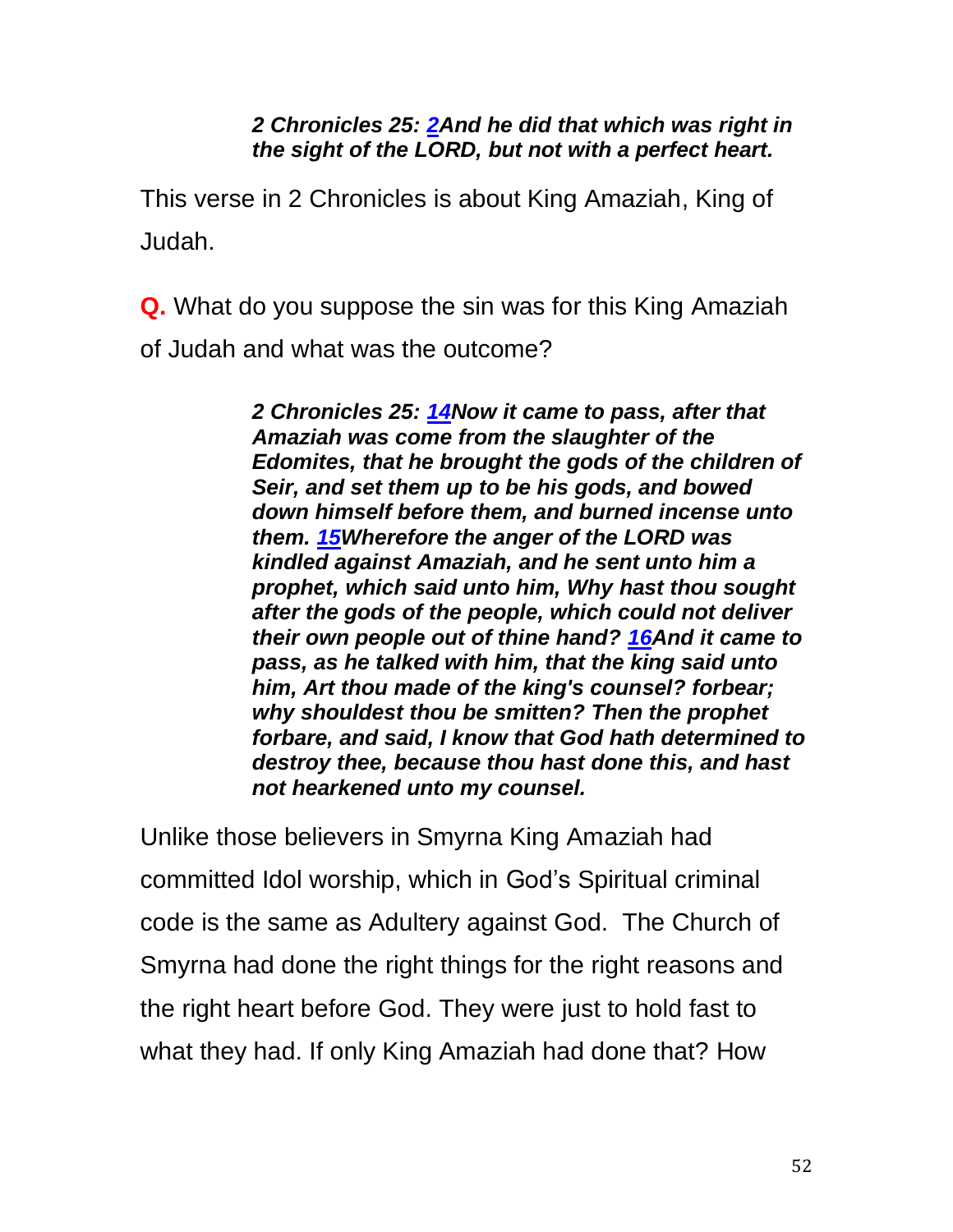about you and me, how about America, are we in Amaziah's camp or Jesus's Camp?

# **September 26, 2021**

**Message to the Church in Pergamum**

### **[12A](http://biblehub.com/revelation/2-12.htm)nd to the angel of the church in Pergamos write; These things saith he which hath the sharp sword with two edges;**

We have a good deal to discuss about Pergamum, but let's start with what it means; it is from the Greek word Purgos and means a tower or fortified structure. So, who made this place a fortress? We will see.

Jesus describes Himself as "He which hath the sharp sword with two edges".

This two-edged sword or double edged sword is from the Greek word;

*1366 dístomos – properly, two-mouthed (having two edges), like a "two-edged" sword with both sides of the blade sharpened to an edge; (figuratively) what penetrates at every point of contact, coming in or going out.* 

*[A two-edged sword is an ideal defensive-offensive weapon and was known as "a drinker of blood" (Souter).]*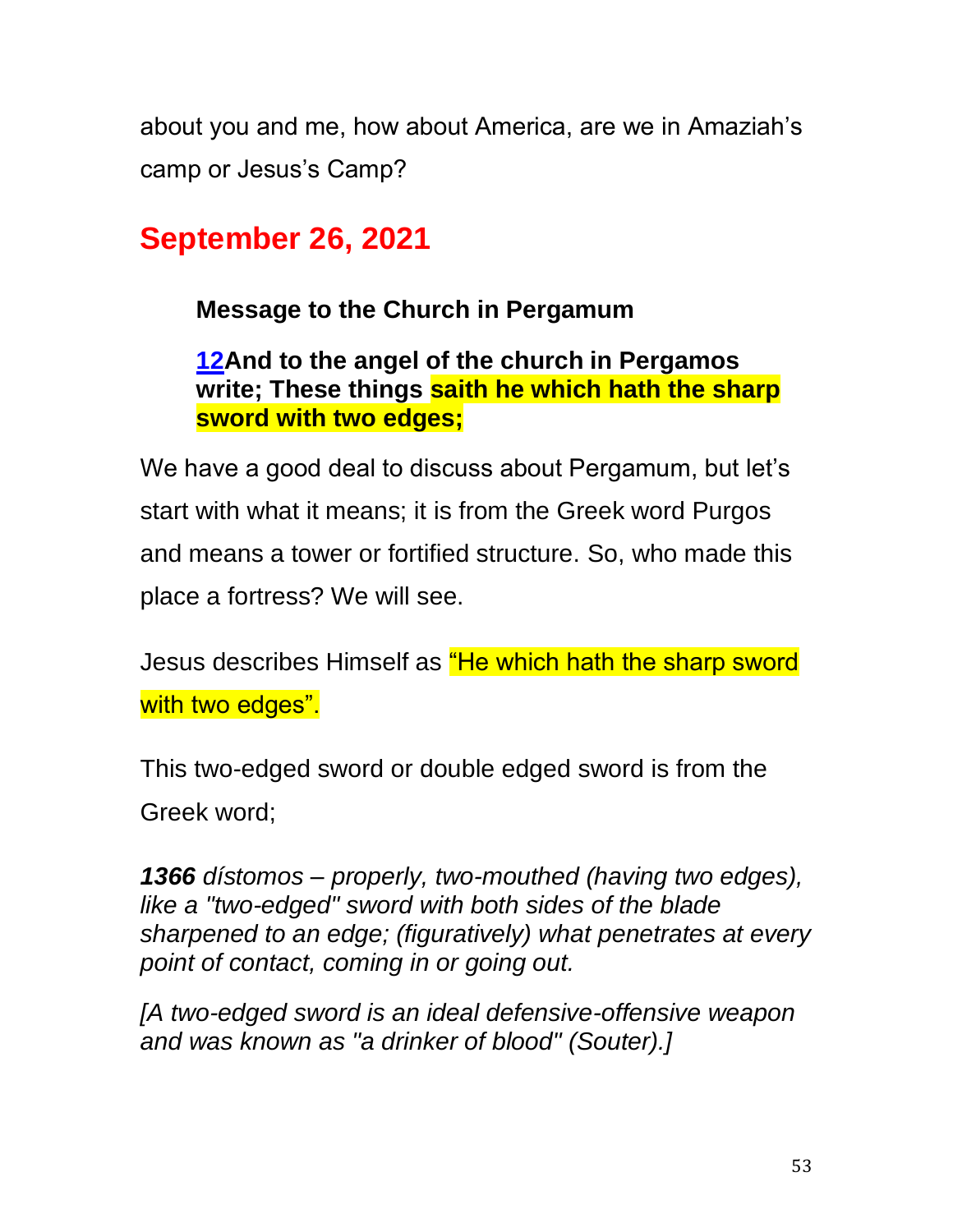The description given of Jesus in this verse speaks to His ability to see the heart of man, attack the enemy of the Kingdom; this sword, which is the Word of God the Logos, can cut to the very marrow of man and woman. Regardless of the fleshly defenses we employ to keep God out, we cannot, He is All knowing and All-powerful.

We never see Jesus defending His Kingdom, He is always on the offensive searching out evil to destroy it. Jesus does not wait for evil to show up, He aggressively looks to destroy it. Perhaps a flaw in the churches and Christians today, we find ourselves defending Christianity never aggressively searching out the enemy to destroy it wherever we find it.

Satan cannot stand against the Word of God.

*Vs 12 Jesus addresses the leadership of the Church in Pergamos and describes Himself as a two edged sword. A weapon of righteousness destroying the enemy where He finds it.* 

**[13I](http://biblehub.com/revelation/2-13.htm) know thy works, and where thou dwellest,** *even* **where Satan's seat** *is***: and thou holdest fast my name, and hast not denied my faith, even in those days wherein Antipas** *was* **my faithful martyr, who was slain among you, where Satan dwelleth.** 

In answer to the question of who made this a fortress?

Probably the guy who lived there, Satan.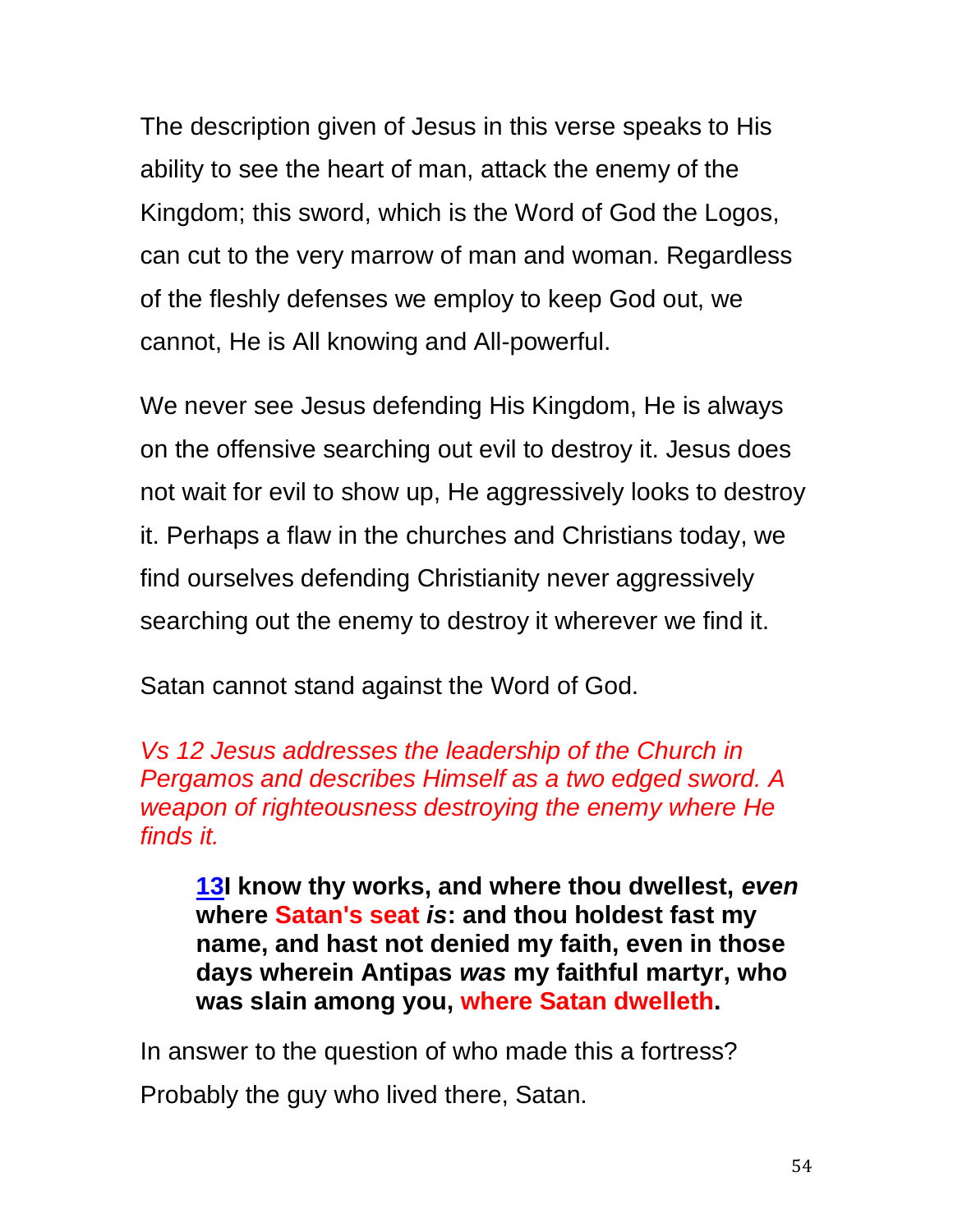As we start to study this, we must recall what we learned of where else Satan had a seat on the earth. Satan is not omnipresent he can only be in one place at one time just like angels both good and evil. Where ever Satan is he brings death and destruction including to those who walk around the Body of Christ the Church but are not saved.

**Q.** Does anyone remember where Satan's seat was according to Isaiah?

> *Isaiah 14:4"...take up this proverb against the king of Babylon, and say, ...How art thou fallen from heaven, O Lucifer, son of the morning! how art thou cut down to the ground, which didst weaken the nations! For thou hast said in thine heart, I will ascend into heaven, I will exalt my throne above the stars of God: I will sit also upon the mount of the congregation, in the sides of the north: I will ascend above the heights of the clouds; I will be like the most High." (Isaiah 14:4-14)*

**Q.** Does anyone remember where God said Satan's seat was that we learned in Ezekiel?

**Tyre** 

*Ezekiel 28: [11M](http://biblehub.com/ezekiel/28-11.htm)oreover the word of the LORD came unto me, saying[,12S](http://biblehub.com/ezekiel/28-12.htm)on of man, take up a lamentation upon the king of Tyrus, and say unto him, Thus saith the Lord GOD; Thou sealest up the sum, full of wisdom, and perfect in beauty[.13T](http://biblehub.com/ezekiel/28-13.htm)hou hast been in Eden the garden of God; every precious stone was thy covering, the sardius, topaz, and the diamond, the*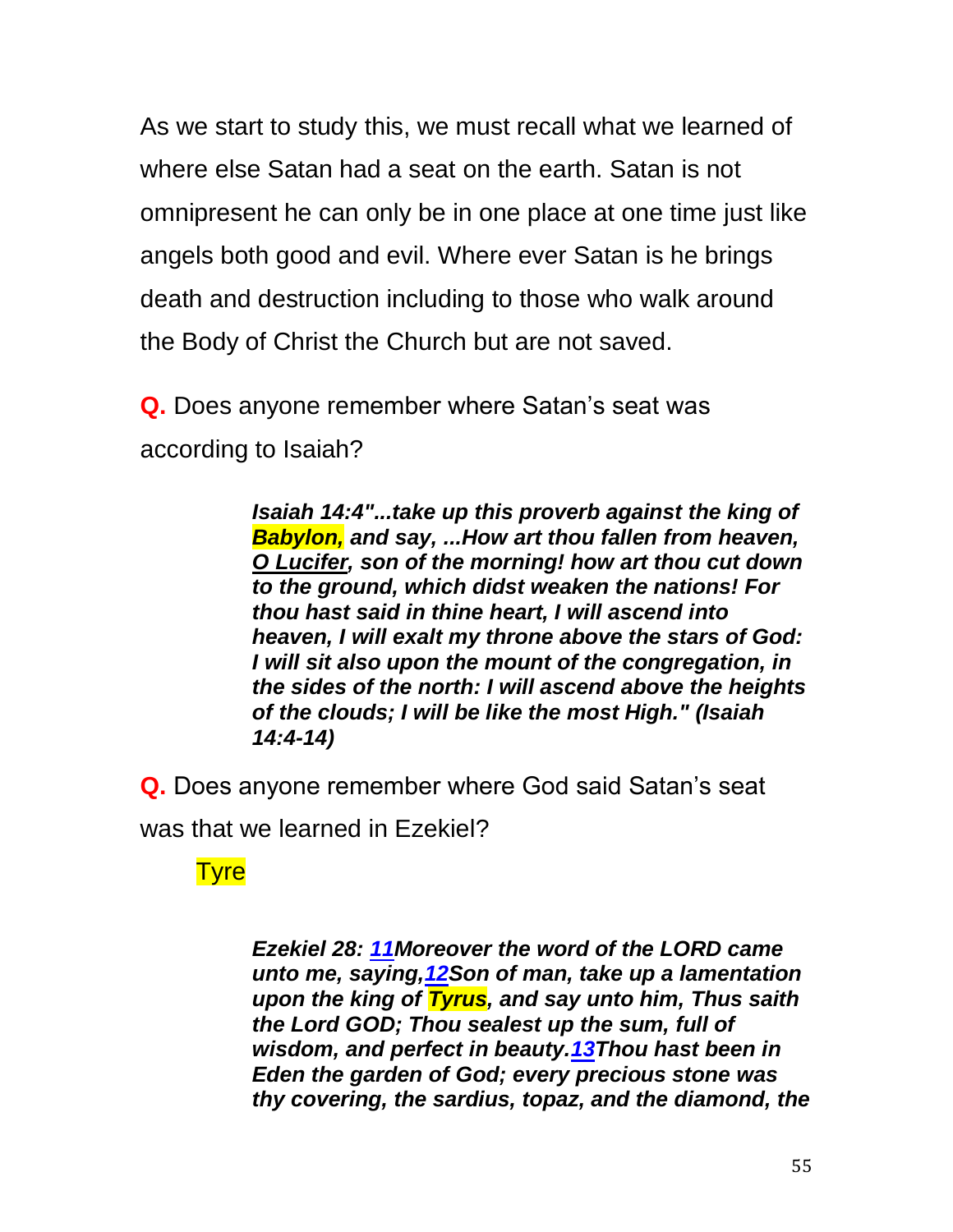*beryl, the onyx, and the jasper, the sapphire, the emerald, and the carbuncle, and gold: the workmanship of thy tabrets and of thy pipes was prepared in thee in the day that thou wast created[.14T](http://biblehub.com/ezekiel/28-14.htm)hou art the anointed cherub that covereth; and I have set thee so: thou wast upon the holy mountain of God; thou hast walked up and down in the midst of the stones of fire[.15T](http://biblehub.com/ezekiel/28-15.htm)hou wast perfect in thy ways from the day that thou wast created, till iniquity was found in thee.*

**Q.** Does anyone remember who was the King of Tyre?

Ethbaal means "toward the idol"

**Q.** Does anyone remember who the daughter was of Ethbaal?

Jezebel means "chaste" seems to be a bit of an oxymoron.

Chaste means virtuous or faithful. Well Jezebel was

definitely faithful to Satan and King Ahab and the norther

tribes of Israel into their nest of vipers.

So, in this time period Satan's seat was in Pergamos;

*"According to Hastings Bible Dictionary Christians were brought to Pergamos to be tried and sentenced to death. John alluded to this when he wrote of Antipas the "faithful martyr, who was slain among you, where Satan dwelleth" (Rev.2:13)."*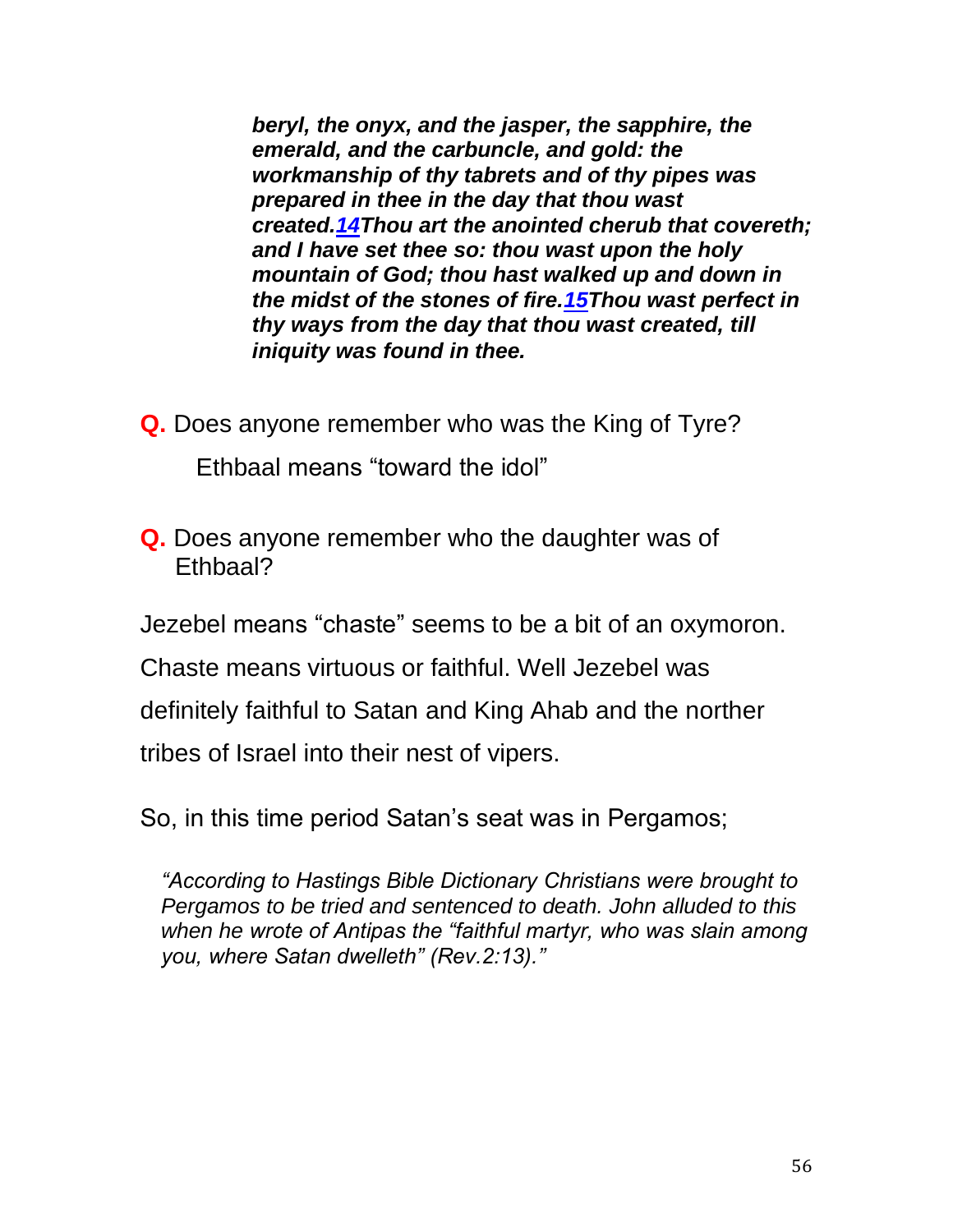We are told to cling to the Rock, to hold fast to God's Word and to His Son Jesus the Rock. We are to cling to Jesus as the Rock, that unmovable thing that brings us life.

> *Psalms 18:2 The LORD is my rock, and my fortress, and my deliverer; my God, my strength, in whom I will trust; my buckler, and the horn of my salvation, and my high tower.*

### *Vs 13 Jesus describes where Satan is seated and that the body of Believers should hold fast to Christ's name.*

**[14B](http://biblehub.com/revelation/2-14.htm)ut I have a few things against thee, because thou hast there them that hold the doctrine of Balaam, who taught Balac to cast a stumblingblock before the children of Israel, to eat things sacrificed unto idols, and to commit fornication.**

There is an Old Testament prophet who was not a Hebrew by the name of Balaam.

If you recall Numbers 22 where Balak the King of Moab hired Balaam who was widely known to be able to curse or bless people; Balak wanted Balaam to curse the Israelites.

Balaam consulted with God as to what to do; God told him NOT to assist Balak. Balaam continued to press God as Balak continued to press him and God finally told Balaam to do only what God told him to say and do.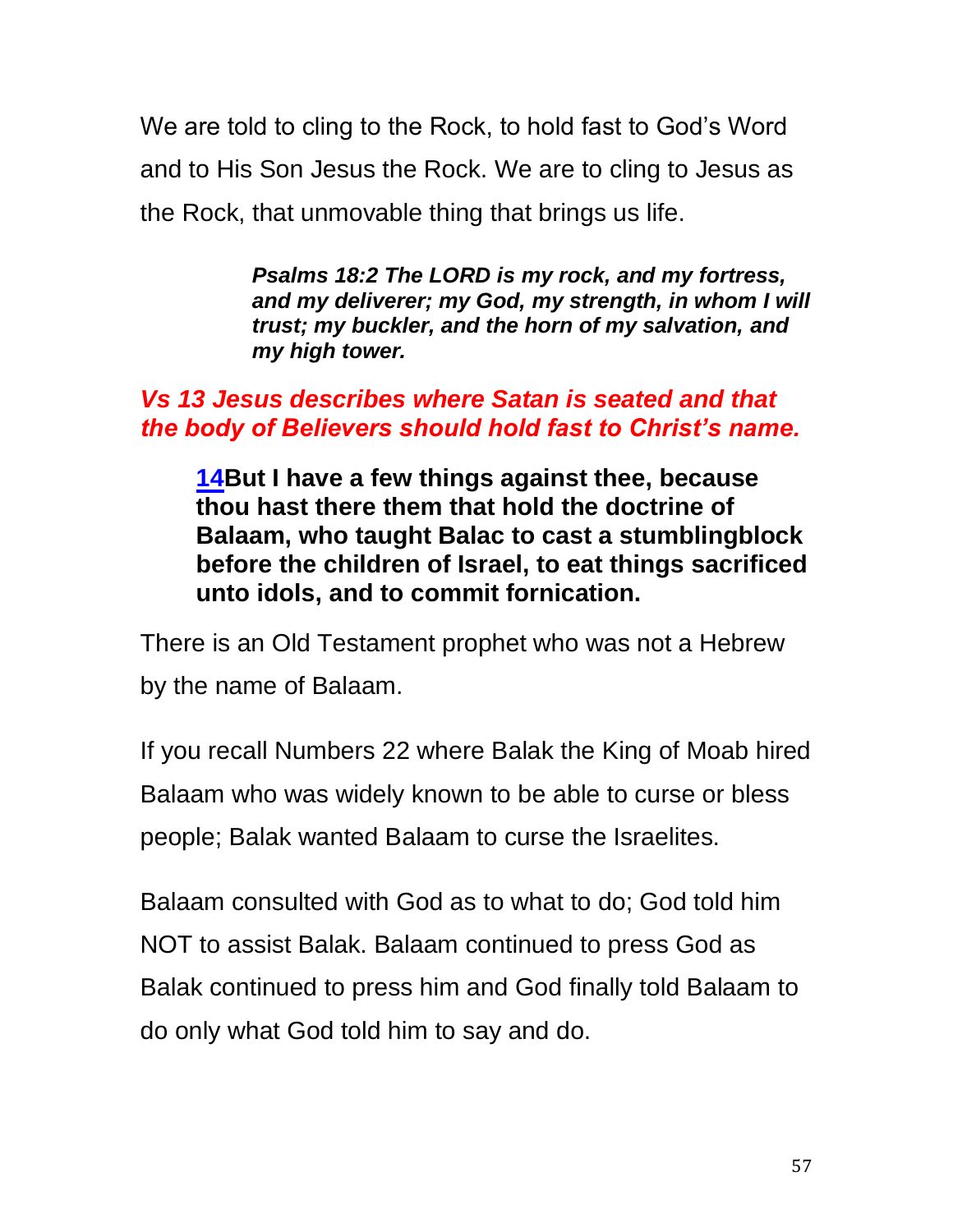*Numbers 22: [20A](http://biblehub.com/numbers/22-20.htm)nd God came unto Balaam at night, and said unto him, If the men come to call thee, rise up, and go with them; but yet the word which I shall say unto thee, that shalt thou do.*

God then put an angel in Balaam's path to slay him and his donkey bailed him out. God knew Balaam's heart and that he wanted to make money by cursing Israel in disobedience to God.

> *Numbers 22: [22A](http://biblehub.com/numbers/22-22.htm)nd God's anger was kindled because he went: and the angel of the LORD stood in the way for an adversary against him. Now he was riding upon his ass, and his two servants were with him. [23A](http://biblehub.com/numbers/22-23.htm)nd the ass saw the angel of the LORD standing in the way, and his sword drawn in his hand: and the ass turned aside out of the way, and went into the field: and Balaam smote the ass, to turn her into the way. [24B](http://biblehub.com/numbers/22-24.htm)ut the angel of the LORD stood in a path of the vineyards, a wall being on this side, and a wall on that side. [25A](http://biblehub.com/numbers/22-25.htm)nd when the ass saw the angel of the LORD, she thrust herself unto the wall, and crushed Balaam's foot against the wall: and he smote her again. [26A](http://biblehub.com/numbers/22-26.htm)nd the angel of the LORD went further, and stood in a narrow place, where was no way to turn either to the right hand or to the left. [27A](http://biblehub.com/numbers/22-27.htm)nd when the ass saw the angel of the LORD, she fell down under Balaam: and Balaam's anger was kindled, and he smote the ass with a staff. [28A](http://biblehub.com/numbers/22-28.htm)nd the LORD opened the mouth of the ass, and she said unto Balaam, What have I done unto thee, that thou hast smitten me these three times? [29A](http://biblehub.com/numbers/22-29.htm)nd Balaam said unto the ass, Because thou hast mocked me: I would there were a sword in mine hand, for now would I kill thee. [30A](http://biblehub.com/numbers/22-30.htm)nd the ass said unto Balaam, Am not I thine ass, upon which thou hast ridden ever since I was thine unto*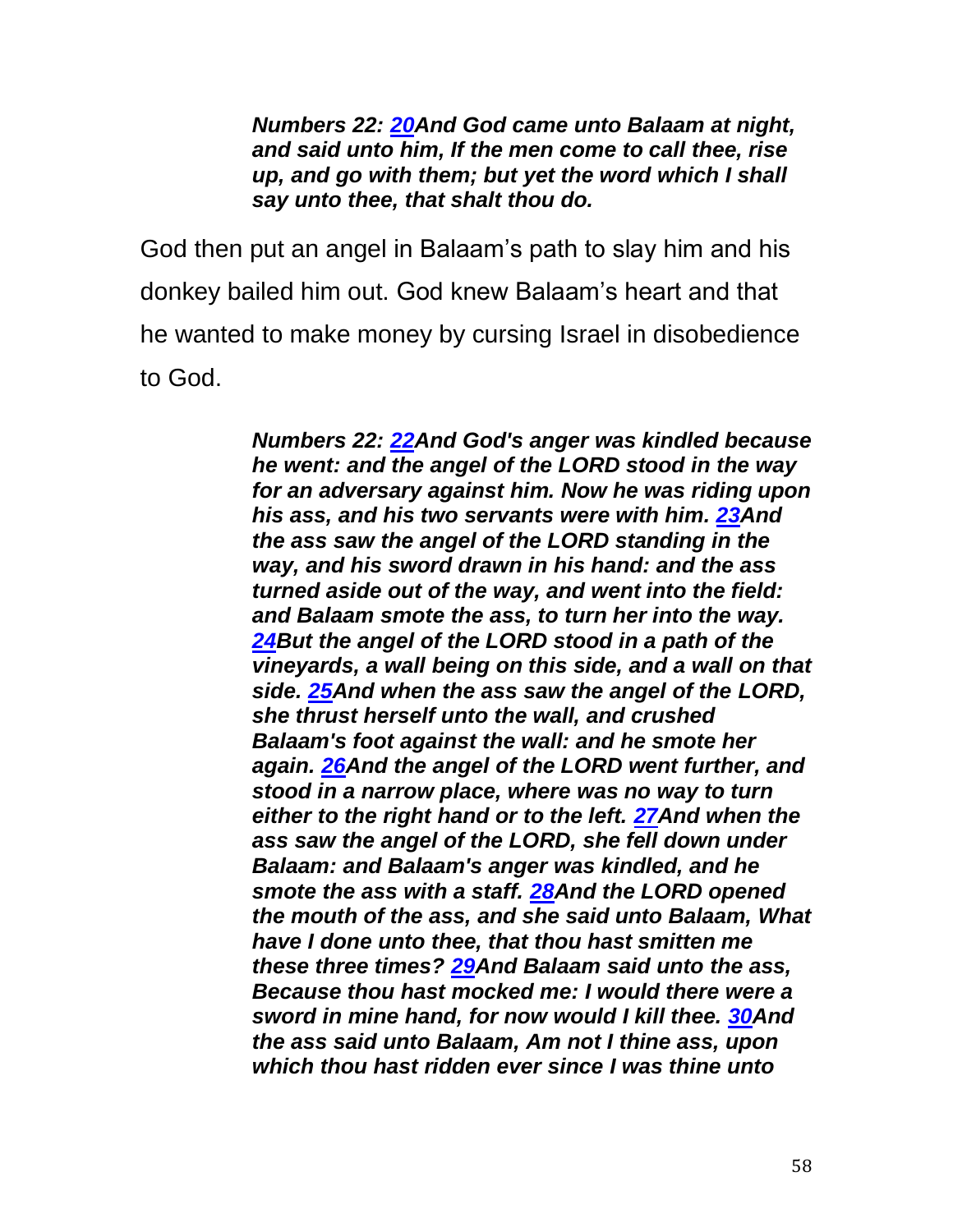#### *this day? was I ever wont to do so unto thee? And he said, Nay.*

The Midianite King also wanted help from Balaam; when God would not let Balaam curse Israel but instead Balaam continued to bless Israel.

Herein lies the curse of Balaam that is spoken of here in.

*Revelation 2[:14B](http://biblehub.com/revelation/2-14.htm)ut I have a few things against thee, because thou hast there them that hold the doctrine of Balaam, who taught Balac to cast a stumblingblock before the children of Israel, to eat things sacrificed unto idols, and to commit fornication.*

Balaam finally told the kings of Midian and Moab how to defeat the Israelites by having them put their attractive young women around the camp of the Israelites. God had forbidden Hebrew men from cohabiting or marrying women from Moab or Midian. The kings did as suggested and caused the Hebrew men to fall into sin thus bringing God to the point of punishing the Israelite men who rebelled against His Word.

This was then known as the doctrine of Balaam or Balak. The connection then comes between Nicolaitans who promoted the idea that married women could engage in adultery with the men of the congregation. They also taught the idea that they could eat meat sacrificed to idols.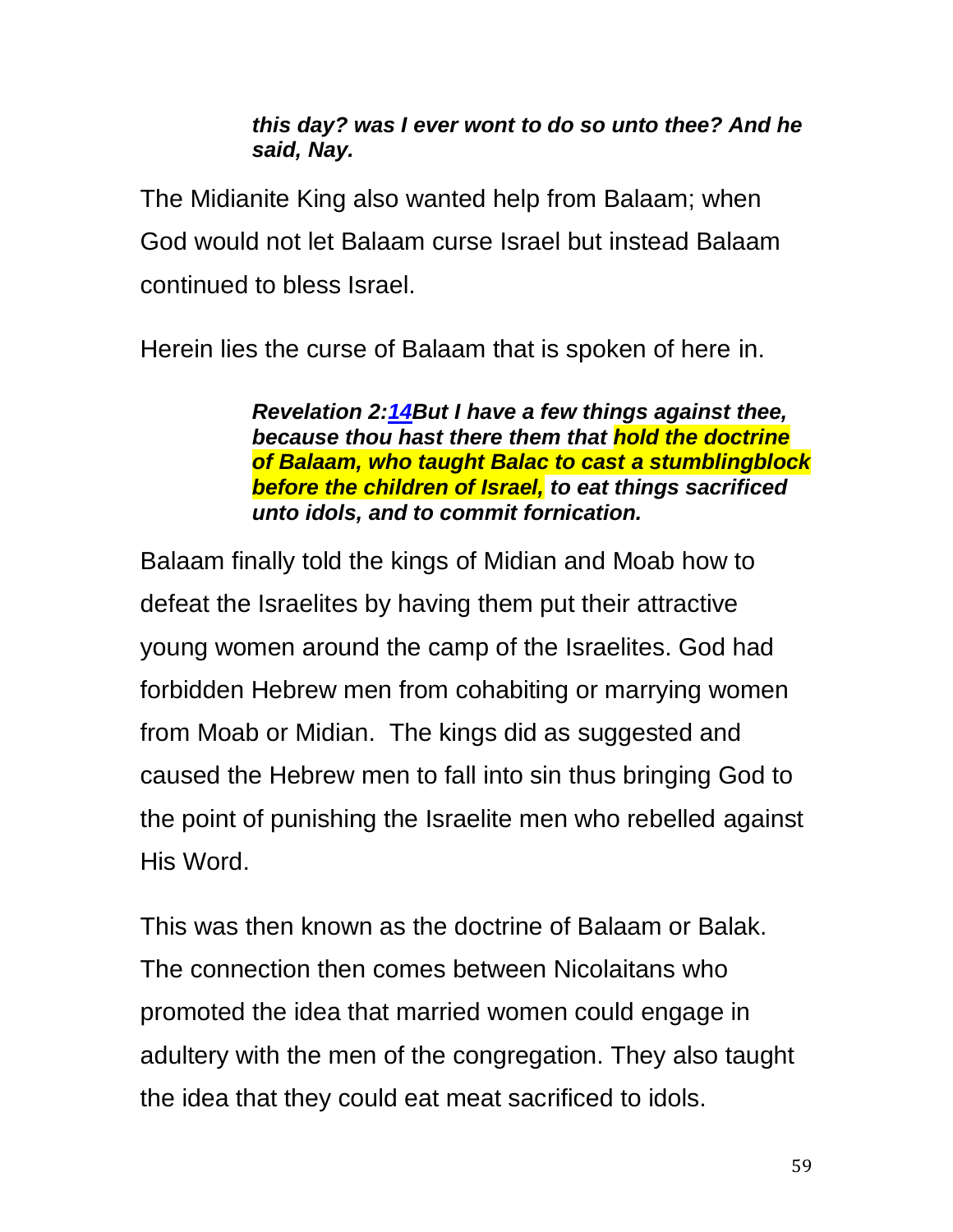God hates adultery especially spiritual adulatory or idol worship. God uses physical adultery as an example that we humans could understand about the idea of violating our oath of loyalty to our spouse. Unfortunately, Jesus expanded or clarified the idea of adultery to men, who look at women with lust having committed adultery in their hearts without have physically committed adultery. Again it is a heart thing with God.

*Vs 14Jesus complaint is that there were some there in the church that held to the doctrine of Balaam and Balac, casting stumbling blocks before the children of Israel to eat things sacrificed unto idols, and to commit fornication.*

**[15S](http://biblehub.com/revelation/2-15.htm)o hast thou also them that hold the doctrine of the Nicolaitans, which thing I hate. [16R](http://biblehub.com/revelation/2-16.htm)epent; or else I will come unto thee quickly, and will fight against them with the sword of my mouth.**

So, there is a similarity between the doctrine of Balaam and the doctrine of Nicolaitans. It is spiritual adultery or spiritual idol worship.

**Q.** What is the solution to adultery?

Repent

**Q.** Does that include both physical and spiritual adultery?

I believe it does.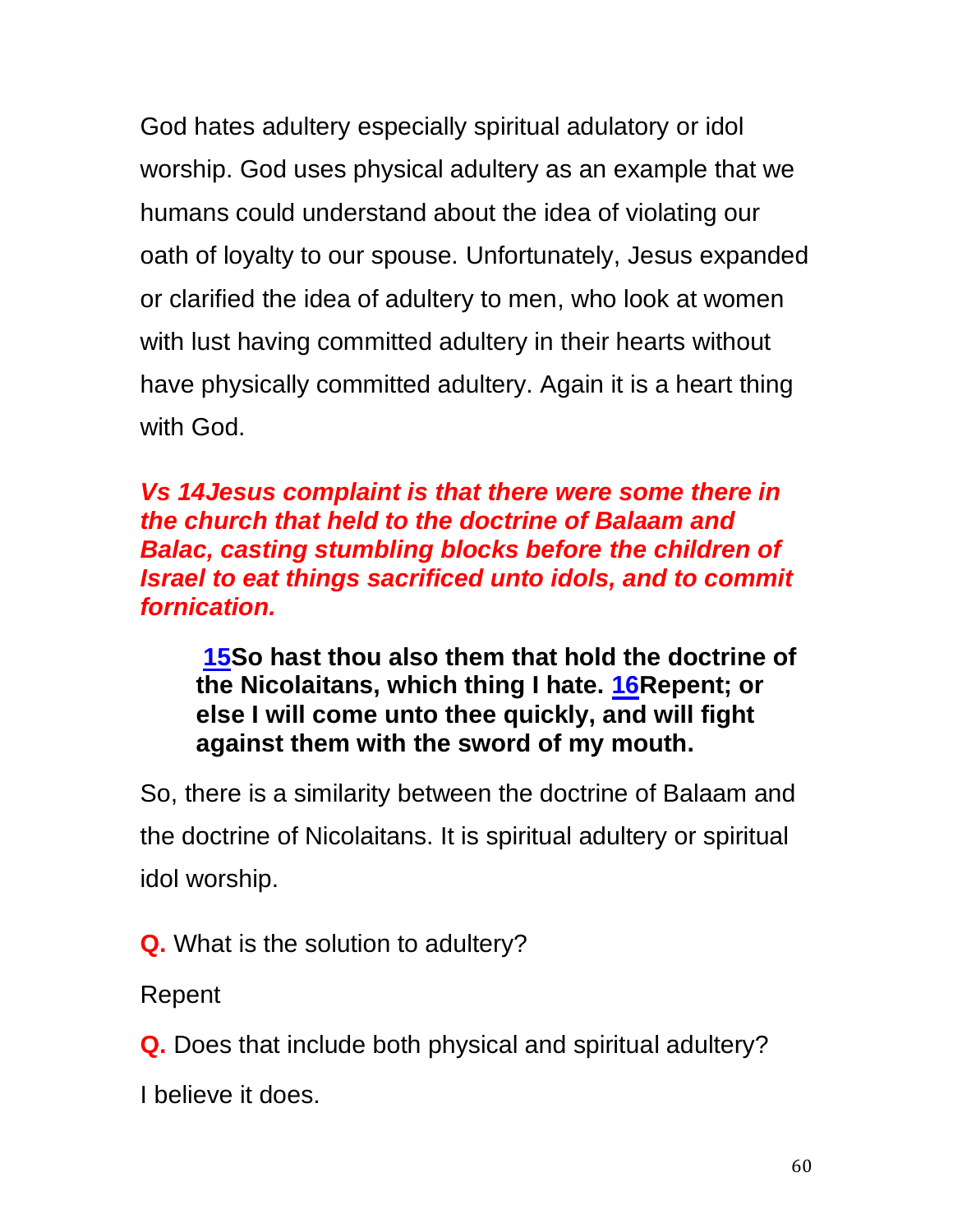*Vs 15 and 16 Jesus accuses some of holding the doctrine of the Nicolaitans the thing which He hates.*

### **[17H](http://biblehub.com/revelation/2-17.htm)e that hath an ear, let him hear what the Spirit saith unto the churches;**

**Q.** Again, who is this, written to?

Church leadership, also Churches as plural, referring to the several home churches or gatherings in each city called out. It is also addressed to anyone that has at least one ear or some method of understanding what God is saying.

### **To him that overcometh will I give to eat of the hidden manna, and will give him a white stone, and in the stone a new name written, which no man knoweth saving he that receiveth** *it***.**

*Thayer's Greek Lexicon*

# *Psephos*

Phonetic Spelling: (psay'-fos)

*a voting-pebble, small stone*

*From the same as [pselaphao;](http://biblehub.com/greek/5584.htm) a pebble (as worn smooth by handling), i.e. (by implication, of use as a counter or ballot) a verdict (of acquittal) or ticket (of admission); a vote -- stone, voice.*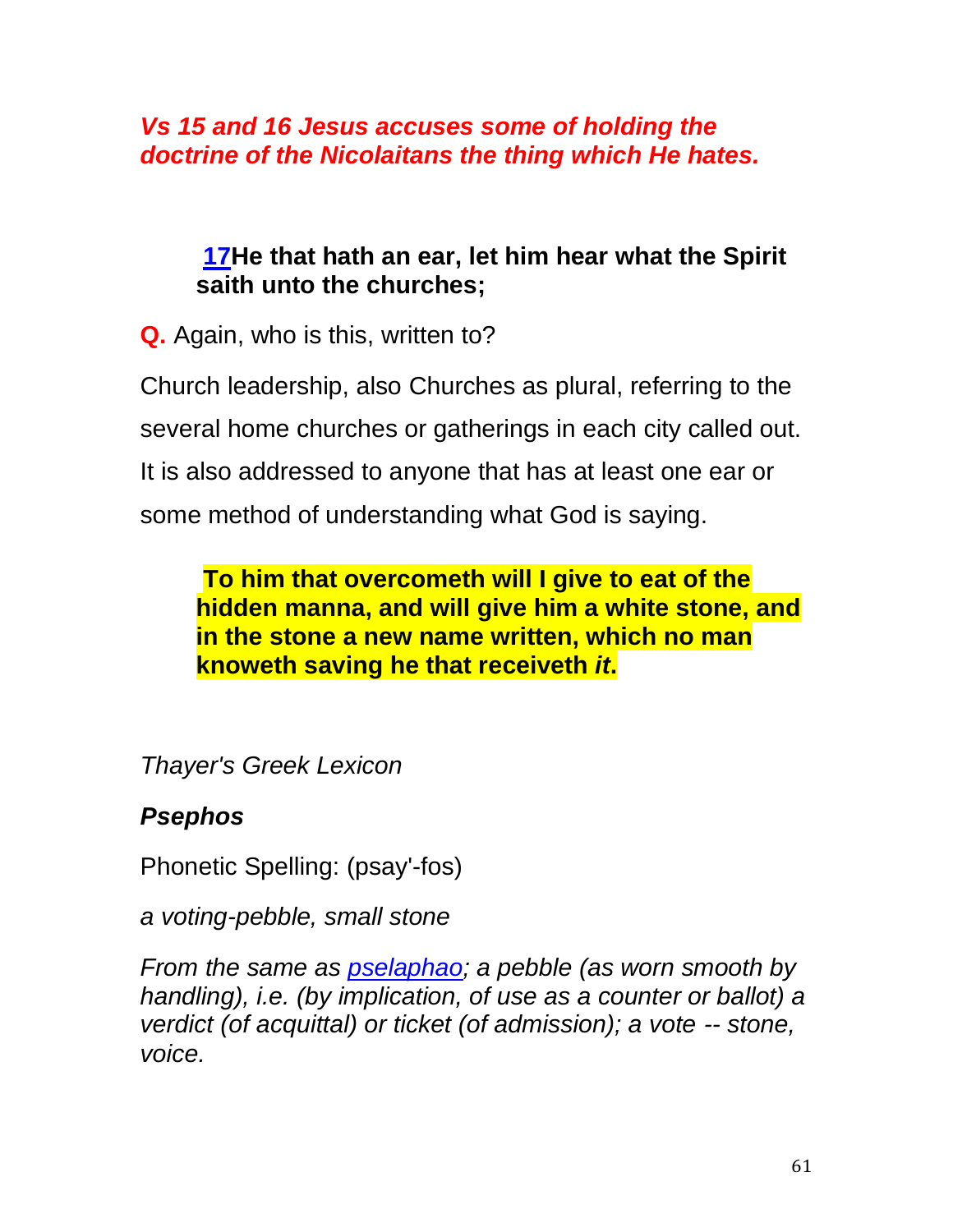*1. since in the ancient courts of justice the accused were condemned by black pebbles and acquitted by white*

The aim of all Christians is to "overcome". Those that do receive several promises; "Eat of the hidden manna."

**Q.** What is the manna we consume today?

God's Word

**Q.** What is hidden from the Church today in God's Word?

There are mysteries that are contained in God's Word. What it pertains to, we do not know, but there will be a day when it is revealed to us, and we can feast on that hidden manna, gain true understanding.

# *Vs 17 a similar warning to churches to listen to Him***.**

### **Message to the Church in Thyatira**

The adulterous church.

**[18A](http://biblehub.com/revelation/2-18.htm)nd unto the angel of the church in Thyatira write; These things saith the Son of God, who hath his eyes like unto a flame of fire, and his feet** *are* **like fine brass;**

Thyatira has a dark history and Chuck Missler states that the meaning of the name is "daughter".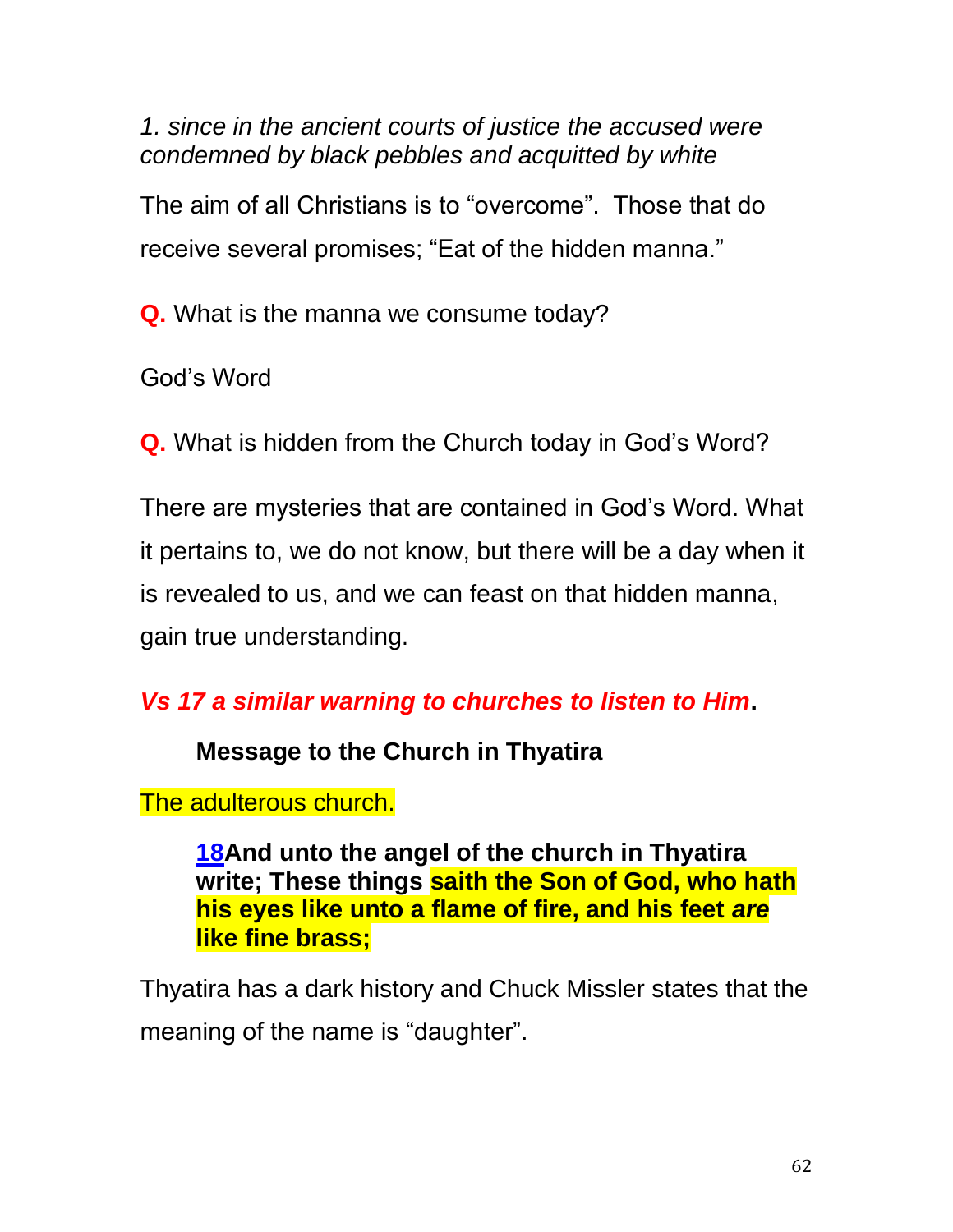"Eyes like unto a flame of fire" reflects Jesus' penetrating ability of search out man's hearts.

#### *Deuteronoby 4:24 For the LORD thy God is a consuming fire, even a jealous God.*

We know that the Word is Jesus and Jesus is the Word so with that in mind and relative "The Son of God who hath his eyes like unto a flame of fire" let's go to Hebrews:

> *Hebrews 4:12 For the word of God is quick, and powerful, and sharper than any twoedged sword, piercing even to the dividing asunder of soul and spirit, and of the joints and marrow, and is a discerner of the thoughts and intents of the heart.*

And "feet are like fine brass" is a sign of Jesus being tested by taking the entire weight of man's sin upon Himself. Bronze is a type and shadow of sin, and the burnished look is that bronze that has been exposed to fierce fire of testing and punishment.

> *Daniel 10:6 His body also was like the beryl, and his face as the appearance of lightning, and his eyes as lamps of fire, and his arms and his feet like in colour to polished brass, and the voice of his words like the voice of a multitude.*

These are similes, descriptions, metaphors, of what Jesus did and endured; consider this fiery furnace to like that of the Lake of Fire where anyone other than Christ Himself would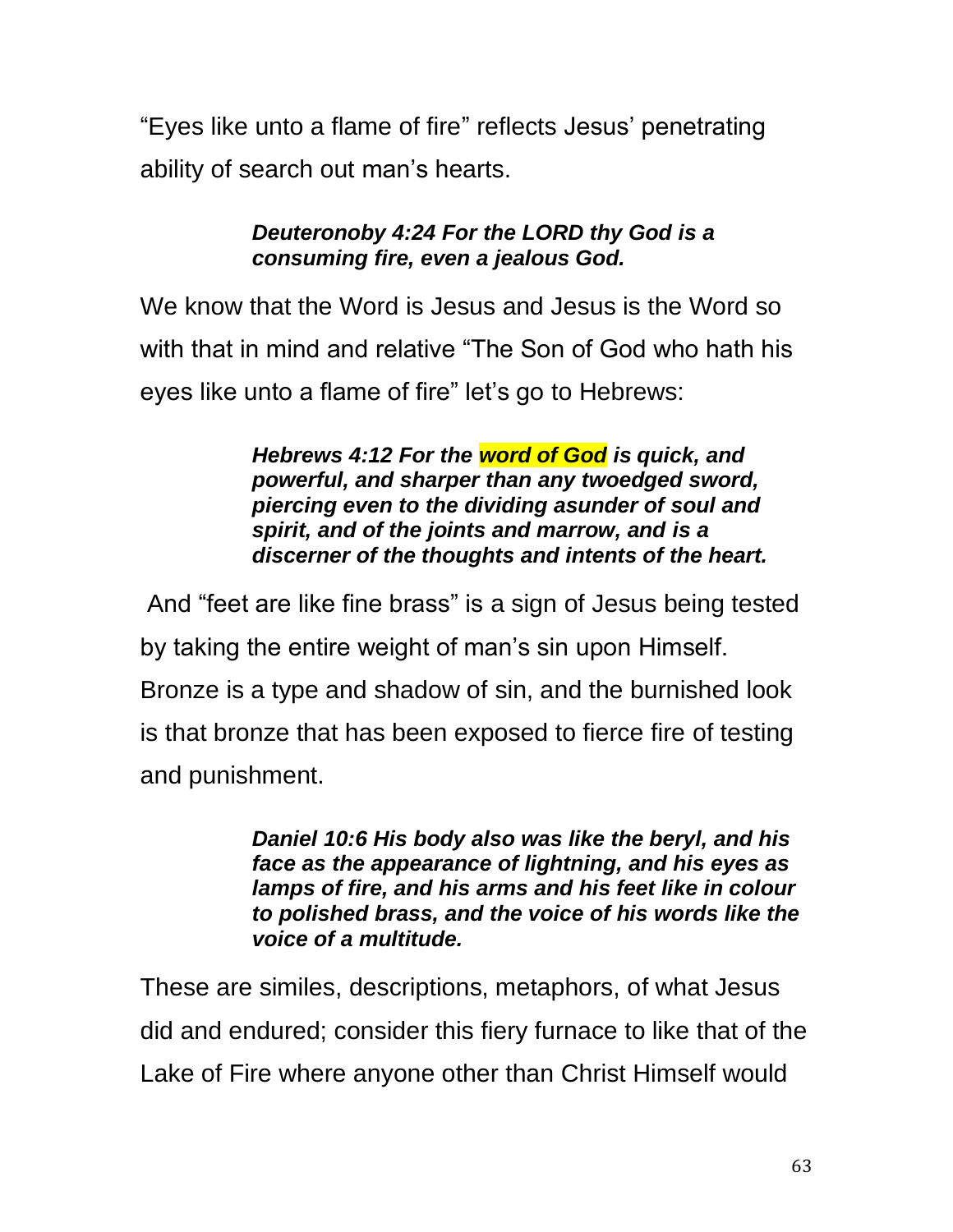have been destroyed by the weight of the sin and heat of the place.

### *Vs 18, to the leadership of the Church Jesus describes Himself as one that has been tested by fire.*

### **[19I](http://biblehub.com/revelation/2-19.htm) know thy works, and charity, and service, and faith, and thy patience, and thy works; and the last**  *to be* **more than the first.**

We know that works of man are of no benefit to the Kingdom; on the reverse side we know that all works generated by and for God and the Kingdom are of great value. So, these works that God is aware of are apparently of a Godly nature as Jesus did not condemn them.

We also know that charity or love, service, faith, and patience are attributes, gifts or blessing of the Holy Spirit; and God has recognized and extoled those virtues in this verse. God recognizes Christian growth as He says that the last were more than the first and this too is Godly growth.

As human beings we sometimes seem to focus on the negatives that our friends, coworkers, and bosses have to say about us. In this case, God the Creator knows every thought of our heart and can evaluate us as no human ever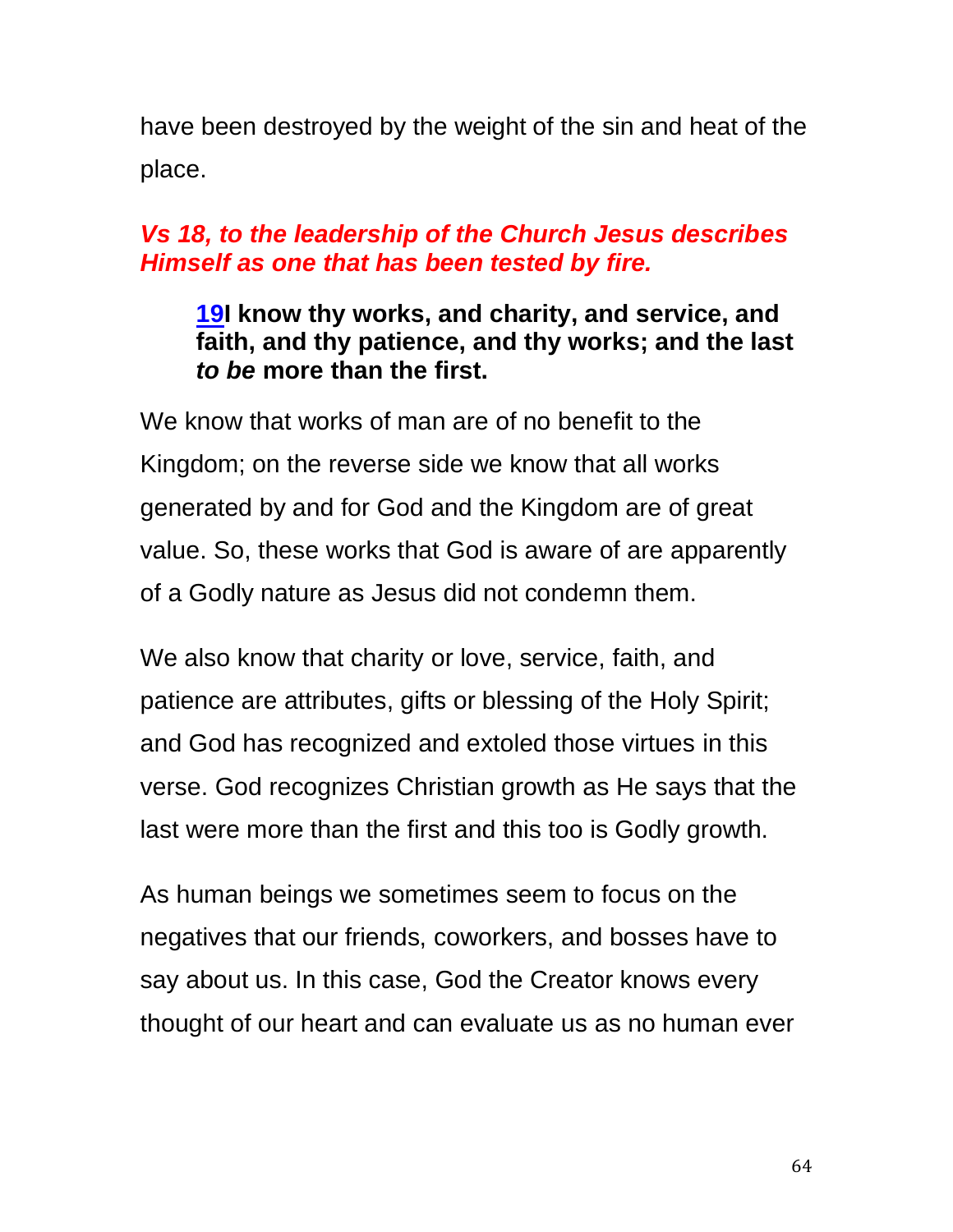could. His eyes can penetrate the dark places in our hearts and reveal our darkest secrets.

### *Vs 19 Jesus says He knows there works, love and service have increased from the first to the last. They have improved on those things.*

**[20N](http://biblehub.com/revelation/2-20.htm)otwithstanding I have a few things against thee, because thou sufferest that woman Jezebel, which calleth herself a prophetess, to teach and to seduce my servants to commit fornication, and to eat things sacrificed unto idols.**

Apparently, a woman with the spirit of Jezebel, unknown if she had the name Jezebel but regardless, she was evil to the core like her namesake the daughter of Ethebaal King of Tyre and Sidon and the wife of perhaps the worst of all Northern Tribe Kings, King Ahab.

The issue here is that they "sufferest" Jezebel? The term sufferest in the Greek is;

*Transliteration: aphiémi Phonetic Spelling: (af-ee'-ay-mee) Definition: (a) I send away, (b) I let go, release, permit to depart, (c) I remit, forgive, (d) I permit, suffer.*

So, the context here is that they allowed this spirit of Jezebel to remain in their midst and allowed her to operate in contradiction to God's Word.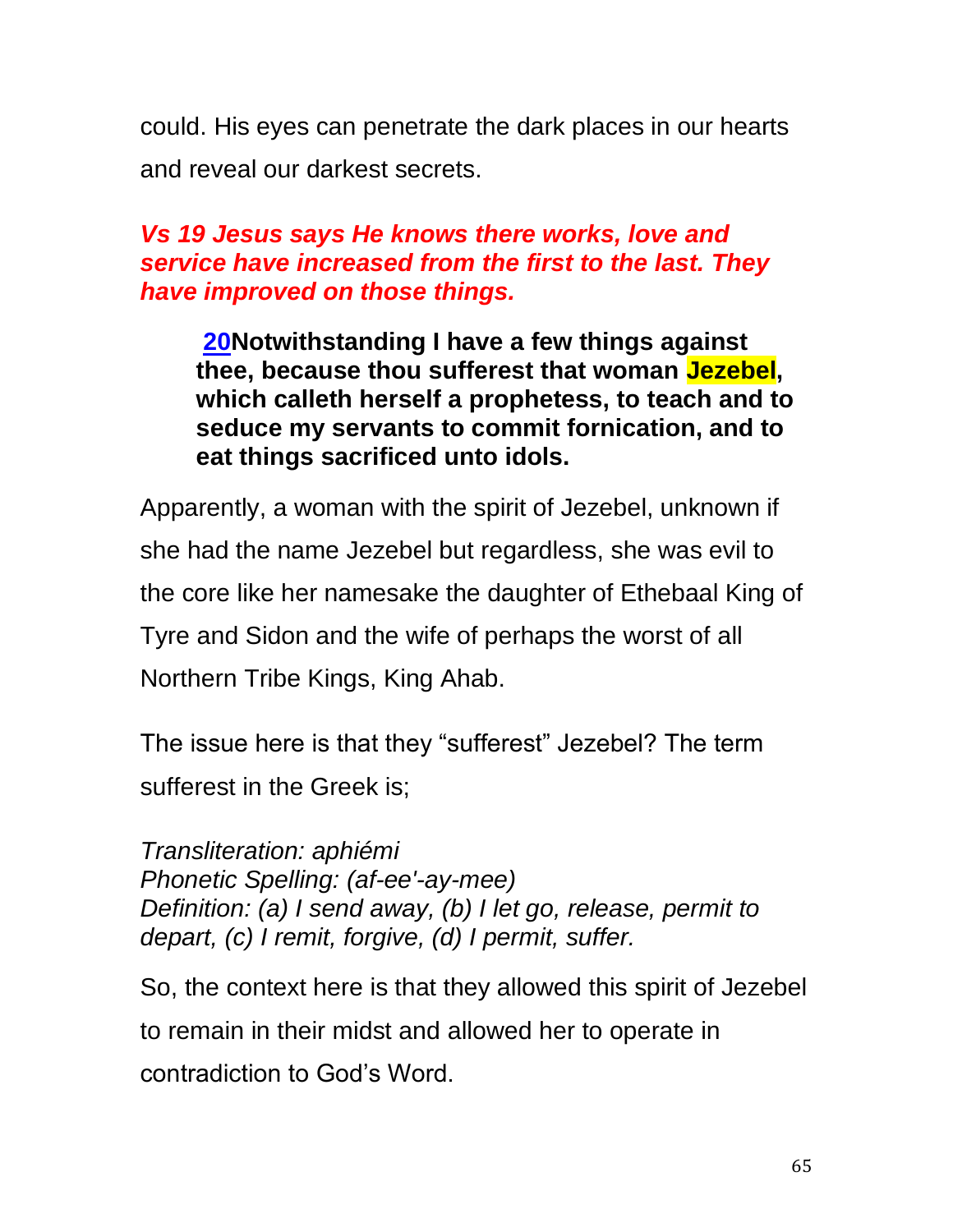There is a commentator (Gill) and others that allude to the papacy as an ongoing source of evil in the world. Their claim is that women dominated this city and specifically this church in Thyatira. Gill also claims that a woman sat as Pope, which I am sure the Catholic Church would object to. I do not care to make any comment beyond that but will instead focus on what God focused on here.

There are several facts that we have not disclosed yet about the City of Thyatira. It was once called Semiramis.

**Q.** Does anyone remember who Semiramis was?

She was the consort of Nimrod who founded Babel which later became Babylon (one of the seats of Satan) and the source of much idyllic worship; many if not all idol worship and mythical gods have some connection to what Nimrod did in Babylon. One of the tales that became the source for creating gods and goddesses was the story of Nimrod's and Semirami's offspring Tammuz.

*This is a quote from;* Bible verses about Nimrod, Semiramis and Tammuz (**From Forerunner Commentary**) Bible Tools

*"Semiramis was initially included in the pagan Babylonian trinity as the holy spirit or seed of the divine son in his*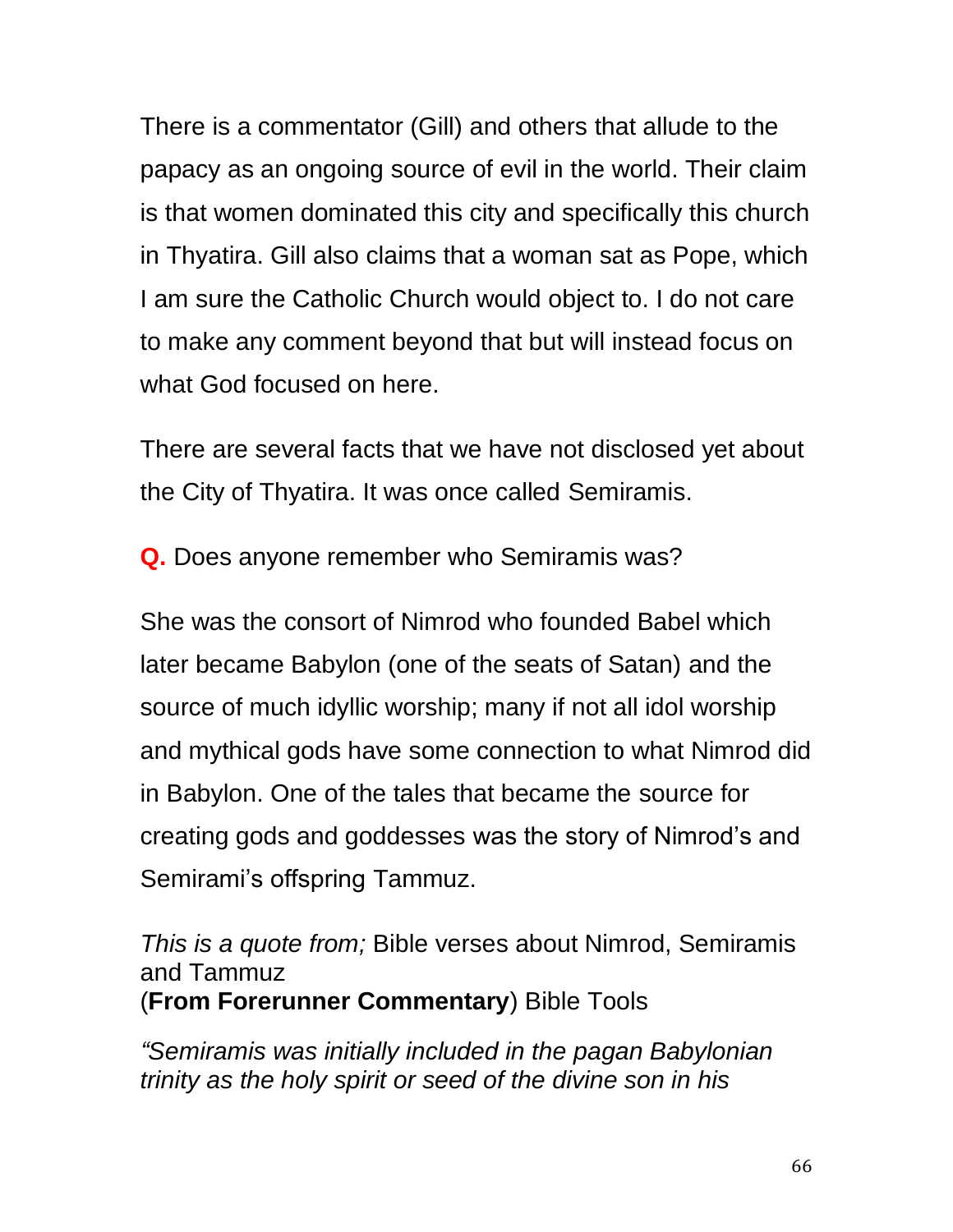*mother's womb. With time, however, the father Nimrod was practically overlooked and worshiped only as the godincarnate son in his mother's arms. In other words, the father became invisible and was no longer worshiped, whereas, the mother with the god-incarnate son in her arms became the grand object of worship. Numerous Babylonian monuments show the goddess-mother Semiramis with her son in her arms. This worship of mother and child spread throughout the known world, and given different names in the various languages of the world. Ancient Germans worshipped the virgin Hertha with child in arms. Scandinavians called her Disa pictured with child. The Egyptian mother and child were worshiped as Isis with the infant Osiris or Horus seated on his mother's lap. In India, the mother and child were called Devaki and Krishna, and also Isi and Iswara as they are worshiped to this day. In Asia, they were known as Cybele and Deoius; in pagan Rome, as Fortuna and Jupiter-puer, or Jupiter, the boy; in Greece, as Ceres, the great mother with babe at her breast, or as Irene, the goddess of peace, with the boy Plutus in her arms."*

#### *Ezekiel 8:14 Then he brought me to the door of the gate of the LORD'S house which was toward the north; and, behold, there sat women weeping for Tammuz.*

*In verse 14, Ezekiel expresses his "dismay" at yet a greater abomination: "women . . . weeping for Tammuz." This is another pagan practice, a very sexual one involving ritual prostitution. Ezekiel saw them involved in a rite in which they were [mourning](https://www.cgg.org/index.cfm/fuseaction/Library.sr/CT/PERSONAL/k/184/Beatitudes-Mourning.htm) the death of a Mesopotamian [god](https://www.cgg.org/index.cfm/fuseaction/Library.sr/CT/CGGBOOKLETS/k/421/God-Is-What.htm) whose myth said he was resurrected to new life, a mockery of the redeeming death and life-giving resurrection of the true Son of God. This vision reveals that paganism had deeply affected the women in Israelite society as well.*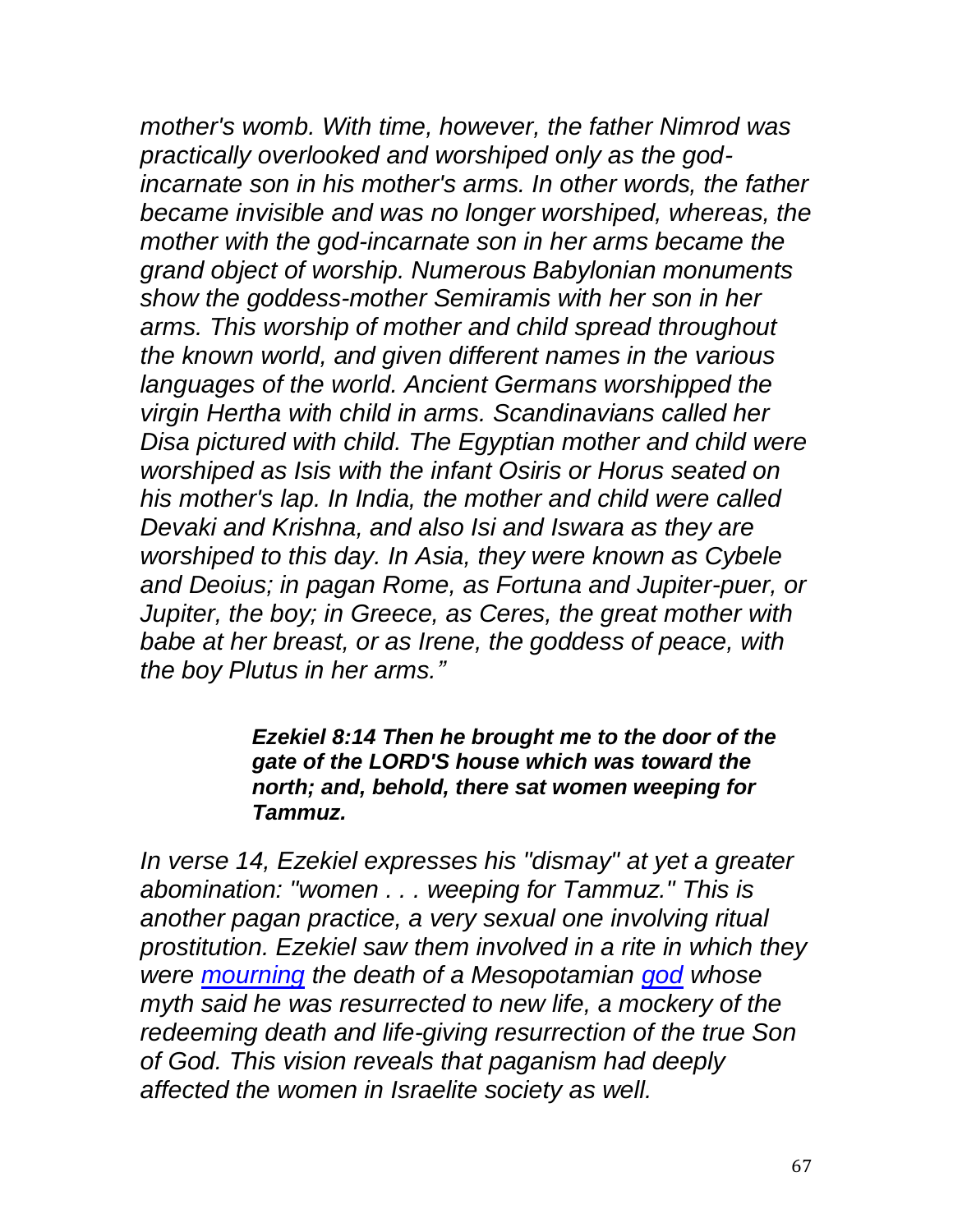*The Catholic Church has elevated Mary to divine status and given her titles and responsibilities reserved to [God](https://www.cgg.org/index.cfm/fuseaction/Library.sr/CT/CGGBOOKLETS/k/421/God-Is-What.htm) the Father and His Son! In fact, she becomes the third member of a [trinity](https://www.cgg.org/index.cfm/fuseaction/Library.topic/ID/378/Trinity.htm) modeled after the pagan trinities of ancient times. These heathen trinities, found in most polytheistic religions, follow the Father-Mother-Son pattern: Osiris, Isis and Horus; Nimrod, Semiramis and Tammuz; Zeus, Diana, Dionysus; Jupiter, Venus and Cupid; etc."*

If you study the cult created around Tammuz, you will see how many of the very things they did in their pagan worship of Tammuz is identical to how we celebrate Christmas.

So how do we square that with God? Quite simple we as a Christian nation have fallen into a trap by Satan and that is to unwittingly delve into pagan worship.

**Q.** In any given home in America during Christmas what is the most important thing that is seen and practiced?

Giving of presents.

Ostensibly it was perhaps first thought of as giving presents to Jesus; really is that how it is really practiced in America?

As Christians our hearts may be pure in our celebration of the birth of Christ our Savior, but to the world we look just like them.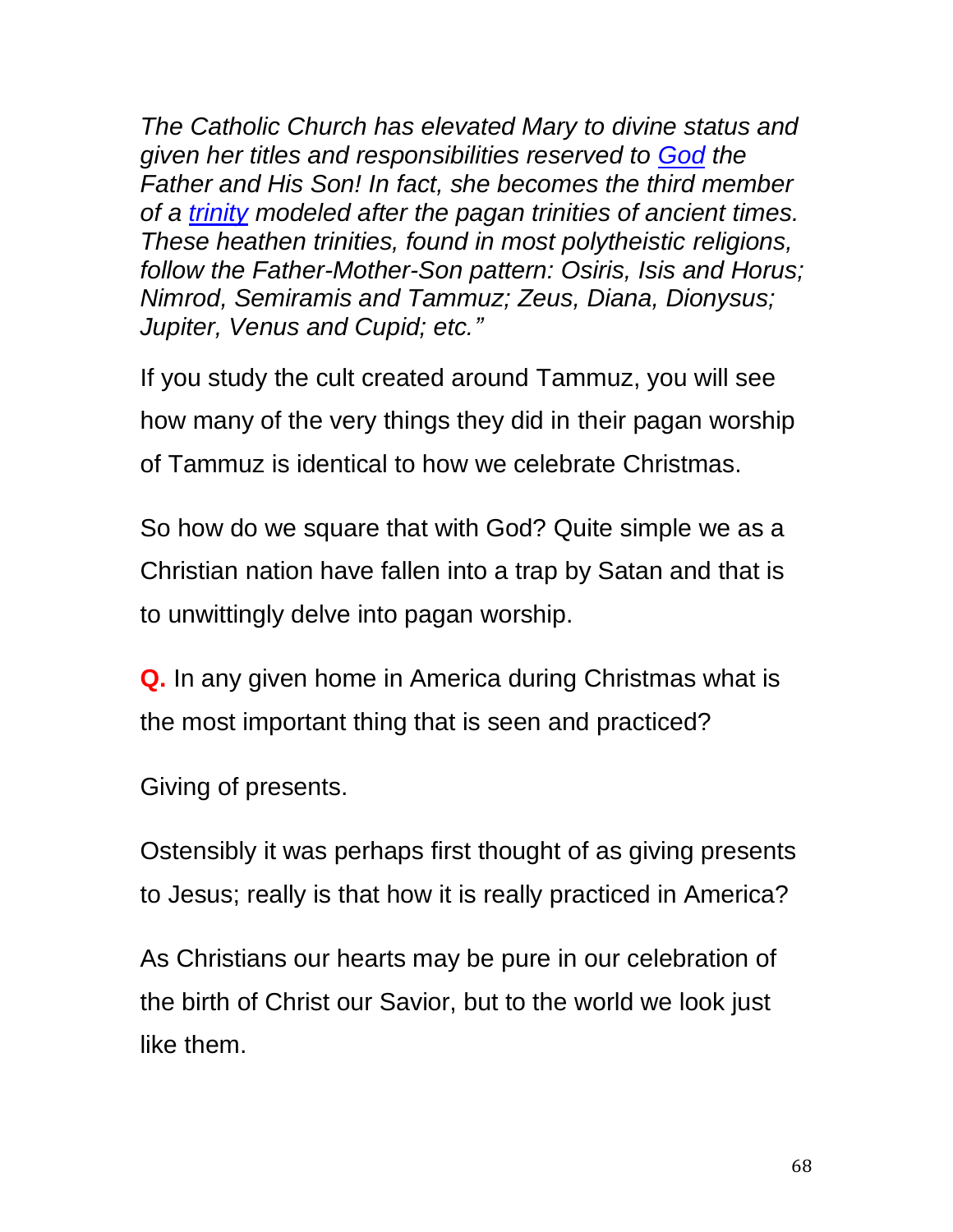Our entire economy revolves around this date of Christian Worship of the Birth of Jesus yet there is a fight going on about even saying Merry Christmas in stores.

All of America takes off this date called Christmas yet many of those who take this day off are Atheists, Muslims, Buddhists, and any other cult you can name yet they don't refuse to take it off and just go to work. They may not celebrate it as Jesus' Birth (which it is not correct in the date used anyway) but all of America takes this time off and exchange presents or at least stays home from work. It is a Christian Holiday created to honor the Birth of Christ, but its manner and source is clearly from pagan worship.

It is these spirit centric things that we must take great care in lest we fall into pagan worship. Satan uses these demons and spirits to cajole mankind into doing things that seem so benevolent yet are based in evil sources and intent.

Back to Jezebel and the spirit of Jezebel.

If we go to Acts 16:16 we can get a glimpse of the spirit of Jezebel and interactions with Paul in Thyatira.

# **(Acts [16:11-15\)](http://biblehub.com/kjv/acts/16.htm#11)**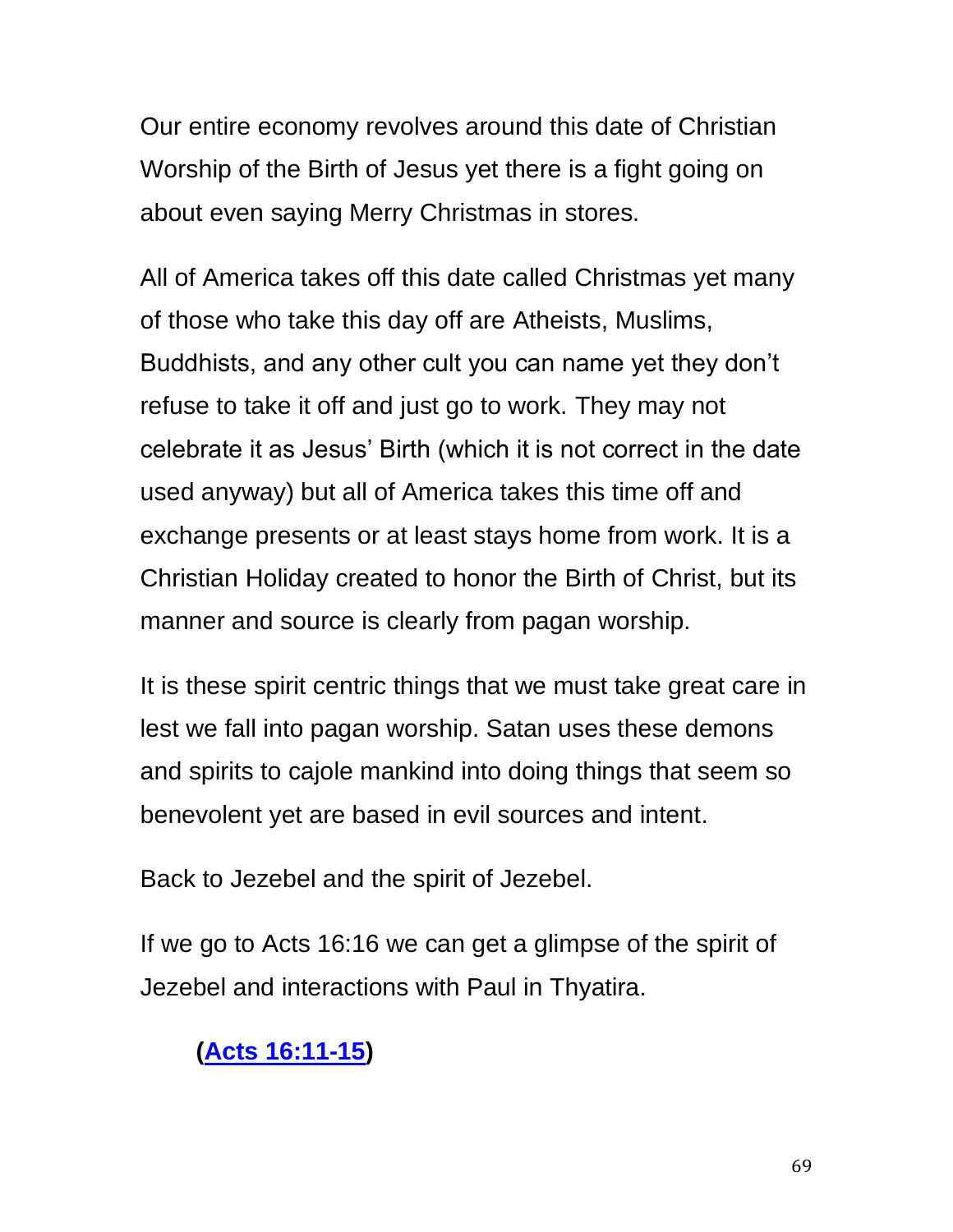*Acts 16[:16A](http://biblehub.com/acts/16-16.htm)nd it came to pass, as we went to prayer, a certain damsel possessed with a spirit of divination met us, which brought her masters much gain by soothsaying: [17T](http://biblehub.com/acts/16-17.htm)he same followed Paul and us, and cried, saying, These men are the servants of the most high God, which shew unto us the way of salvation. [18A](http://biblehub.com/acts/16-18.htm)nd this did she many days. But Paul, being grieved, turned and said to the spirit, I command thee in the name of Jesus Christ to come out of her. And he came out the same hour.*

*[19A](http://biblehub.com/acts/16-19.htm)nd when her masters saw that the hope of their gains was gone, they caught Paul and Silas, and drew them into the marketplace unto the rulers, [20A](http://biblehub.com/acts/16-20.htm)nd brought them to the magistrates, saying, These men, being Jews, do exceedingly trouble our city, [21A](http://biblehub.com/acts/16-21.htm)nd teach customs, which are not lawful for us to receive, neither to observe, being Romans.*

*[22A](http://biblehub.com/acts/16-22.htm)nd the multitude rose up together against them: and the magistrates rent off their clothes, and commanded to beat them. [23A](http://biblehub.com/acts/16-23.htm)nd when they had laid many stripes upon them, they cast them into prison, charging the jailor to keep them safely: [24W](http://biblehub.com/acts/16-24.htm)ho, having received such a charge, thrust them into the inner prison, and made their feet fast in the stocks.*

The problem is that the believers in Thyatira allowed the ideals of Jezebel to operate within and without of their presence. Remember Thyatira is called "the adulterous church". Against Paul's warning of allowing women a leadership role in the church the Church of Thyatira allowed this woman a prominent place and paid the price for it.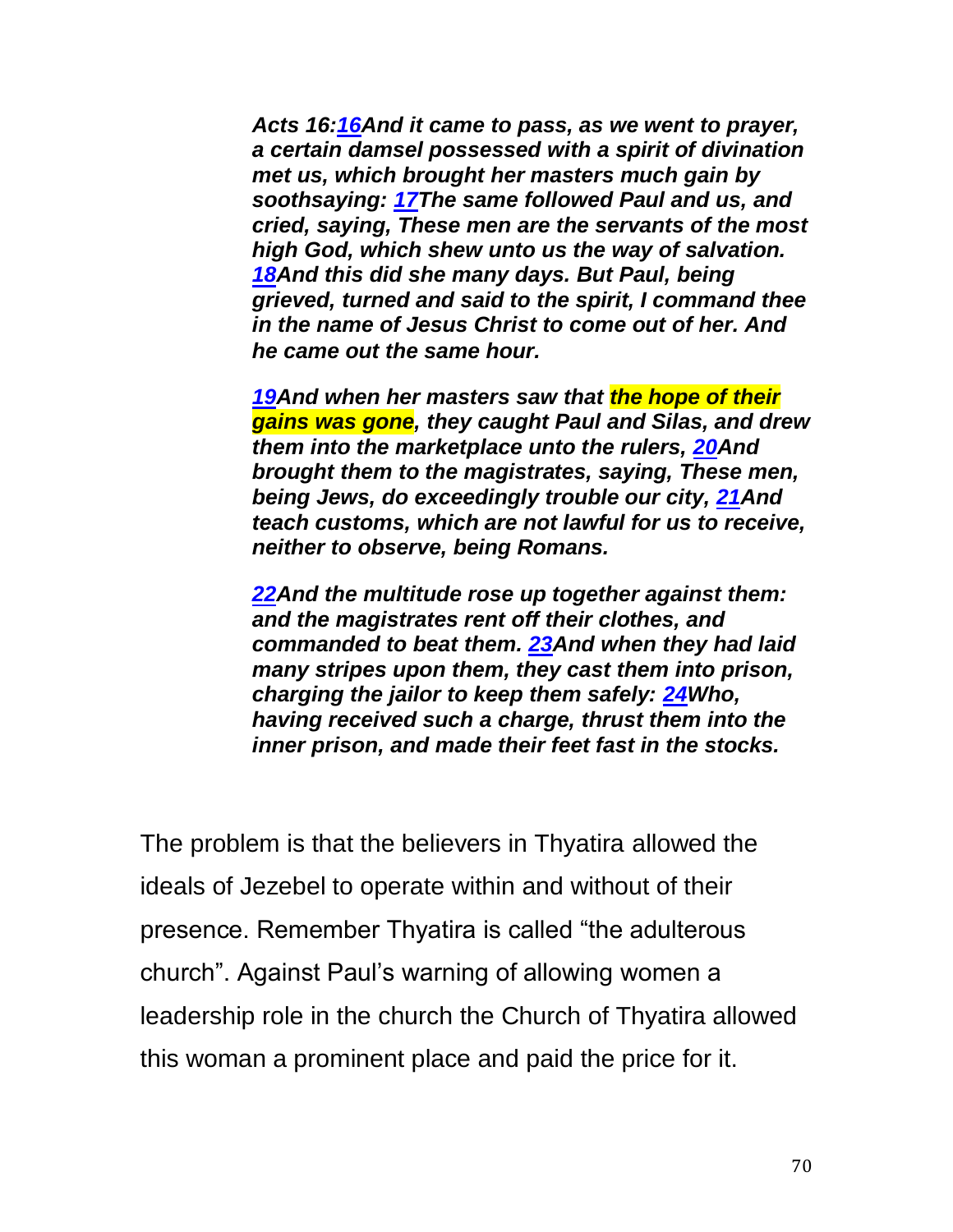We had already recalled what we learned in Ezekiel about Jezebel; when Jehu was anointed King, he was given direct orders from God to destroy Ahab and his wife Jezebel.

> *2 Kings 9: [7A](http://biblehub.com/2_kings/9-7.htm)nd thou shalt smite the house of Ahab thy master, that I may avenge the blood of my servants the prophets, and the blood of all the servants of the LORD, at the hand of Jezebel. [8F](http://biblehub.com/2_kings/9-8.htm)or the whole house of Ahab shall perish: and I will cut off from Ahab him that pisseth against the wall, and him that is shut up and left in Israel: [9A](http://biblehub.com/2_kings/9-9.htm)nd I will make the house of Ahab like the house of Jeroboam the son of Nebat, and like the house of Baasha the son of Ahijah: [10A](http://biblehub.com/2_kings/9-10.htm)nd the dogs shall eat Jezebel in the portion of Jezreel, and there shall be none to bury her. And he opened the door, and fled.*

What was the outcome for Jezebel?

*2 Kings 9[:30A](http://biblehub.com/2_kings/9-30.htm)nd when Jehu was come to Jezreel, Jezebel heard of it; and she painted her face, and tired her head, and looked out at a window. [31A](http://biblehub.com/2_kings/9-31.htm)nd as Jehu entered in at the gate, she said, Had Zimri peace, who slew his master? [32A](http://biblehub.com/2_kings/9-32.htm)nd he lifted up his face to the window, and said, Who is on my side? who? And there looked out to him two or three eunuchs.*

*[33A](http://biblehub.com/2_kings/9-33.htm)nd he said, Throw her down. So they threw her down: and some of her blood was sprinkled on the wall, and on the horses: and he trode her under foot. [34A](http://biblehub.com/2_kings/9-34.htm)nd when he was come in, he did eat and drink, and said, Go, see now this cursed woman, and bury her: for she is a king's daughter. [35A](http://biblehub.com/2_kings/9-35.htm)nd they went to bury her: but they found no more of her than the skull, and the feet, and the palms of her hands. [36W](http://biblehub.com/2_kings/9-36.htm)herefore they came again, and told him. And he said, This is the word of the LORD, which he spake by*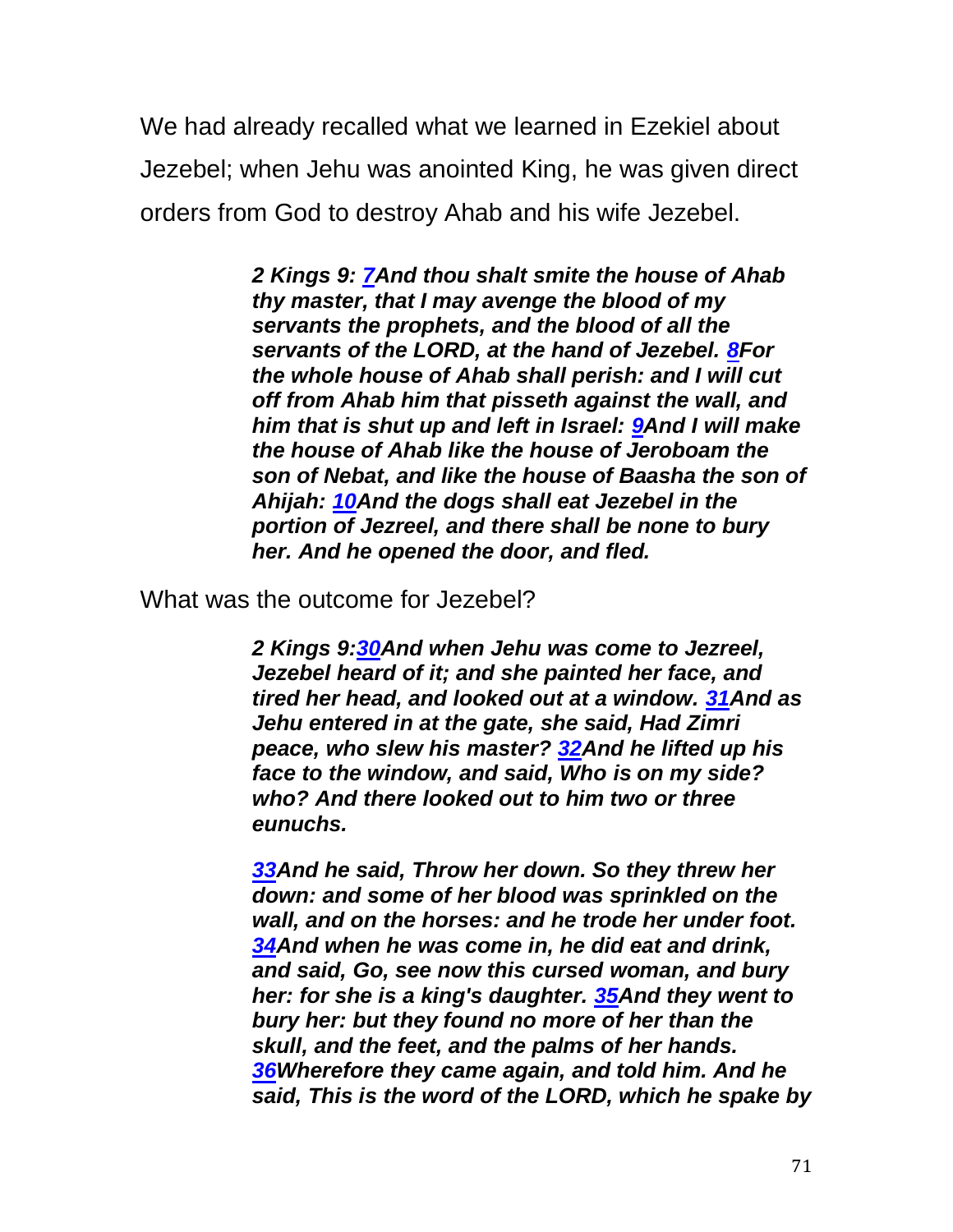*his servant Elijah the Tishbite, saying, In the portion of Jezreel shall dogs eat the flesh of Jezebel: [37A](http://biblehub.com/2_kings/9-37.htm)nd the carcase of Jezebel shall be as dung upon the face of the field in the portion of Jezreel; so that they shall not say, This is Jezebel.*

We know Jezebel was not alive in Thyatira so it is a "spirit" or emulation of Jezebel and the evil she embraced and effused, and this woman may have been the name's sake of Jezebel.

### *Vs 20 Jesus accuses the leadership of allowing some to walk as Jezebel walked, calling themselves prophetesses and teaching and seducing Jesus's servants to commit fornication and eat things sacrificed to idols.*

### **[21A](http://biblehub.com/revelation/2-21.htm)nd I gave her space to repent of her fornication; and she repented not.**

We know that God is patient and long suffering allow mankind the opportunity too not only recognize Him as the Benevolent Creator God but that every human being is a sinner in need of a savior.

> *Romans 3[:23F](http://biblehub.com/romans/3-23.htm)or all have sinned, and come short of the glory of God; [24B](http://biblehub.com/romans/3-24.htm)eing justified freely by his grace through the redemption that is in Christ Jesus: [25W](http://biblehub.com/romans/3-25.htm)hom God hath set forth to be a propitiation through faith in his blood, to declare his righteousness for the remission of sins that are past, through the forbearance of God;*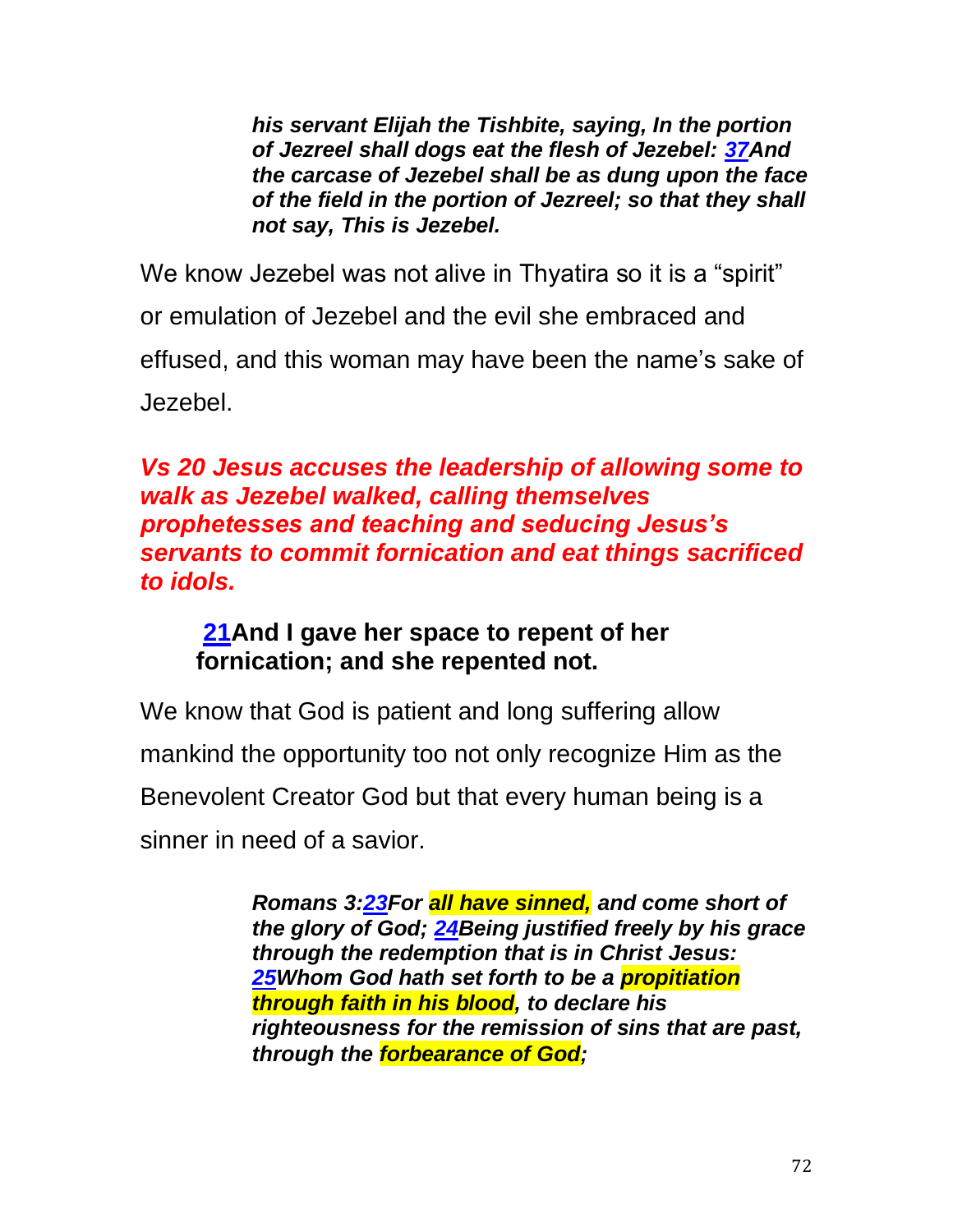#### *Vs 21 Jesus declared He gave this person or persons, apparently a woman or women in the Church at Thyatira the opportunity to repent but she or they would not.*

## **[22B](http://biblehub.com/revelation/2-22.htm)ehold, I will cast her into a bed, and them that commit adultery with her into great tribulation, except they repent of their deeds.**

God has already judged the sin of adultery and all other sin. The result of sin is death; but God has called out Jezebel and all those who walk in her sins for "great tribulation". This adultery is a Spiritual adultery, it can manifest itself in physical adultery as well, but the crux of the issue is worshiping other or false gods.

God declares that this church may go through Great Tribulation. How can that be, we know that the only Great Tribulation is not until the last three years of the seven years of Tribulation. That is the point of looking at each of these churches in respect to a timeline over the history of the Christian church which we will do in a week or two. It is this type of church that exists today and those who fellowship in this manner that will enter tribulation of 7 years.

*Vs 22 Jesus declares the punishment is to be sent into "Great Tribulation" unless they repent of their deeds. Interestingly the only time I can think of that Jesus calls a time the "Great Tribulation" is at the end times. It appears He may be addressing two time periods here;*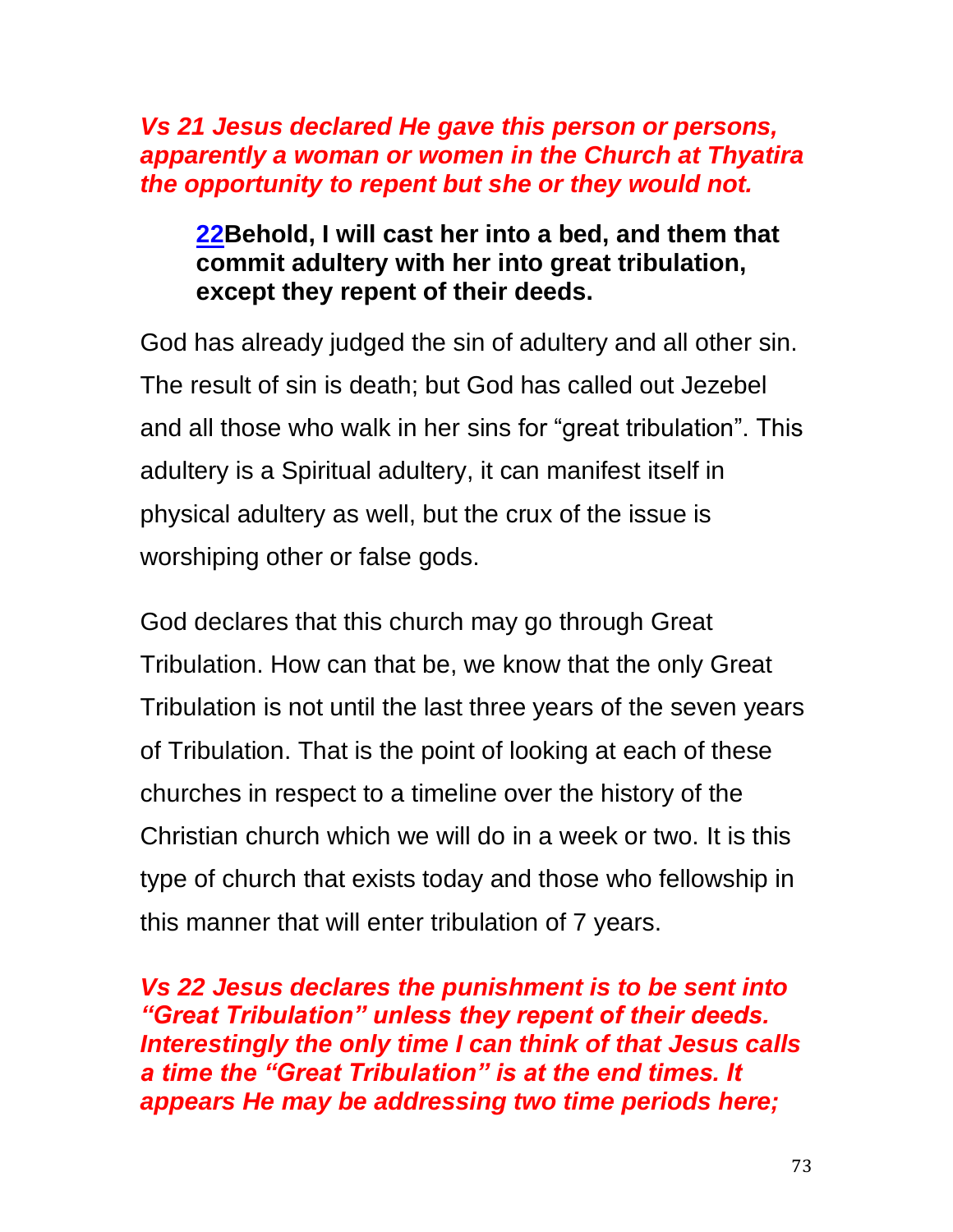*one that was current at the writing of this letter and a time near the end when within the church (small c) that there were those who were doing the same thing and that they would not be included in the rapture but have to go into the Great Tribulation?*

**[23A](http://biblehub.com/revelation/2-23.htm)nd I will kill her children with death; and all the churches shall know that I am he which searcheth the reins and hearts: and I will give unto every one of you according to your works.**

This death that Jesus speaks of may well be the second death at the Great White Throne Judgment; that would flow with His admonition about the Great Tribulation. Also, when Jesus says He will give everyone according to your works.

> *Revelation 20: [12A](http://biblehub.com/revelation/20-12.htm)nd I saw the dead, small and great, stand before God; and the books were opened: and another book was opened, which is the book of life: and the dead were judged out of those things which were written in the books, according to their works.*

*Clearly Jesus is speaking of this final judgment in vs 23. Any person who enters the Great Tribulation that may have head knowledge of Christ but not a circumcised heart filled with the Holy Spirit will endure being hunted. If they are able to come to a true saving knowledge of Christ without the indwelling of the Holy Spirit (they are empowered by the Holy Spirit as in the Old Testament) then they will be martyred and by that means enter into the Kingdom of God through death and persecution.*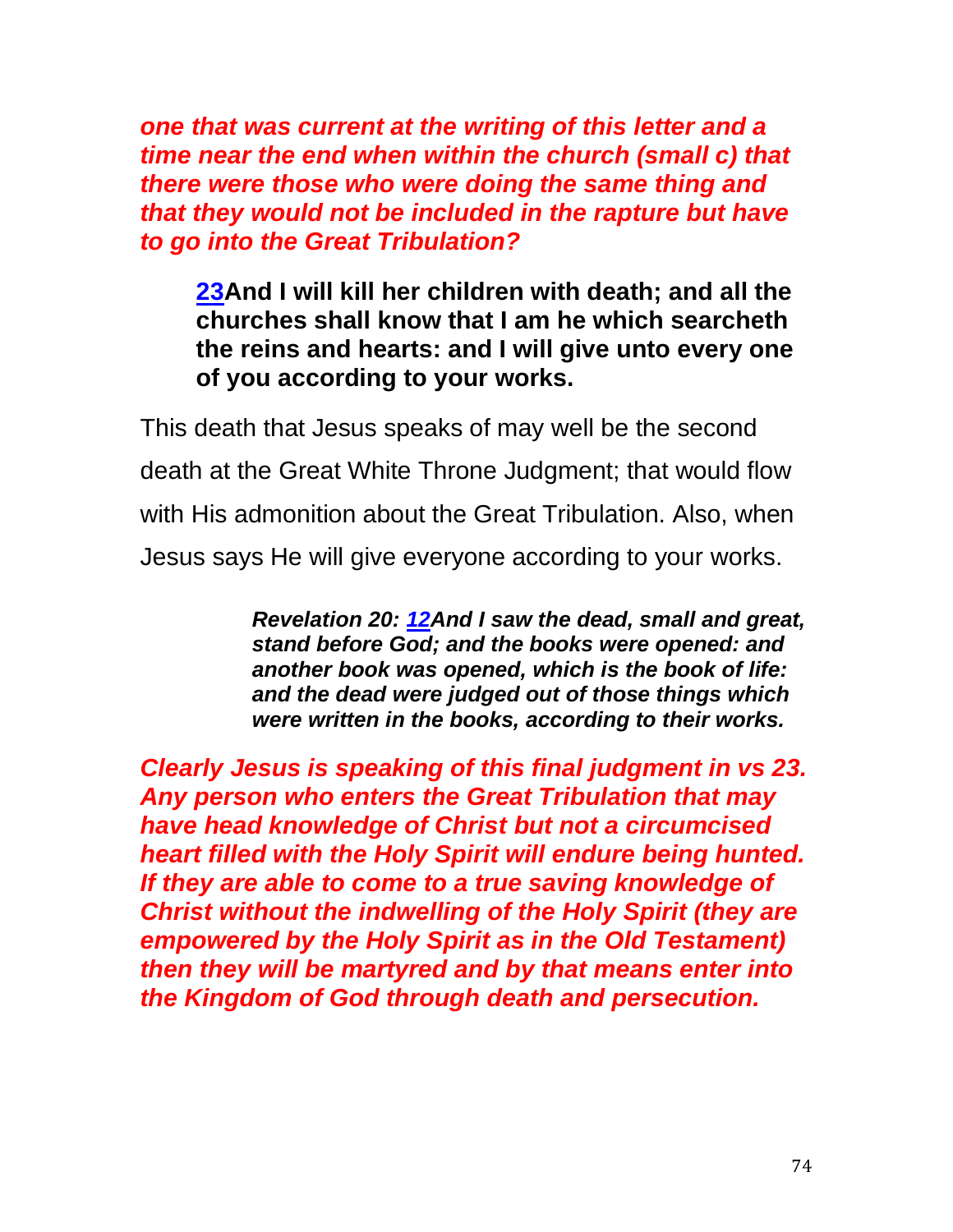# *October 3, 2021*

As a reminder the false doctrine that Thyatira endured was this from vs 20

*Vs 20 Jesus accuses the leadership of allowing some to walk as Jezebel walked, calling themselves prophetesses and teaching and seducing Jesus's servants to commit fornication and eat things sacrificed to idols.* 

**[24B](http://biblehub.com/revelation/2-24.htm)ut unto you I say, and unto the rest in Thyatira, as many as have not this doctrine, and which have not known the depths of Satan, as they speak; I will put upon you none other burden.**

There is a remnant within Thyatira that has not soiled their garments, rejected Jezebel and her teachings. They had focused on Jesus and not on Satan, so Jesus says they had not known the depths of Satan or more likely the deep things of Satan the vastness of his evil nature. That was their only saving Grace that Jesus would put not further burden on them, meaning if they continued to focus on Him, they would not burden their souls with more sin in their midst to deal with. They were to walk in obedience from here on out. The question is, will they?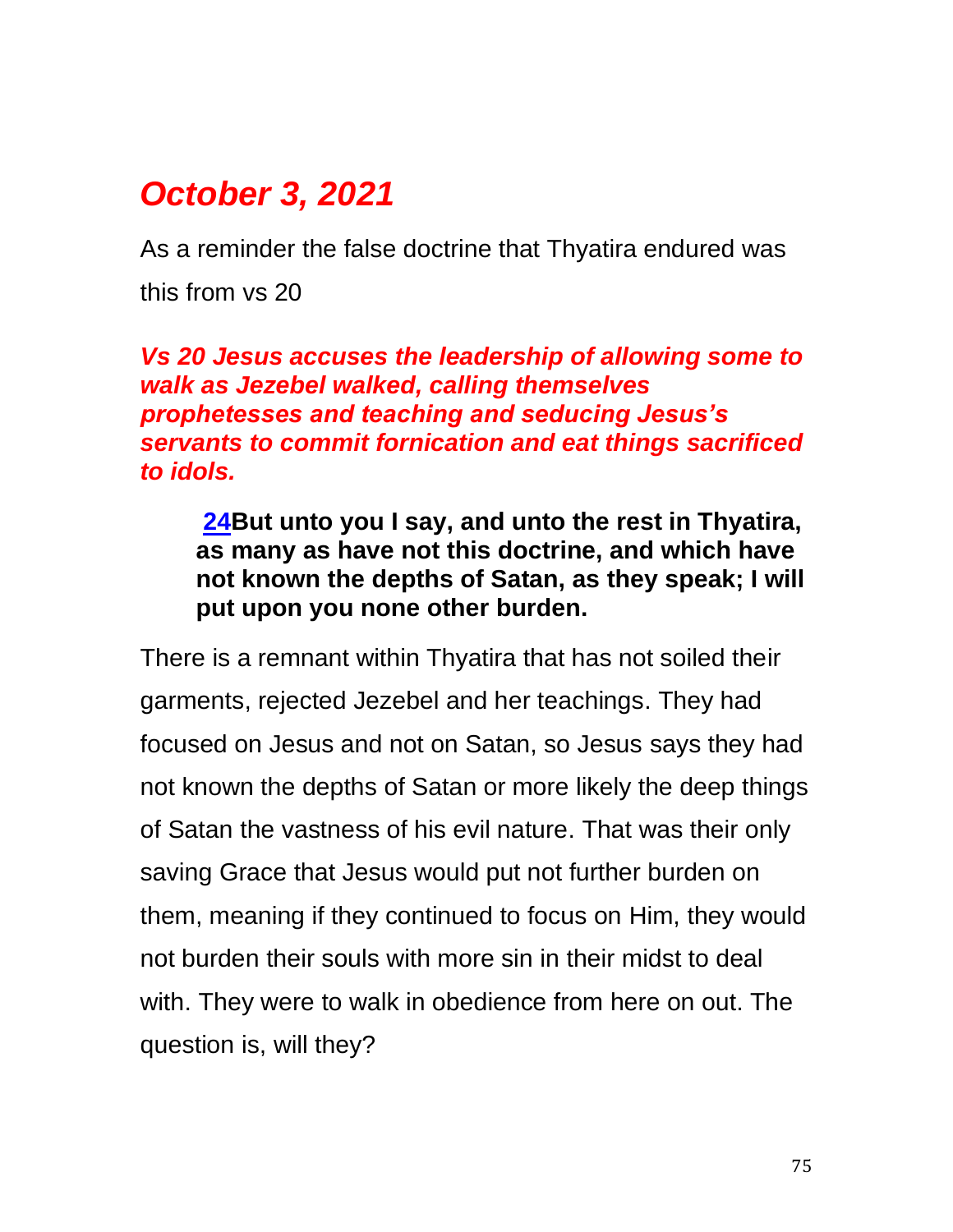*Vs 24 Jesus addresses the rest of the Church in Thiatyra and confirms their obedience by walking in righteousness, rejecting the doctrines of Satan, false teachers and false prophets and Jesus says He will put no other burden on them.*

### **[25B](http://biblehub.com/revelation/2-25.htm)ut that which ye have** *already* **hold fast till I come.**

Jesus is suggesting here that these types of churches that existed at the time of this writing will exist at His return.

# *(Hold fast until I come)*

You do not have to search hard to find these types of evil things taking place in local churches, religions and denominations around the US and the world. In the name of openness and non-judgmentalism churches have become the breeding ground for evil and the "deep things of Satan". When a leader and those who fellowship declare the things of God evil and accept the lie of humanism, socialism, communism, racism and all the other the isms; they are racing to the bottom of the barrel so to speak.

> *Romans 1: [18F](https://biblehub.com/romans/1-18.htm)or the wrath of God is revealed from heaven against all ungodliness and unrighteousness of men, who hold the truth in unrighteousness; [19B](https://biblehub.com/romans/1-19.htm)ecause that which may be known of God is manifest in them; for God hath shewed it unto them. [20F](https://biblehub.com/romans/1-20.htm)or the invisible things of him from the creation of the world are clearly seen, being understood by the things that are made, even his eternal power and*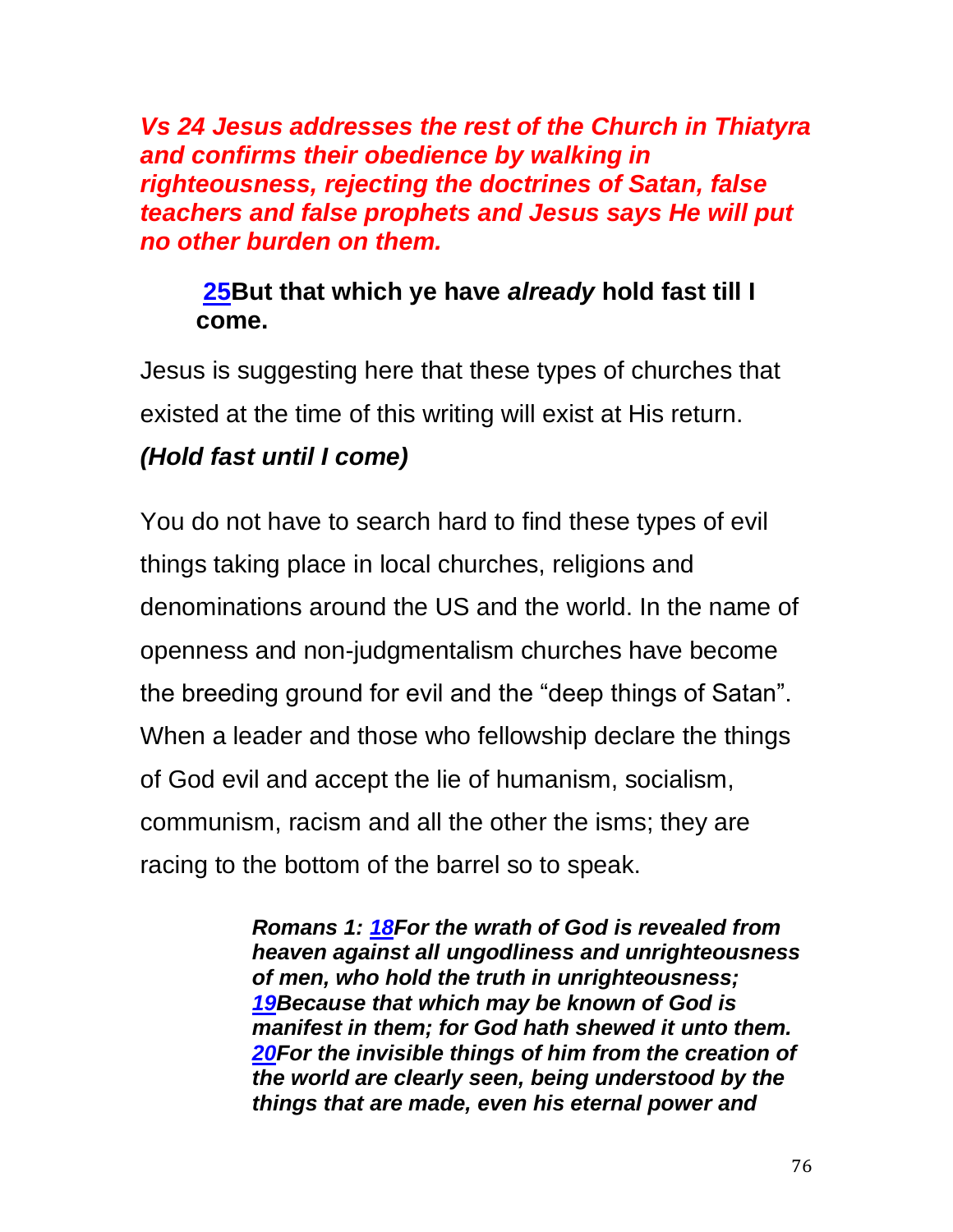*Godhead; so that they are without excuse: [21B](https://biblehub.com/romans/1-21.htm)ecause that, when they knew God, they glorified him not as God, neither were thankful; but became vain in their imaginations, and their foolish heart was darkened. [22P](https://biblehub.com/romans/1-22.htm)rofessing themselves to be wise, they became fools, [23A](https://biblehub.com/romans/1-23.htm)nd changed the glory of the uncorruptible God into an image made like to corruptible man, and to birds, and fourfooted beasts, and creeping things.*

*[24W](https://biblehub.com/romans/1-24.htm)herefore God also gave them up to uncleanness through the lusts of their own hearts, to dishonour their own bodies between themselves: [25W](https://biblehub.com/romans/1-25.htm)ho changed the truth of God into a lie, and worshipped and served the creature more than the Creator, who is blessed for ever. Amen.*

**[26A](http://biblehub.com/revelation/2-26.htm)nd he that overcometh, and keepeth my works unto the end, to him will I give power over the nations[:27A](http://biblehub.com/revelation/2-27.htm)nd he shall rule them with a rod of iron; as the vessels of a potter shall they be broken to shivers: even as I received of my Father.**

In Psalms 2 God declared that His Son would rule the nations with an iron rod and now Jesus is passing on that shared rule to His Bride, the Body of Christ the Church.

> *Psalms 2[:1W](https://biblehub.com/psalms/2-1.htm)hy do the heathen rage, and the people imagine a vain thing[?2T](https://biblehub.com/psalms/2-2.htm)he kings of the earth set themselves, and the rulers take counsel together, against the LORD, and against his anointed, saying[,3L](https://biblehub.com/psalms/2-3.htm)et us break their bands asunder, and cast away their cords from us[.4H](https://biblehub.com/psalms/2-4.htm)e that sitteth in the heavens shall laugh: the Lord shall have them in derision[.5T](https://biblehub.com/psalms/2-5.htm)hen shall he speak unto them in his wrath, and vex them in his sore displeasure[.6Y](https://biblehub.com/psalms/2-6.htm)et have I set my king upon my holy hill of Zion[.7I](https://biblehub.com/psalms/2-7.htm) will declare the decree: the LORD hath said unto me, Thou art my*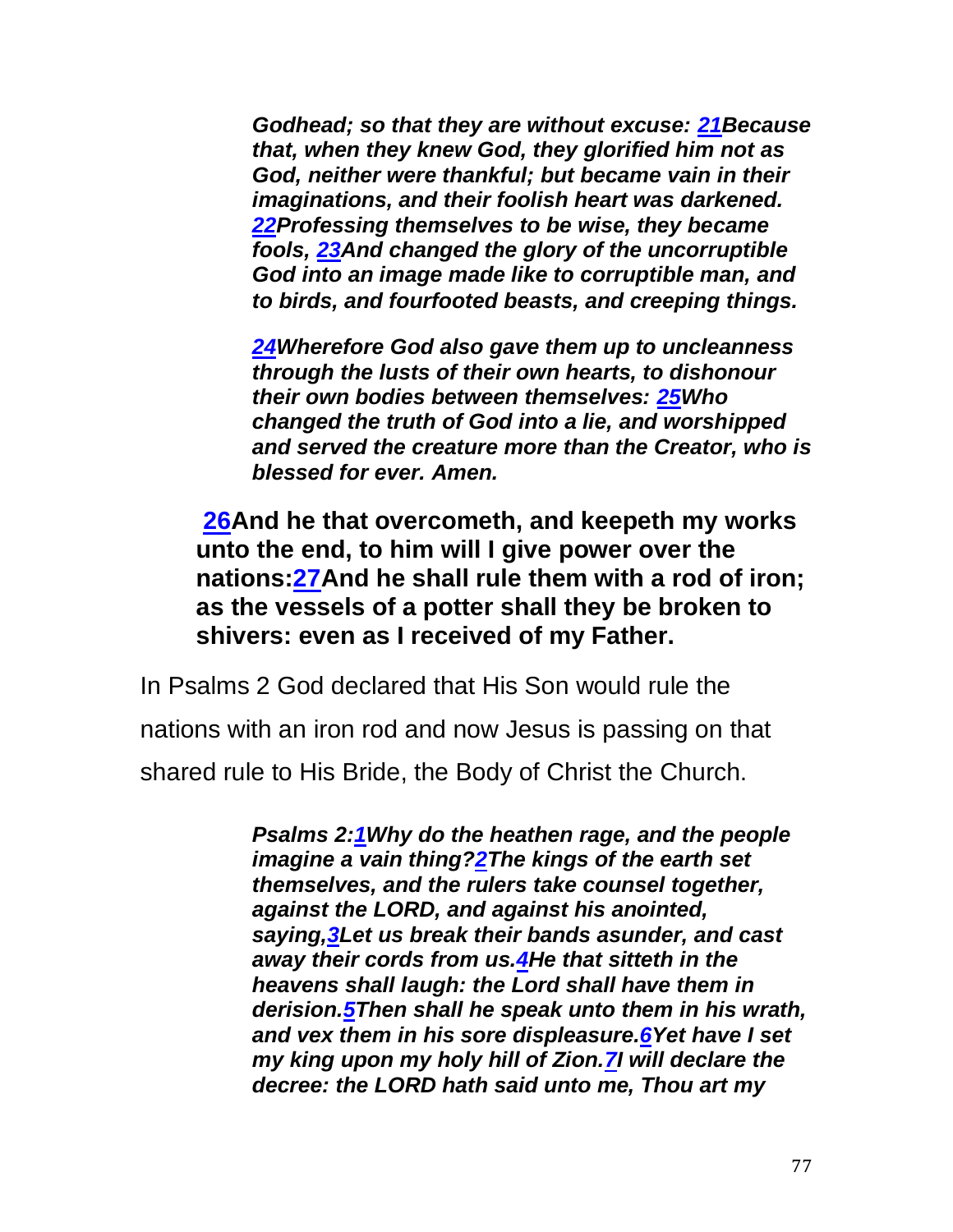*Son; this day have I begotten thee[.8A](https://biblehub.com/psalms/2-8.htm)sk of me, and I shall give thee the heathen for thine inheritance, and the uttermost parts of the earth for thy possession[.9T](https://biblehub.com/psalms/2-9.htm)hou shalt break them with a rod of iron; thou shalt dash them in pieces like a potter's vessel[.10B](https://biblehub.com/psalms/2-10.htm)e wise now therefore, O ye kings: be instructed, ye judges of the earth[.11S](https://biblehub.com/psalms/2-11.htm)erve the LORD with fear, and rejoice with trembling[.12K](https://biblehub.com/psalms/2-12.htm)iss the Son, lest he be angry, and ye perish from the way, when his wrath is kindled but a little. Blessed are all they that put their trust in him.*

#### **[28A](http://biblehub.com/revelation/2-28.htm)nd I will give him the morning star.**

The Messiah is the Morning Star according to

*Revelation 22[:16I](https://biblehub.com/revelation/22-16.htm) Jesus have sent mine angel to testify unto you these things in the churches. I am the root and the offspring of David, and the bright and morning star.*

As a side note, you may remember that Satan in Isaiah is also called the "morning star". Note the difference, Jesus is the "bright and morning star" while Satan is only called the "morning star". Satan is a created being and can only radiate that which was given him at his creation and try to mimic what Jesus the Christ is. Jesus on the other hand is God and is the source of all light being the brightest of all creation, so His moniker is "bright and morning star".

There are other comparisons in the Bible of Satan and Jesus but don't think for a moment there is any similarity in Spirit in the two. Satan is a Lion that prowls about seeing whom he